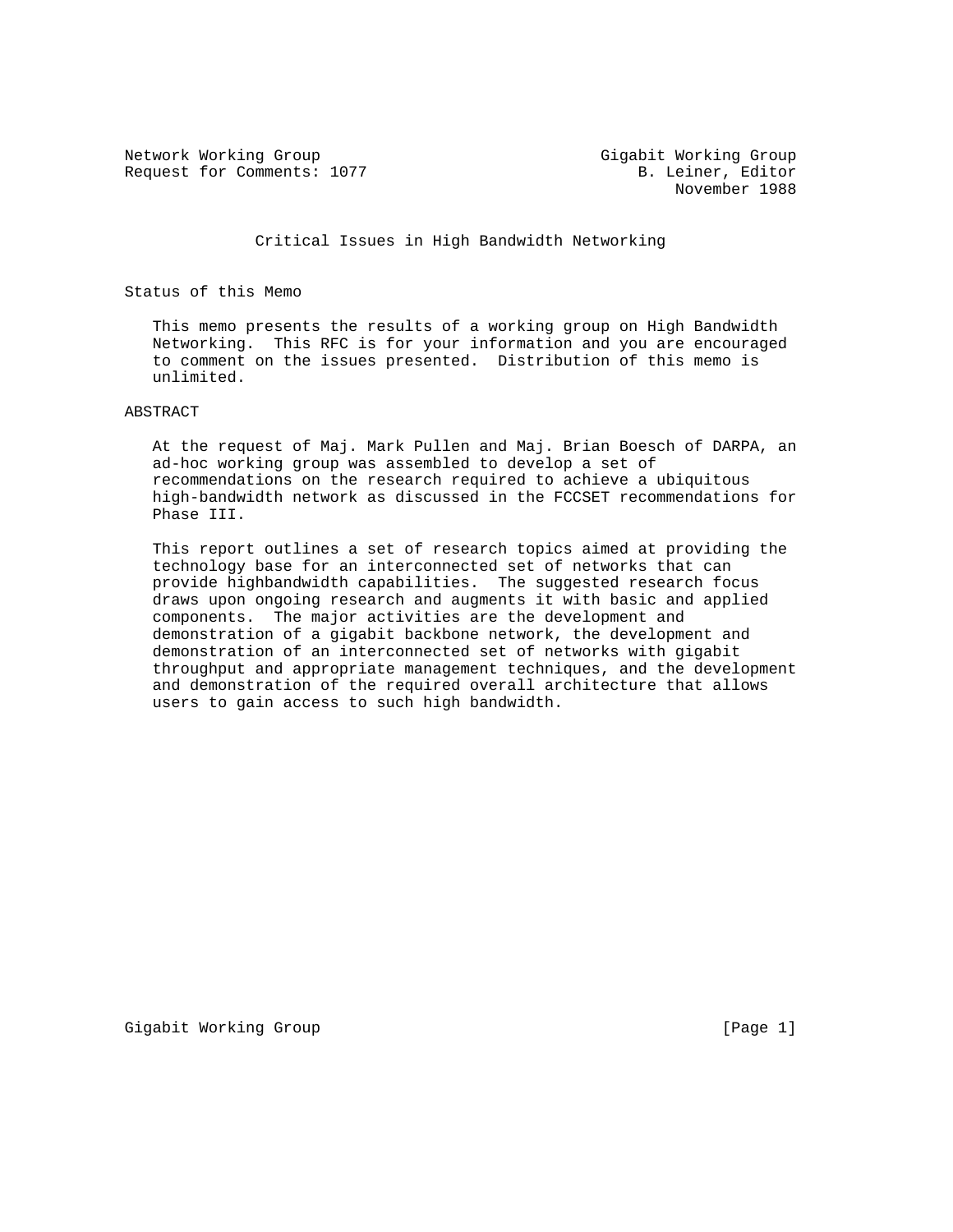# 1. Introduction and Summary

## 1.1. Background

 The computer communications world is evolving toward both high bandwidth capability and high-bandwidth requirements. The recent workshop conducted under the auspices of the FCCSET Committee on High Performance Computing [1] identified a number of areas where extremely high-bandwidth networking is required to support the scientific research community. These areas range from remote graphical visualization of supercomputer results through the movement of high rate sensor data from space to the ground-based scientific investigator. Similar requirements exist for other applications, such as military command and control (C2) where there is a need to quickly access and act on data obtained from real-time sensors. The workshop identified requirements for switched high-bandwidth service in excess of 300 Mbit/s to a single user, and the need to support service in the range of a Mbit/s on a low-duty-cycle basis to millions of researchers. When added to the needs of the military and commercial users, the aggregate requirement for communications service adds up to many billions of bits per second. The results of this workshop were incorporated into a report by the FCCSET [2].

 Fortunately, technology is also moving rapidly. Even today, the installed base of fiber optics communications allows us to consider aggregate bandwidths in the range of Gbit/s and beyond to limited geographical regions. Estimates arrived at in the workshop lead one to believe that there will be available raw bandwidth approaching terabits per second.

 The critical question to be addressed is how this raw bandwidth can be used to satisfy the requirements identified in the workshop: 1) provide bandwidth on the order of several Gbit/s to individual users, and 2) provide modest bandwidth on the order of several Mbit/s to a large number of users in a cost-effective manner through the aggregation of their traffic.

 Through its research funding, the Defense Advanced Research Projects Agency (DARPA) has played a central role in the development of packet-oriented communications, which has been of tremendous benefit to the U.S. military in terms of survivability and interoperability. DARPA-funded research has resulted in the ARPANET, the first packet switched network; the SATNET, MATNET and Wideband Network, which demonstrated the efficient utilization of shared-access satellite channels for communications between geographically diverse sites;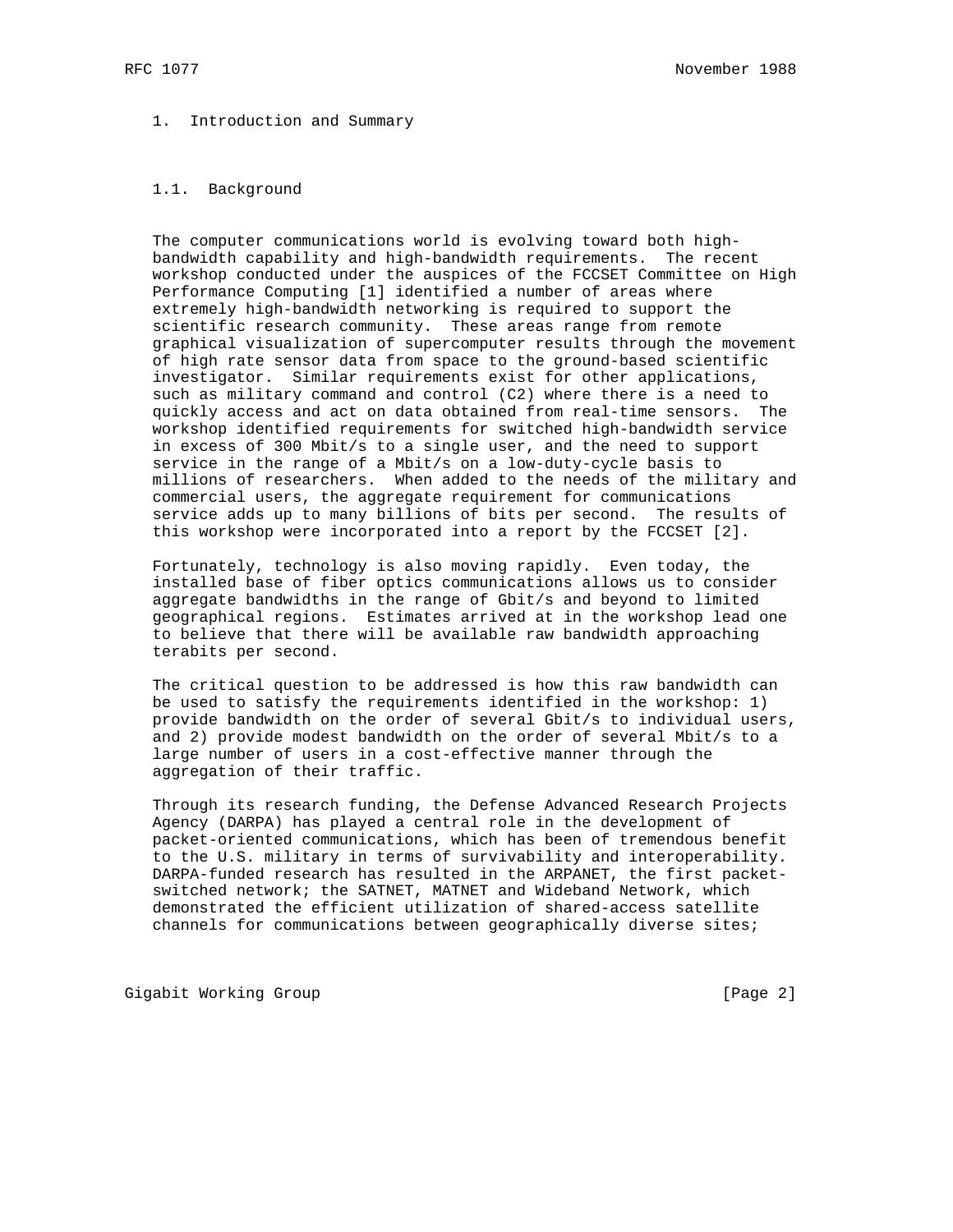packet radio networks for mobile tactical environments; the Internet and TCP/IP protocols for interconnection and interoperability between heterogeneous networks and computer systems; the development of electronic mail; and many advances in the areas of network security, privacy, authentication and access control for distributed computing environments. Recognizing DARPA's past accomplishments and its desire to continue to take a leading role in addressing these issues, this document provides a recommendation for research topics in gigabit networking. It is meant to be an organized compendium of the critical research issues to be addressed in developing the technology base needed for such a high bandwidth ubiquitous network.

## 1.2. Ongoing Activities

 The OSTP report referred to above recommended a three-phase approach to achieving the required high-bandwidth networking for the scientific and research community. Some of this work is now well underway. An ad-hoc committee, the Federal Research Internet Coordinating Committee (FRICC) is coordinating the interconnection of the current wide area networking systems in the government; notably those of DARPA, Department of Energy (DoE), National Science Foundation (NSF), National Aeronautics and Space Administration (NASA), and the Department of Health and Human Services (HHS). In accordance with Phases I and II of the OSTP report, this activity will provide for an interconnected set of networks to support research and other scholarly pursuits, and provide a basis for future networking for this community. The networking is being upgraded through shared increased bandwidth (current plans are to share a 45 Mbit/s backbone) and coordinated interconnection with the rest of the world. In particular, the FRICC is working with the European networking community under the auspices of another ad-hoc group, the Coordinating Committee for Intercontinental Research Networks (CCIRN), to establish effective US-Europe networking.

 However, as the OSTP recommendations note, the required bandwidth for the future is well beyond currently planned public, private, and government networks. Achieving the required gigabit networking capabilities will require a strong research activity. There is considerable ongoing research in relevant areas that can be drawn upon; particularly in the areas of high-bandwidth communication links, high-speed computer switching, and high-bandwidth local area networks. Appendix A provides some pointers to current research efforts.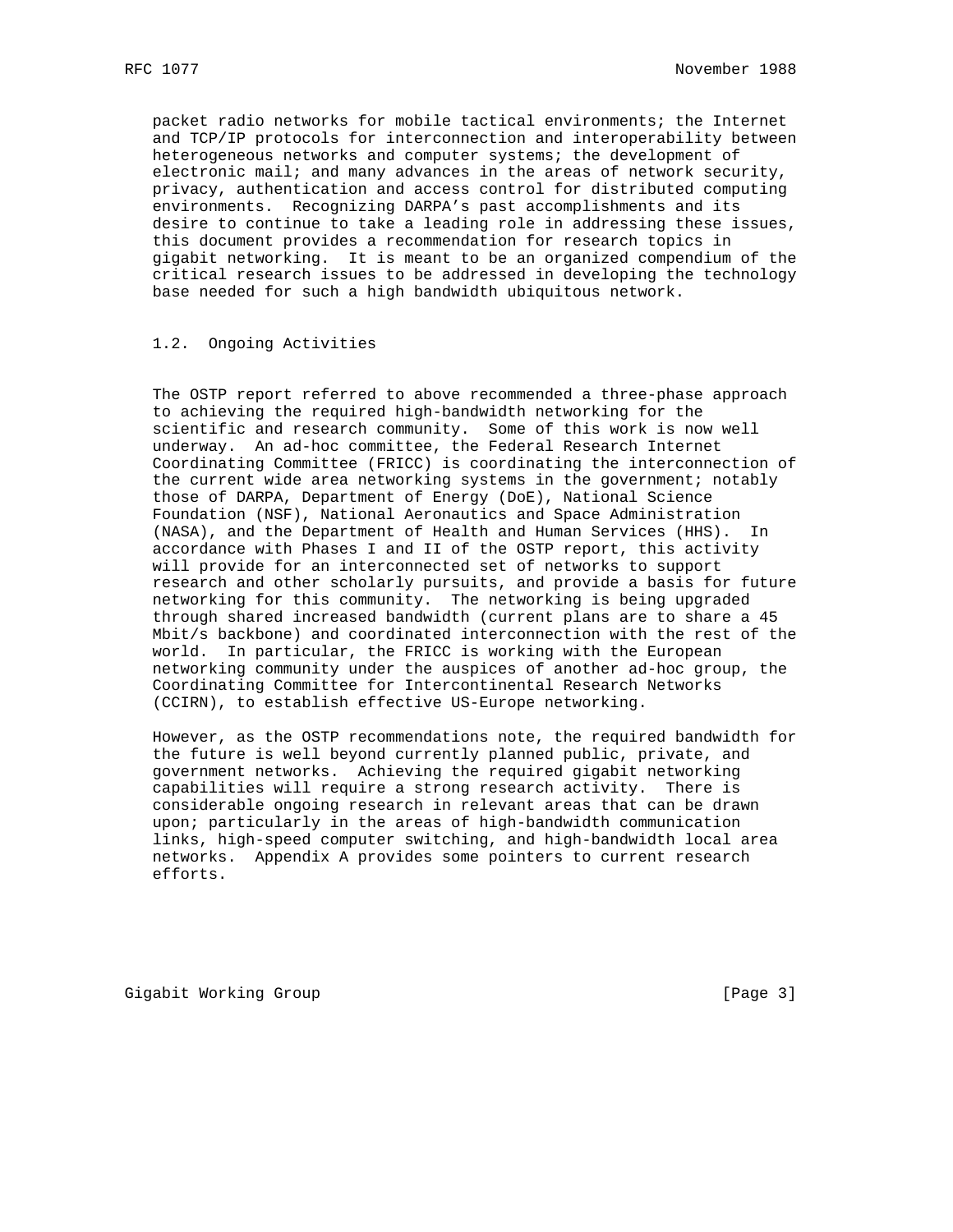### 1.3. Document Overview

 This report outlines a set of research topics aimed at providing the technology base for an interconnected set of networks that can provide the required high-bandwidth capabilities discussed above. The suggested research focus draws upon ongoing research and augments it with basic and applied components. The major activities are the development and demonstration of a Gigabit Backbone network (GB) [3], the development and demonstration of an interconnected set of networks with gigabit throughput and appropriate management techniques, and the development and demonstration of the required overall architecture that allows users to gain access to such high bandwidth. Section 2 discusses functional and performance goals along with the anticipated benefits to the ultimate users of such a system. Section 3 provides the discussion of the critical research issues needed to achieve these goals. It is organized into the major areas of technology that need to be addressed: general architectural issues, high-bandwidth switching, high-bandwidth host interfaces, network management algorithms, and network services. The discussion in some cases contains examples of ongoing relevant research or potential approaches. These examples are intended to clarify the issues and not to propose that particular approach. A discussion of the relationship of the suggested research to other ongoing activities and optimal methods for pursuing this research is provided in Section 4.

2. Functional and Performance Goals

 In this section, we provide an assessment of the types of services a GN (four or five orders of magnitude faster than the current networks) should provide to its users. In instances where we felt there would be a significant impact on performance, we have provided an estimate of the amount of bandwidth needed and delay allowable to provide these services.

2.1. Networking Application Support

 It is envisioned that the GN will be capable of supporting all of the following types of networking applications.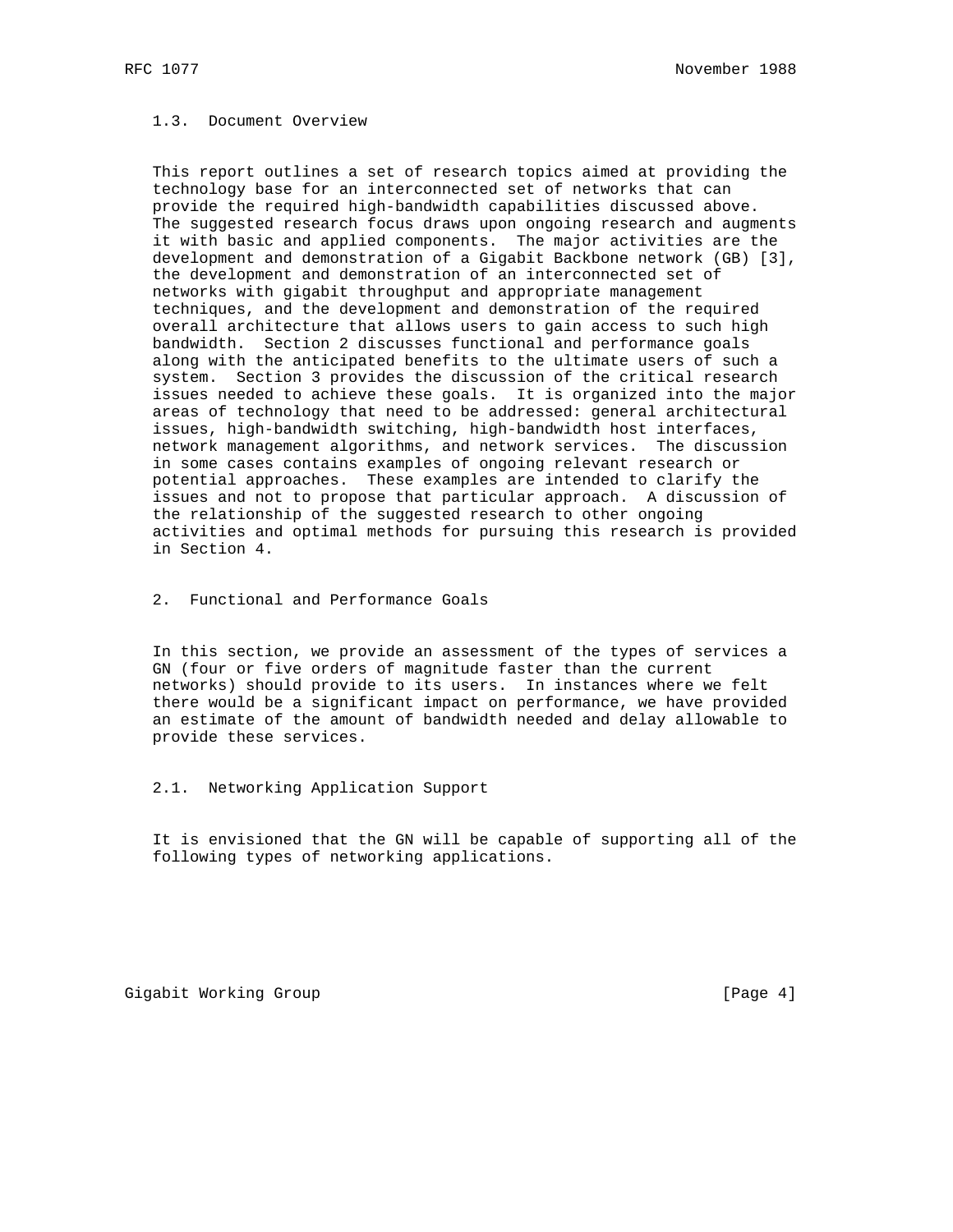## Currently Provided Packet Services

 It is important that the network provide the users with the equivalent of services that are already available in packet switched networks, such as interactive data exchange, mail service, file transfer, on-line access to remote computing resources, etc., and allow them to expand to other more advanced services to meet their needs as they become available.

Multi-Media Mail

 This capability will allow users to take advantage of different media types (e.g., graphics, images, voice, and video as well as text and computer data) in the transfer of messages, thereby increasing the effectiveness of message exchange.

Multi-Media Conferencing

 Such conferencing requires the exchange of large amounts of information in short periods of time. Hence the requirement for high bandwidth at low delay. We estimate that the bandwidth would range from 1.5 to 100 Mbit/s, with an end-to-end delay of no more than a few hundred msec.

Computer-Generated Real-time Graphics

 Visualizing computer results in the modern world of supercomputers requires large amounts of real time graphics. This in turn will require about 1.5 Mbit/s of bandwidth and no more than several hundred msec. delay.

High-Speed Transaction Processing

 One of the most important reasons for having an ultra-high-speed network is to take advantage of supercomputing capability. There are several scenarios in which this capability could be utilized. For example, there could be instances where a non-supercomputer may require a supercomputer to perform some processing and provide some intermediate results that will be used to perform still further processing, or the exchange may be between several supercomputers operating in tandem and periodically exchanging results, such as in a battle management, war gaming, or process control applications. In such cases, extremely short response times are necessary to accomplish as many as hundreds of interactions in real time. This requires very high bandwidth, on the order of 100 Mbit/s, and minimum delay, on the order of hundreds of msec.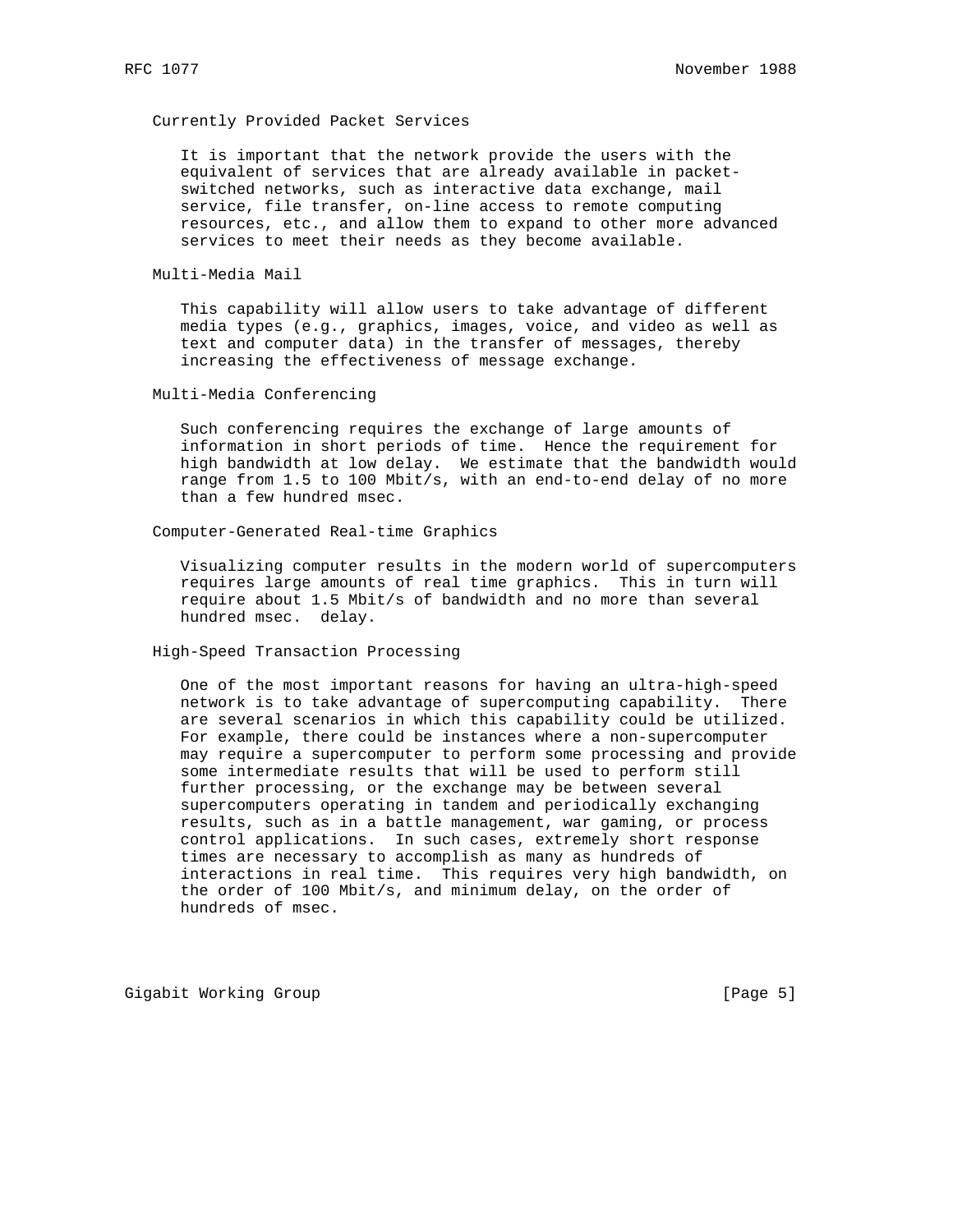Wide-Area Distributed Data/Knowledge Base Management Systems

 Computer-stored data, information, and knowledge is distributed around the country for a variety of reasons. The ability to perform complex queries, updates, and report generation as though many large databases are one system would be extremely powerful, yet requires low-delay, high-bandwidth communication for interactive use. The Corporation for National Research Initiatives (NRI) has promoted the notion of a National Knowledge base with these characteristics. In particular, an attractive approach is to cache views at the user sites, or close by to allow efficient repeated queries and multi-relation processing for relations on different nodes. However, with caching, a processing activity may incur a miss in the midst of a query or update, causing it to be delayed by the time required to retrieve the missing relation or portion of relation. To minimize the overhead for cache directories, both at the server and client sites, the unit of caching should be large---say a megabyte or more. In addition, to maintain consistency at the caching client sites, server sites need to multicast invalidations and/or updates. Communication requirements are further increased by replication of the data. The critical parameter is latency for cache misses and consistency operations. Taking the distance between sites to be on average 1/4 the diameter of the country, a one Gbit/s data rate is required to reduce the transmission time to be roughly the same as the propagation delay, namely around 8 milliseconds for this size of unit. Note that this application is supporting far more sophisticated queries and updates than normally associated with transaction processing, thus requiring larger amount of data to be transferred.

2.2. Types of Traffic and Communications Modes

 Different types of traffic may impose different constraints in terms of throughput, delay, delay dispersion, reliability and sequenced delivery. Table 1 summarizes some of the main characteristics of several different types of traffic.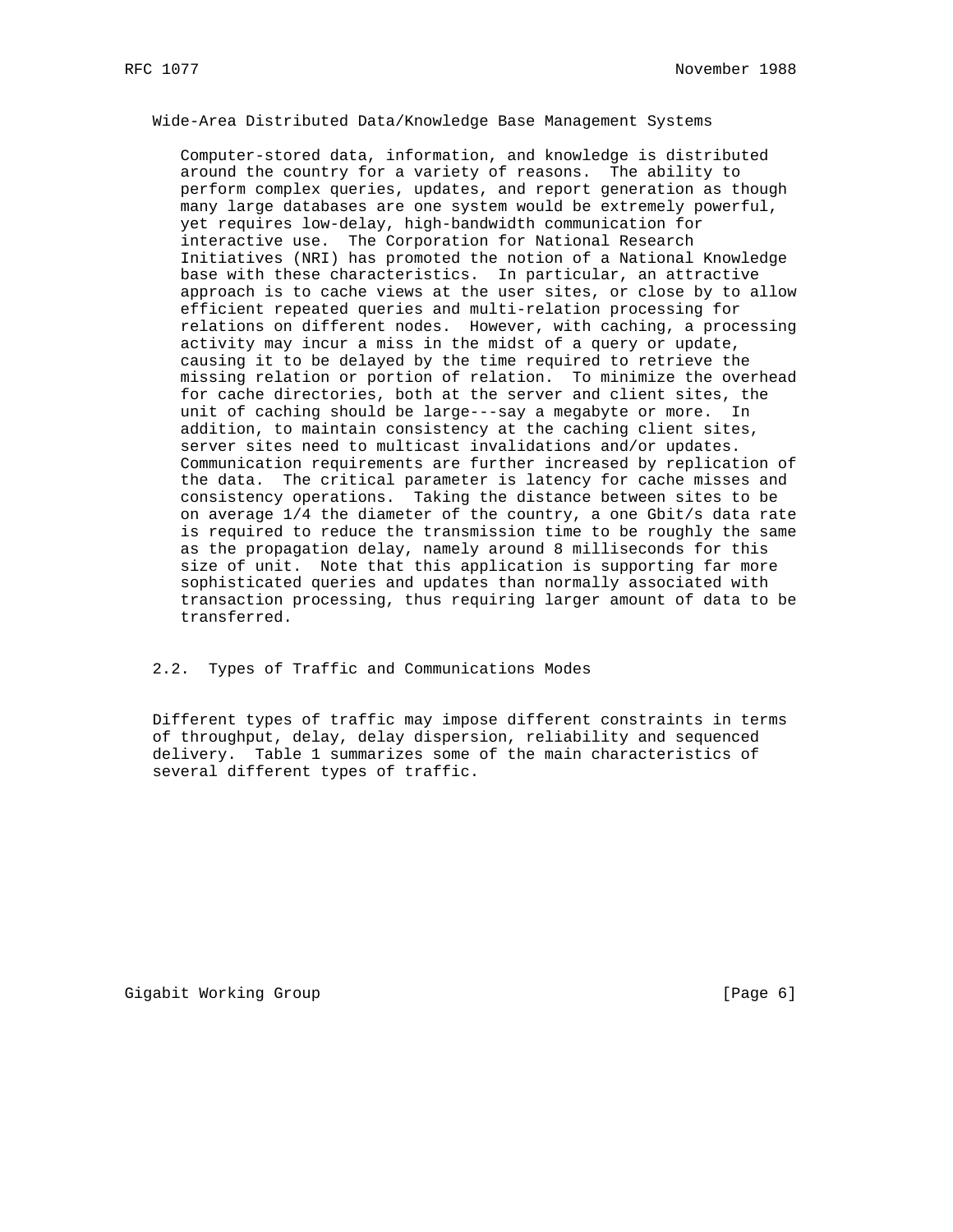| Traffic<br>Type        | Delay<br>Requirement | Throughput<br>Requirement | Error-free<br>Sequenced<br>Delivery |
|------------------------|----------------------|---------------------------|-------------------------------------|
| Interactive Simulation | Low                  | Moderate-High             | Nο                                  |
| Network Monitoring     | Moderate             | Low                       | N <sub>O</sub>                      |
| Virtual Terminal       | Low                  | Low                       | Yes                                 |
| Bulk Transfer          | High                 | High                      | Yes                                 |
| Message                | Moderate             | Moderate                  | Yes                                 |
| Voice                  | Low, constant        | Moderate                  | Nο                                  |
| Video                  | Low, constant        | High                      | NΟ                                  |
| Facsimile              | Moderate             | High                      | NΟ                                  |
| Image Transfer         | Variable             | High                      | NΟ                                  |
| Distributed Computing  | Low                  | Variable                  | Yes                                 |
| Network Control        | Moderate             | Low                       | Yes                                 |

### Table 1: Communication Traffic Requirements

 The topology among users can be of three types: point-to-point (one to-one connectivity), multicast (one sender and multiple receivers), and conferencing (multiple senders and multiple receivers). There are three types of transfers that can take place among users. They are connection-oriented network service, connectionless network service, and stream or synchronous traffic. Connection and connectionless services are asynchronous. A connection-oriented service assumes and provides for relationships among the multiple packets sent over the connection (e.g., to a common destination) while connectionless service assumes each packet is a complete and separate entity unto itself. For stream or synchronous service a reservation scheme is used to set up and guarantee a constant and steady amount of bandwidth between any two subscribers.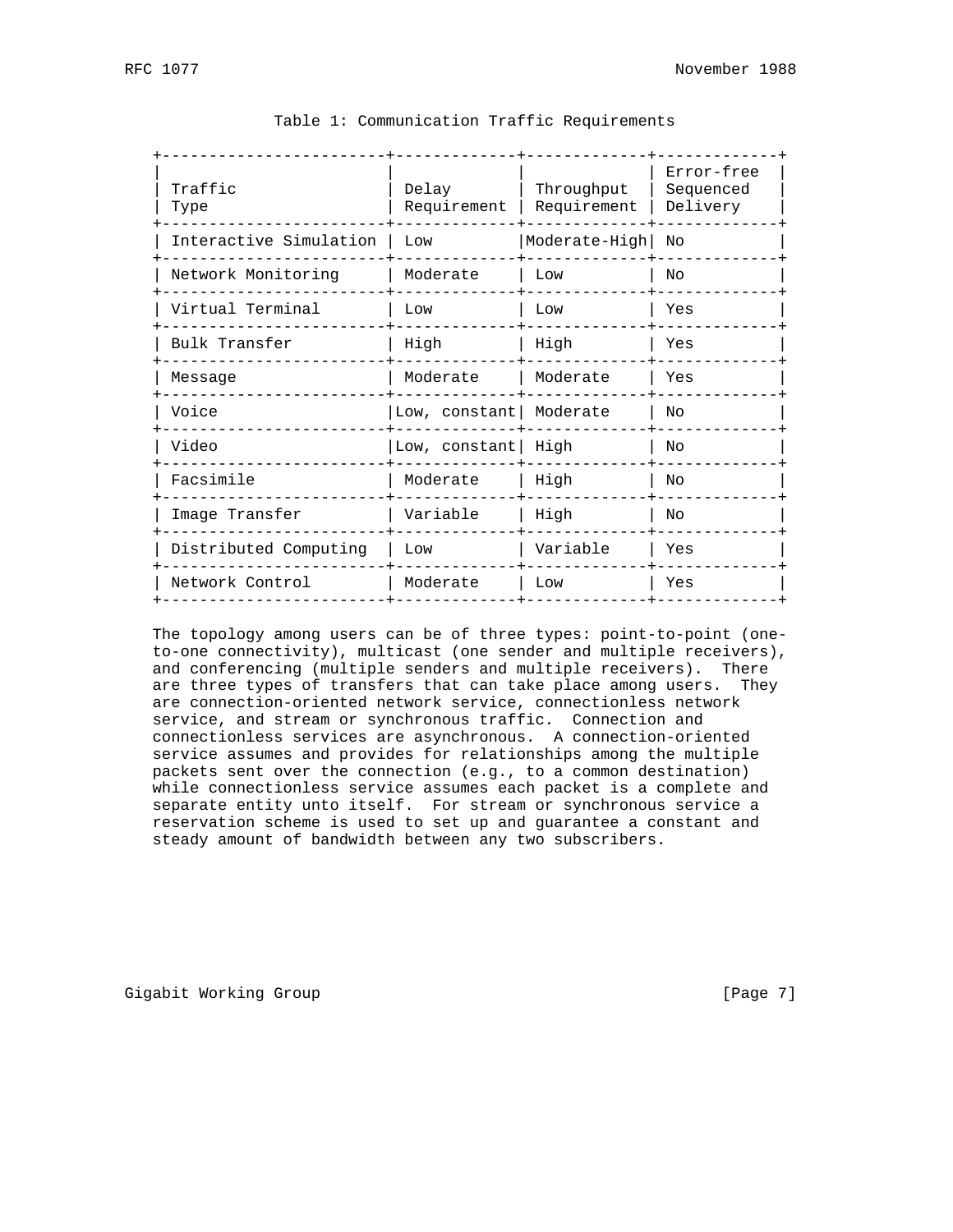2.3. Network Backbone

 The GB needs to be of high bandwidth to support a large population of users, and additionally to provide high-speed connectivity among certain subscribers who may need such capability (e.g., between two supercomputers). These users may access the GN from local area networks (LANs) directly connected to the backbone or via high-speed intermediate regional networks. The backbone must also minimize end-to-end delay to support highly interactive high-speed (supercomputer) activities.

 It is important that the LANs that will be connected to the GN be permitted data rates independent of the data rates of the GB. LAN speeds should be allowed to change without affecting the GB, and the GB speeds should be allowed to change without affecting the LANs. In this way, development of the technology for LANs and the GB can proceed independently.

 Access rate requirements to the GB and the GN will vary depending on user requirements and local environments. The users may require access rates ranging from multi-kbit/s in the case of terminals or personal computers connected by modems up to multi-Mbit/s and beyond for powerful workstations up to the Gbit/s range for high-speed computing and data resources.

2.4. Directory Services

 Directory services similar to those found in CCITT X.500/ISO DIS 9594 need to be provided. These include mapping user names to electronic mail addresses, distribution lists, support for authorization checking, access control, and public key encryption schemes, multimedia mail capabilities, and the ability to keep track of mobile users (those who move from place to place and host computer to host computer). The directory services may also list facilities available to users via the network. Some examples are databases, supercomputing or other special-purpose applications, and on-line help or telephone hotlines.

 The services provided by X.500 may require some extension for GN. For example, there is no provision for multilevel security, and the approach taken to authentication must be studied to ensure that it meets the requirements of GN and its user community.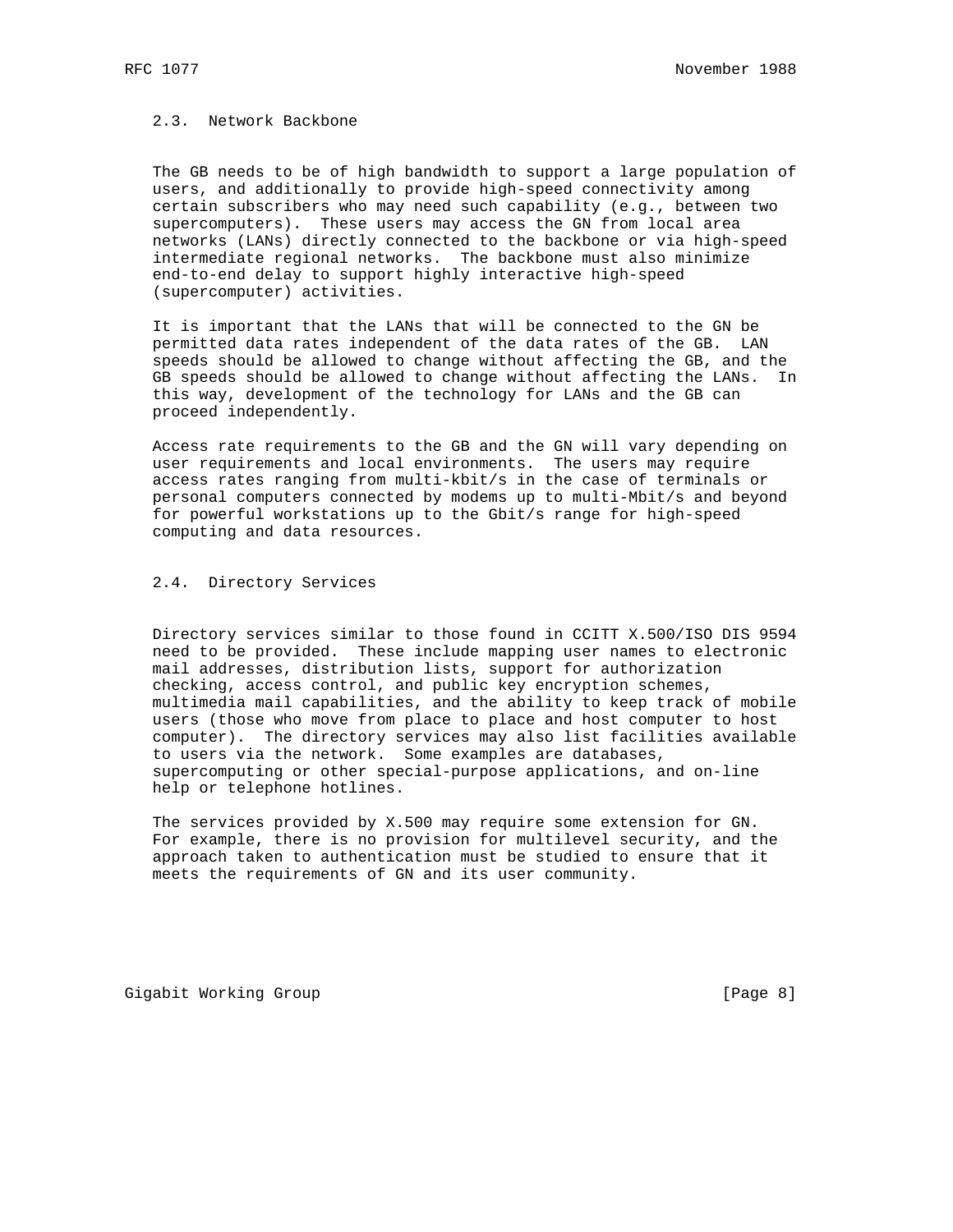### 2.5. Network Management and Routing

 The objective of network management is to ensure that the network functions smoothly and efficiently, and consists of the following: accounting, security, performance monitoring, fault isolation and configuration control.

 Accounting ensures that users are properly billed for the services that the network provides. Accounting enforces a tariff; a tariff expresses a usage policy. The network need only keep track of those items addressed by the tariff, such as allocated bandwidth, number of packets sent, number of ports used, etc. Another type of accounting may need to be supported by the network to support resource sharing, namely accounting analogous to telephone "900" numbers. This accounting performed by the network on behalf of resource providers and consumers is a pragmatic solution to the problem of getting the users and consumers into a financial relationship with each other which has stymied previous attempts to achieve widespread use of specialized resources.

 Performance monitoring is needed so that the managers can tell how the network is performing and take the necessary actions to keep its performance at a level that will provide users with satisfactory service. Fault isolation using technical control mechanisms is needed for network maintenance. Configuration management allows the network to function efficiently.

 Several new types of routing will be required by GN. In addition to true type-of-service, needed to support diverse distributed applications, real-time applications, interactive applications, and bulk data transfer, there will be need for traffic controls to enforce various routing policies. For example, policy may dictate that traffic from certain users, applications, or hosts may not be permitted to traverse certain segments of the network. Alternatively, traffic controls may be used to promote fairness; that is, to make sure that busy link or network segment isn't dominated by a particular source or destination. The ability of applications to reserve network bandwidth in advance of its use, and the use of strategies such as soft connections, will also require development of new routing algorithms.

2.6. Network Security Requirements

 Security is a critical factor within the GN and one of those features that are difficult to provide. It is envisioned that both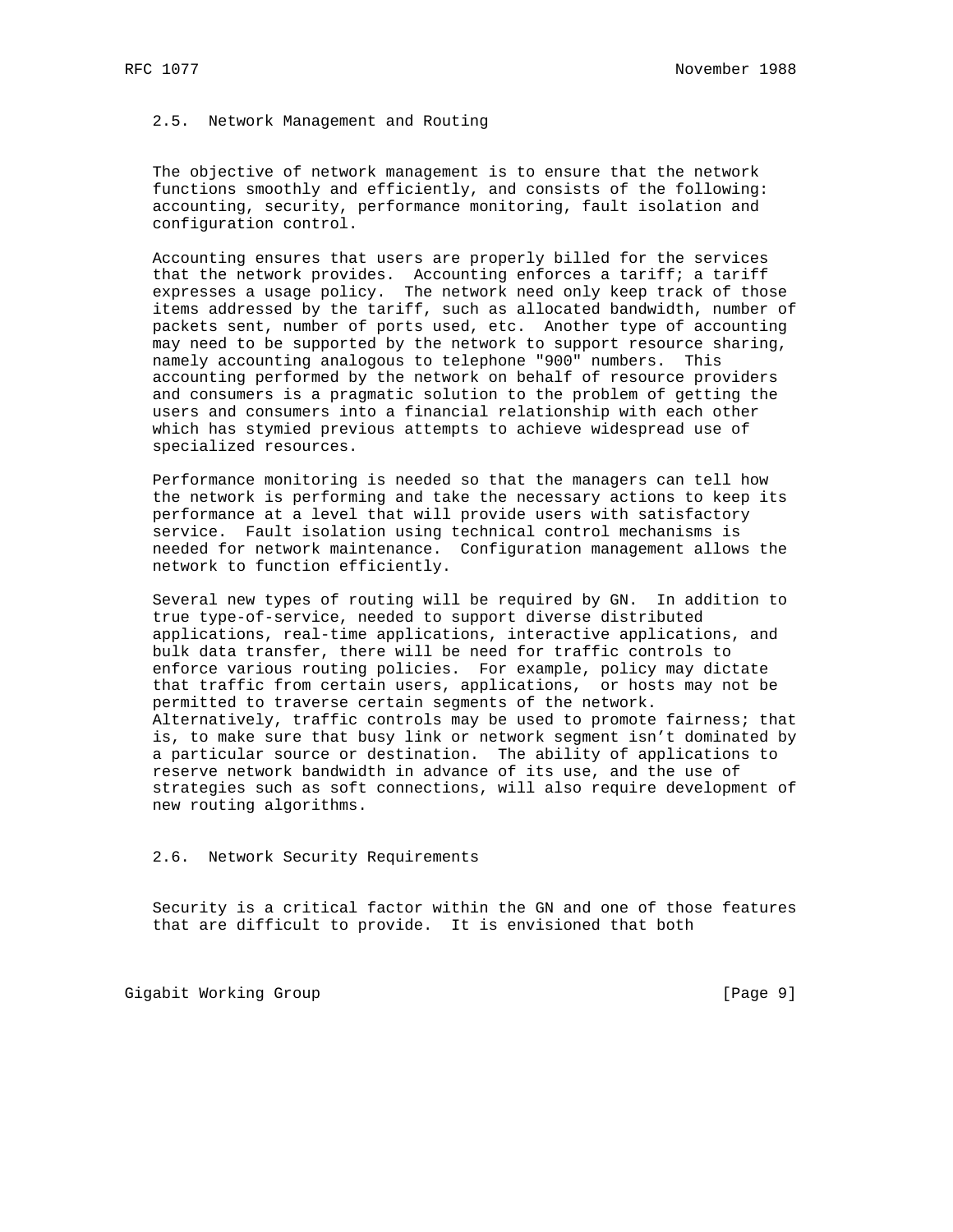unclassified and classified traffic will utilize the GN, so protection mechanisms must be an integral part of the network access strategy. Features such as authentication, integrity, confidentiality, access control, and nonrepudiation are essential to provide trusted and secure communication services for network users.

 A subscriber must have assurance that the person or system he is exchanging information with is indeed who he says he is. Authentication provides this assurance by verifying that the claimed source of a query request, control command, response, etc., is the actual source. Integrity assures that the subscriber's information (such as requests, commands, data, responses, etc.) is not changed, intentionally or unintentionally, while in transit or by replays of earlier traffic. Unauthorized users (e.g., intruders or network viruses) would be denied use of GN assets through access control mechanisms which verify that the authenticated source is authorized to receive the requested information or to initiate the specified command. In addition, nonrepudiation services can be offered to assure a third party that the transmitted information has not been altered. And finally, confidentiality will ensure that the contents of a message are not divulged to unauthorized individuals. Subscribers can decide, based upon their own security needs and particular activities, which of these services are necessary at a given time.

3. Critical Research Issues

 In the section above, we discussed the goals of a research program in gigabit networking; namely to provide the technology base for a network that will allow gigabit service to be provided in an effective way. In this section, we discuss those issues which we feel are critical to address in a research program to achieve such goals.

### 3.1. General Architectural Issues

 In the last generation of networks, it was assumed that bandwidth was the scarce resource and the design of the switch was dictated by the need to manage and allocate the bandwidth effectively. The most basic change in the next generation network is that the speeds of the trunks are rising faster than the speeds of the switching elements.

 This change in the balance of speeds has manifested itself in several ways. In most current designs for local area networks, where

Gigabit Working Group **by Communist Communist Communist Communist Communist Communist Communist Communist Communist Communist Communist Communist Communist Communist Communist Communist Communist Communist Communist Commun**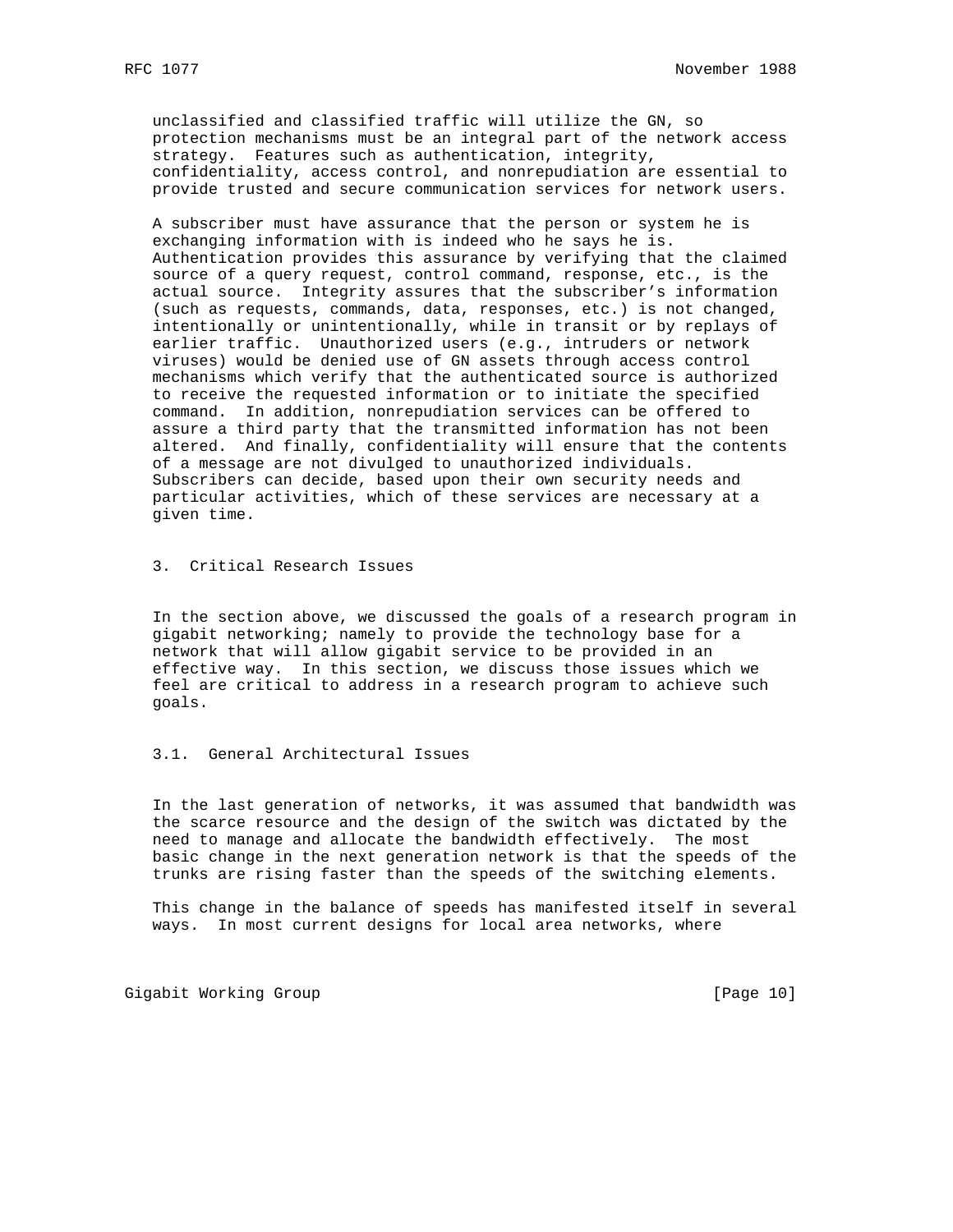bandwidth is not expensive, the design decision was to trade off effective use of the bandwidth for a simplified switching technique. In particular, networks such as Ethernet use broadcast as the normal distribution method, which essentially eliminates the need for a switching element.

 As we look at still higher speed networks, and in particular networks in which the bandwidth is still the expensive component, we must design new options for switching which will permit effective use of bandwidth without the switch itself becoming the bottleneck.

 The central thrust of new research must thus be to explore new network architectures that are consistent with these very different speed assumptions.

 The development of computer communications has been tremendously distorted by the characteristics of wide-area networking: normally high cost, low speed, high error rate, large delay. The time is ripe for a revolution in thinking, technology, and approaches, analogous to the revolution caused by VCR technology over 8 and 16 mm. film technology.

 Fiber optics is clearly the enabling technology for high-speed transmission, in fact, so much so that there is an expectation that the switching elements will now hold down the data rates. Both conventional circuit switching and packet switching have significant problems at higher data rates. For instance, circuit switching requires increasing delays for FTDM synchronization to handle skew. In the case of packet switching, traditional approaches require too much processing per packet to handle the tremendous data flow. The problem for both switching regimes is the "intelligence" in the switches, which in turn requires electronics technology.

 Besides intelligence, another problem for wide-area networks is storage, both because it ties us to electronics (for the foreseeable future) and because it produces instabilities in a large-scale system. (See, for instance, the work by Van Jacobson on self organizing phenomena for self-destruction in the Internet.) Techniques are required to eliminate dependence on storage, such as cut-through routing.

 Overall, high-speed WANs are the greatest agents of change, the greatest catalyst both commercially and militarily, and the area ripe for revolution. Judging by the attributes of current high-speed network research prototypes, WANs of the future will be photonic, multi-gigabit networks with enormous throughput, low delay, and low error rate.

Gigabit Working Group **by Example 2018** [Page 11]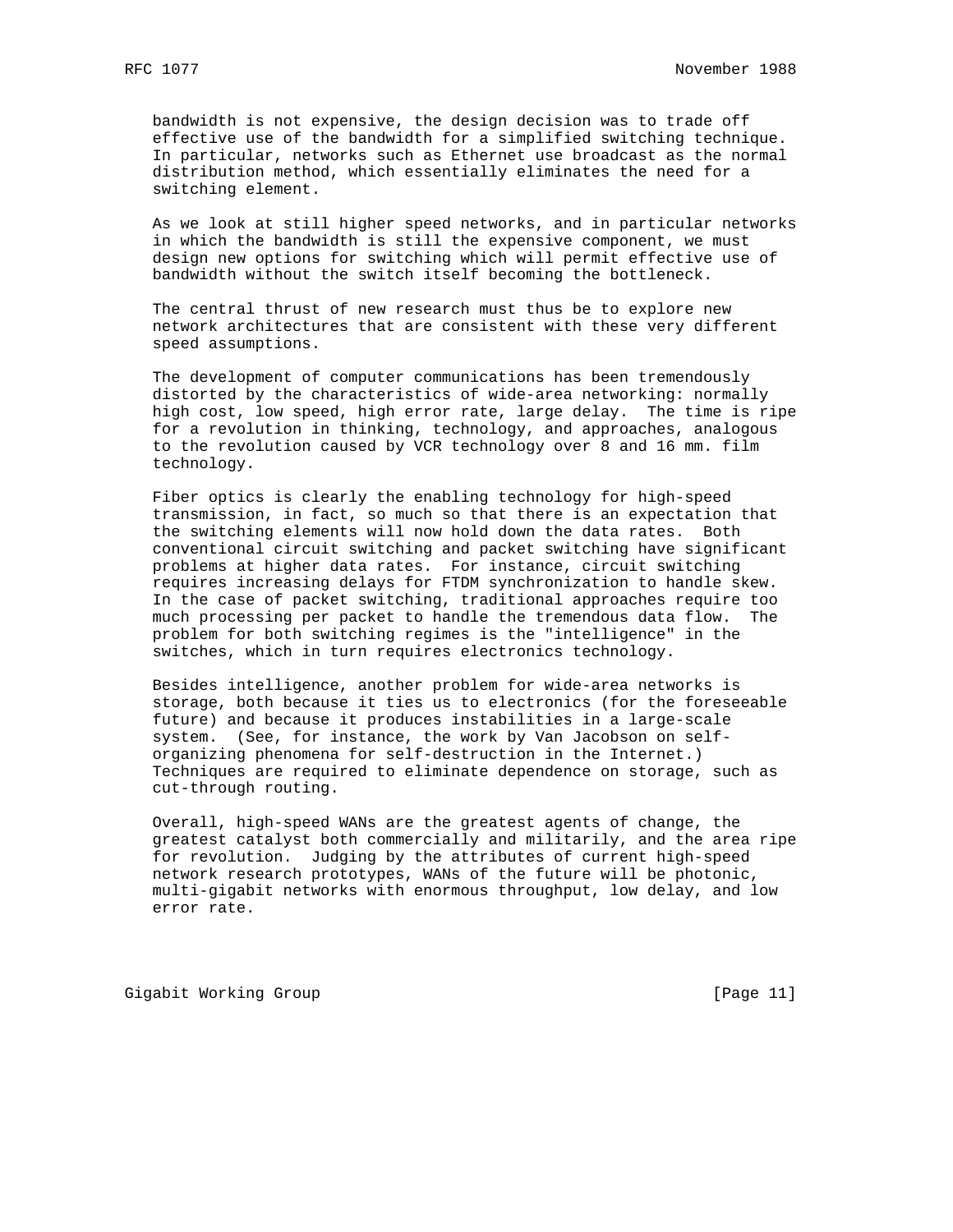A zero-based budgeting approach is required to develop the new high speed internetwork architecture. That is, the time is ripe to significantly rethink the Internet, building on experience with this system. Issues of concern are manageability, understanding evolvability and support for the new communication requirements, including remote procedure call, real-time, security and fault tolerance.

 The GN must be able to deal with two sources of high-bandwidth requirements. There will be some end devices (computers) connected more or less directly to the GN because of their individual requirements for high bandwidth (e.g., supercomputers needing to drive remote high-bandwidth graphics devices). In addition, the aggregate traffic due to large numbers of moderate rate users (estimates are roughly up to a million potential users needing up to 1 Mbit/s at any given time) results in a high-bandwidth requirement in total on the GN. The statistics of such traffic are different and there are different possible technical approaches for dealing with them. Thus, an architectural approach for dealing with both must be developed.

 Overall, the next-generation architecture has to be, first and foremost, a management architecture. The directions in link speeds, processor speeds and memory solve the performance problems for many communication situations so well that manageability becomes the predominant concern. (In fact, fast communication makes large systems more prone to performance, reliability, and security problems.) In many ways, the management system of the internetwork is the ultimate distributed system. The solution to this tough problem may well require the best talents from the communications, operating systems and distributed systems communities, perhaps even drawing on database and parallelism research.

## 3.1.1. High-Speed Internet using High-Speed Networks

 The GN will need to take advantage of a multitude of different and heterogeneous networks, all of high speed. In addition to networks based on the technology of the GB, there will be high-speed LANs. A key issue in the development of the GN will be the development of a strategy for interconnecting such networks to provide gigabit service on an end to end basis. This will involve techniques for switching, interfacing, and management (as discussed in the sections below) coupled with an architecture that allows the GN to take full advantage of the performance of the various high-speed networks.

Gigabit Working Group **by Example 2018** [Page 12]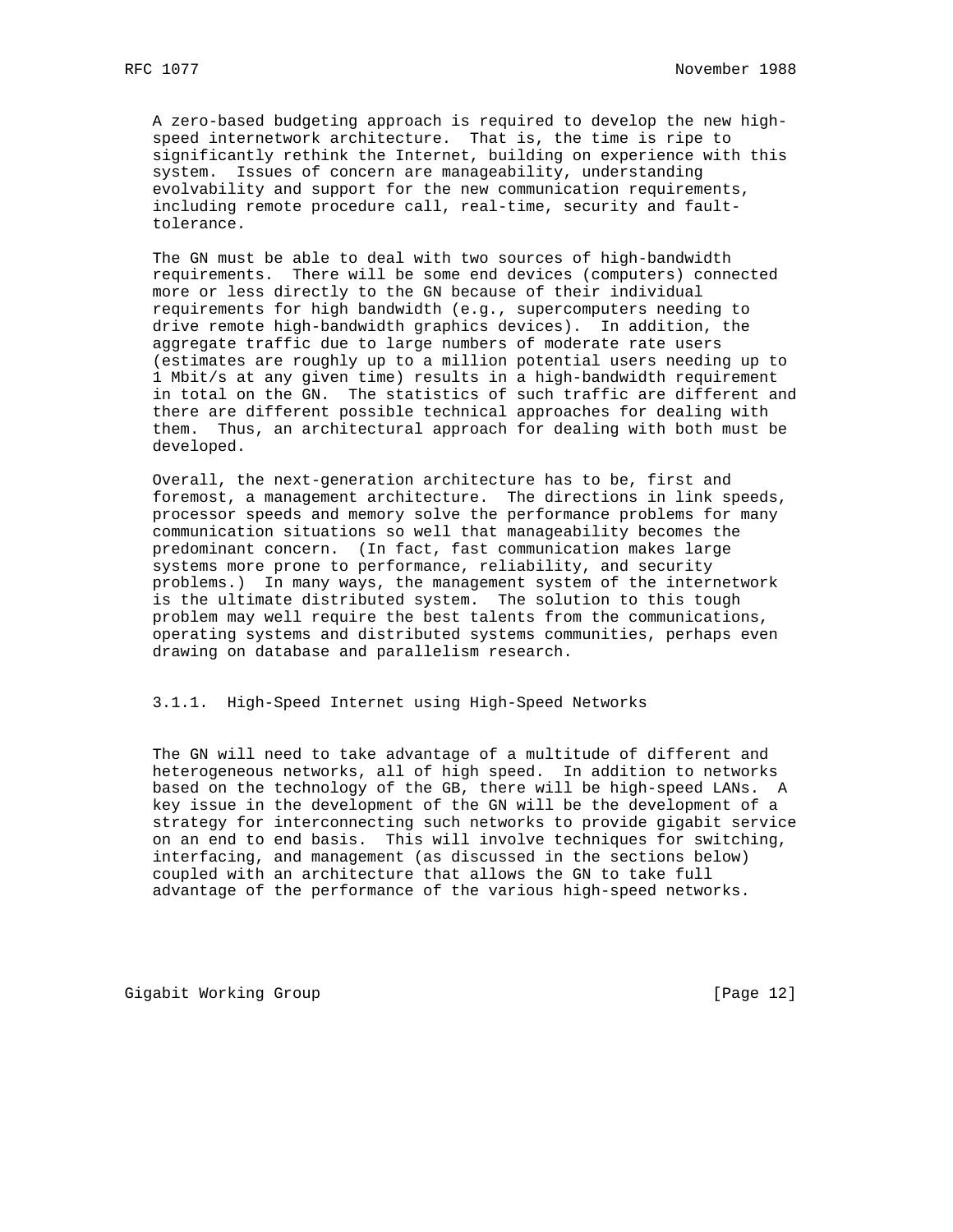# 3.1.2. Network Organization

 The GN will need an architecture that supports the need to manage the system as well as obtain high performance. We note that almost all human-engineered systems are hierarchically structured from the standpoint of control, monitoring, and information flow. A hierarchical design may be the key to manageability in the next generation architecture.

 One approach is to use a general three-level structure, corresponding to interadministrational, intraadministrational, and cluster networks. The first level interconnects communication facilities of truly separate administrations where there is significant separation of security, accounting, and goals. The second level interconnects subadministrations which exist for management convenience in large organizations. For example, a research group within a university may function as a subadministration. The cluster level consists of networks configured to provides maximal performance among hosts which are in frequent communication, such as a set of diskless workstations and their common file server. These hosts are typically, but not necessarily, geographically collocated. For example, two remote networks may be tightly coupled by a fiber optic link that bridges between the two physical networks, making them function as one.

 Research along these lines should study the interorganizational characteristics of communications, such as those being investigated by the IAB Task Force on Autonomous Networks. Based on current results, we expect that such work would clearly demonstrate that considerable communication takes place between particular subadministrations in different administrations; communication patterns are not strictly hierarchical. For example, there might be intense direct communication between the experimental physics departments of two independent universities, or between the computer support group of one company and the operating system development group of another. In addition, (sub)administrations may well also require divisions into public information and private information.

## 3.1.3. Fault-Tolerant System

 Although the GN will be developed as part of an experimental research program, it will also serve as part of the infrastructure for researchers who are experimenting with applications which will use such a network. The GN must have reasonably high availability to support these research activities. In addition to facilitate the transfer of this technology to future operational military and

Gigabit Working Group **by Communist Communist Communist Communist Communist Communist Communist Communist Communist Communist Communist Communist Communist Communist Communist Communist Communist Communist Communist Commun**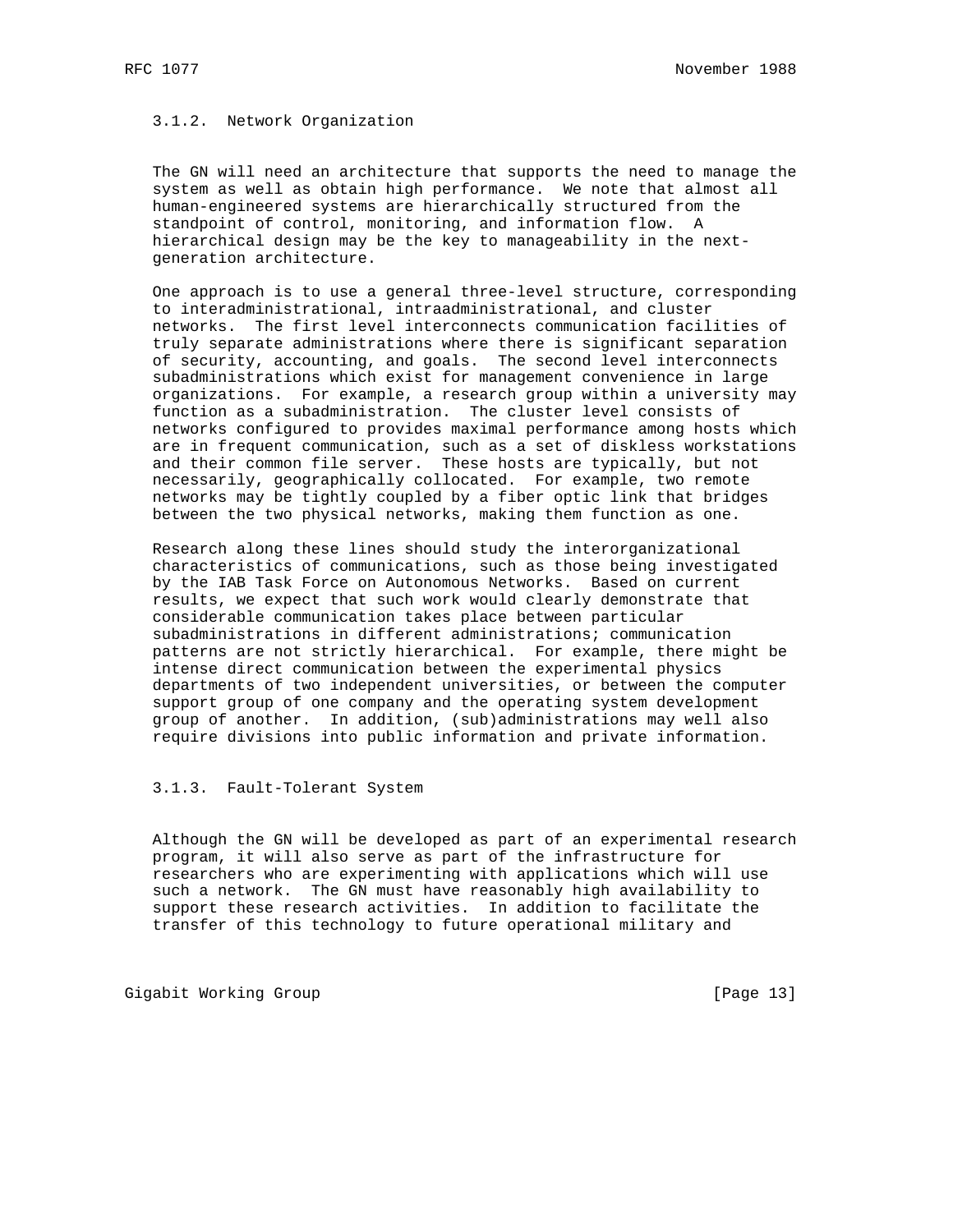commercial users, it will need to be designed to become highly reliable. This can be accomplished through diversity of transmission paths, the development of fault-tolerant switches, use of a distributed control structure with self-correcting algorithms, and the protection of network control traffic. The architecture of a GN should support and allow for all of these things.

### 3.1.4. Functional Division of Control Between Network Elements

 Current protocol architectures use the layered model of functional decomposition first developed in the early work on ARPANET protocols. The concept of layering has been a powerful concept which has allowed dramatic variation in network technologies without requiring the complete reimplementation of applications. The concept of layering has had a first-order impact on the development of international standards for data communication---witness the ISO "Reference Model for Open Systems Interconnection."

 Unfortunately, however, the powerful concept of layering has been paired, both in the DoD Internet work and the ISO work, with an extremely weak concept of the interface between layers. The interface designs are all organized around the idea of commands and responses plus an error indicator. For example, the TCP service interface provides the user with commands to set up or close a TCP connection and commands to send and receive datagrams. The user may well "know" whether they are using a file transfer service or a character-at-a- time virtual terminal, but can't tell the TCP. The underlying network may "know" that failures have reduced the path to the user's destination to a single 9.6 kbit/s link, but it also can't tell the TCP implementation.

 All of the information that an analyst would consider crucial in diagnosing system performance is carefully hidden from adjacent layers. One "solution" often discussed (but rarely implemented) is to condense all of this information into a few bits of "Type of Service" or "Quality of Service" request flowing in one direction only---from application to network. It seems likely that this approach cannot succeed, both because it applies too much compression to the knowledge available and because it does not provide two-way flow.

 We believe it to be likely that the next-generation network will require a much richer interface between every pair of adjacent layers if adequate performance is to be achieved. Research is needed into the conceptual mechanisms, both indicators and controls, that can be implemented at these interfaces and that, when used, will result in

Gigabit Working Group **by the Community Community** [Page 14]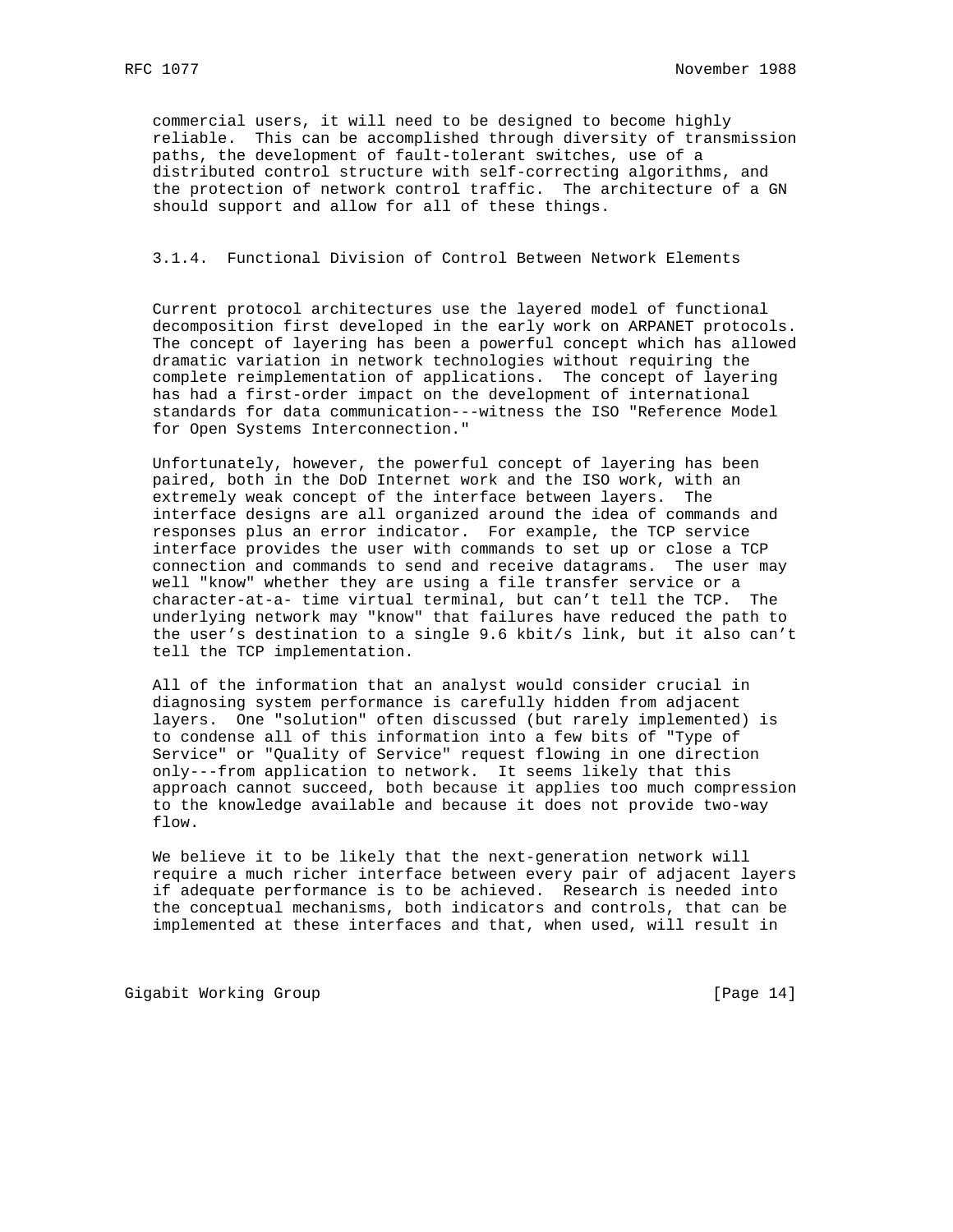better performance. If real differences in performance can be observed, then the implementors of every layer will have a strong incentive to make use of the mechanisms.

 We can observe the first glimmers of this sort of coordination between layers in current work. For example, in the ISO work there are 5 classes of transport protocol which are supposed to provide a range of possible matches between application needs and network capabilities. Unfortunately, it is the case today that the class of transport protocol is chosen statically, by the implementer, rather than dynamically. The DARPA Wideband net offers a choice of stream or datagram service, but typically a given host uses all one or all the other---again, a static rather than a dynamic choice. The research that we believe is needed, therefore, is not how to provide alternatives, but how to provide them and choose among them on a dynamic, real-time basis.

## 3.1.5. Different Switch Technologies

 One approach to high-performance networking is to design a technology that is expected to work as a stand-alone demonstration, without addressing the need for interconnection to other networks. Such an experiment may be very valuable for rapid exploration of the design space. However, our experience with the Internet project suggests that a primary research goal should be the development of a network architecture that permits the interconnection of a number of different switching technologies.

 The Internet project was successful to a large extent because it could incorporate a number of new and preexisting network technologies: various local area networks, store and forward switching networks, broadcast satellite nets, packet radio networks, and so on. In this way, it decoupled the use of the protocols from a particular technology base. In fact, the technology base evolved rapidly, but the Internet protocols themselves provided a stability that led to their success.

 The next-generation architecture must similarly deal with a diverse and evolving technology base. We see "fast-packet" switching now being developed (for example in B-ISDN); we see photonic switching and wavelength division multiplexing as more advanced technologies. We must divorce our architecture from dependence on any one of these.

 At the host interface, we must divorce the multiplexing of the medium from the form of data that the host sees. Today the packet is used both as multiplexing and interface element. In the future, the host

Gigabit Working Group **by Example 2012** [Page 15]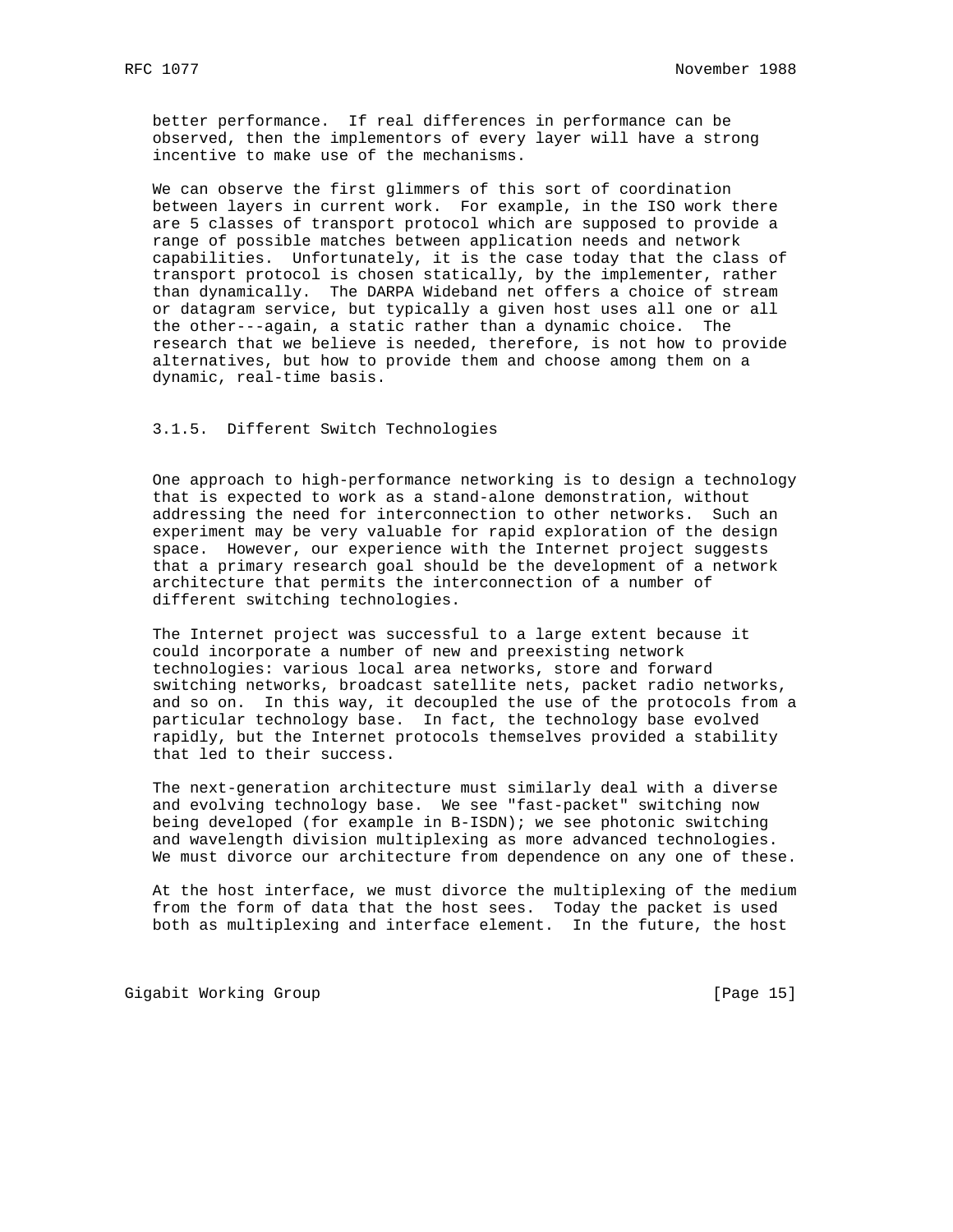may see the network as a message-passing system, or as memory. At the same time, the network may use classic packets, wavelength division, or space division switching.

 A number of basic functions must be rethought to provide an architecture that is not dependent on the underlying switching model. For example, our transport protocols assume that data will be lost in units of a packet. If part of a packet is lost, we discard the whole thing. And if several packets are systematically lost in sequence, we may not recover effectively. There must be a host-level unit of error recovery that is independent of the network. This sort of abstraction must be applied to all the aspects of service specification: error recovery, flow control, addressing, and so on.

3.1.6. Network Operations, Monitoring, and Control

 There is a hierarchy of progressively more effective and sophisticated techniques for network management that applies regardless of network bandwidth and application considerations:

- 1. Reactive problem management
- 2. Reactive resource management
- 3. Proactive problem management
- 4. Proactive resource management.

 Today's network management strategies are primarily reactive rather than proactive: Problem management is initiated in response to user complaints about service outages; resource allocation decisions are made when users complain about deterioration of quality of service. Today's network management systems are stuck at step 1 or perhaps step 2 of the hierarchy.

 Future network management systems will provide proactive problem management---problem diagnosis and restoral of service before users become aware that there was a problem; and proactive resource management---dynamic allocation of network bandwidth and switching resources to ensure that an acceptable level of service is continuously maintained.

 The GN management system should be expected to provide proactive problem and resource management capabilities. It will have to do so while contending with three important changes in the managed network environment:

Gigabit Working Group **by Example 2012** [Page 16]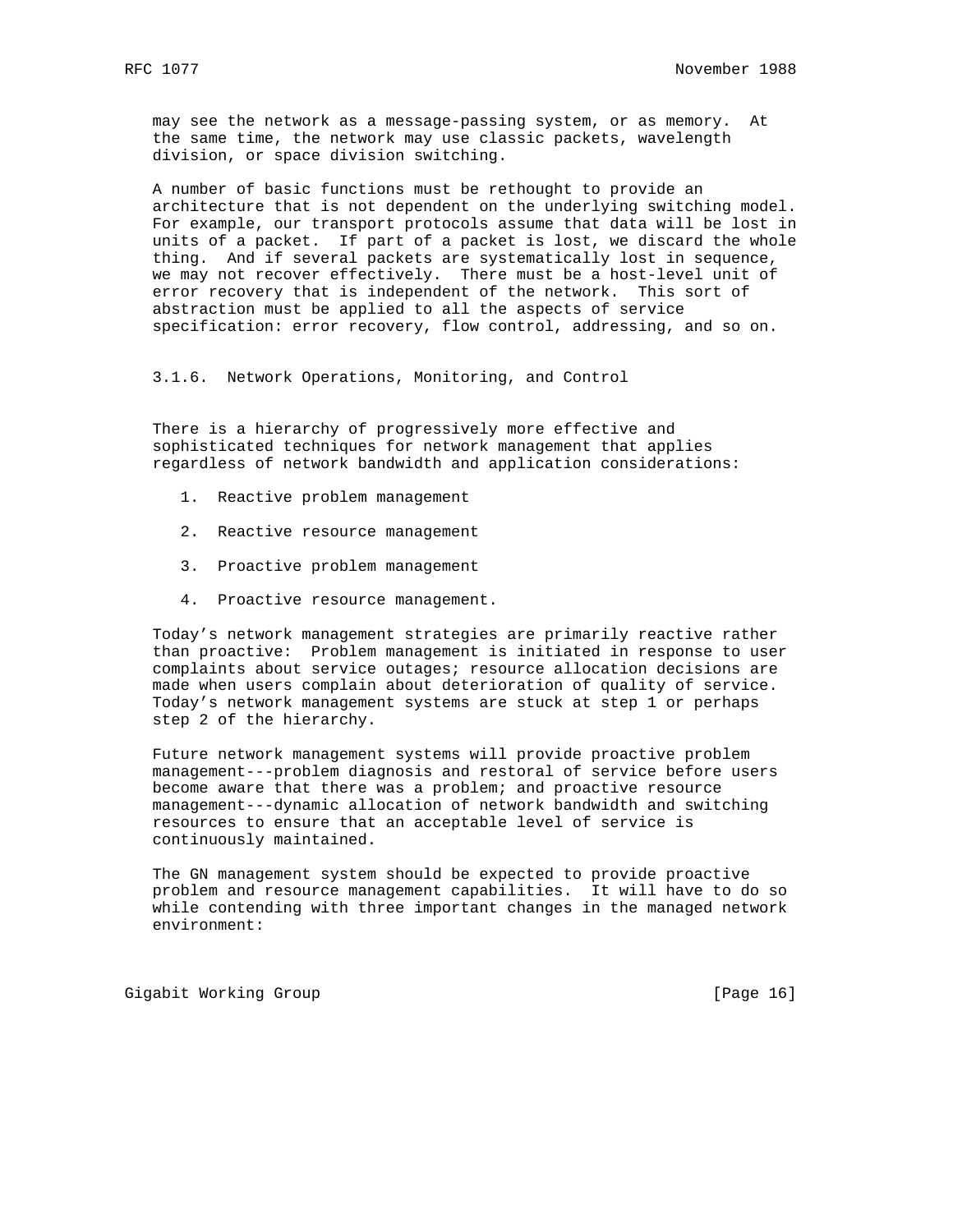- 1. More complicated devices under management
- 2. More diverse types of devices
- 3. More variety of application protocols.

 Performance under these conditions will require that we seriously re-think how a network management system handles the expected high volumes of raw management-related data. It will become especially important for the system to provide thresholding, filtering, and alerting mechanisms that can save the human operator from drowning in data, while still permitting access to details when diagnostic or fault isolation modes are invoked.

 The presence of expert assistant capabilities for early fault detection, diagnosis, and problem resolution will be mandatory. These capabilities are highly desirable today, but they will be essential to contend with the complexity and diversity of devices and applications in the Gigabit Network.

 In addition to its role in dealing with complexity, automation provides the only hope of controlling and reducing the high costs of daily management and operation of a GN.

 Proactive resource management in GNs must be better understood and practiced, initially as an effort requiring human intervention and direction. Once this is achieved, it too must become automated to a high degree in the GN.

## 3.1.7. Naming and Addressing Strategies

 Current networks, both voice (telephone) and data, use addressing structures which closely tie the address to the physical location on the network. That is, the address identifies a physical access point, rather than the higher-level entity (computer, process, human) attached to that access point. In future networks, this physical aspect of addressing must be removed.

 Consider, for example, finding the desired party in the telephone network of today. For a person not at his listed number, finding the number of the correct telephone may require preliminary calls, in which advice is given to the person placing the call. This works well when a human is placing the call, since humans are well equipped to cope with arbitrary conversations. But if a computer is placing the call, the process of obtaining the correct address will have to be incorporated in the architecture as a core service of the network.

Gigabit Working Group **by Example 2012** [Page 17]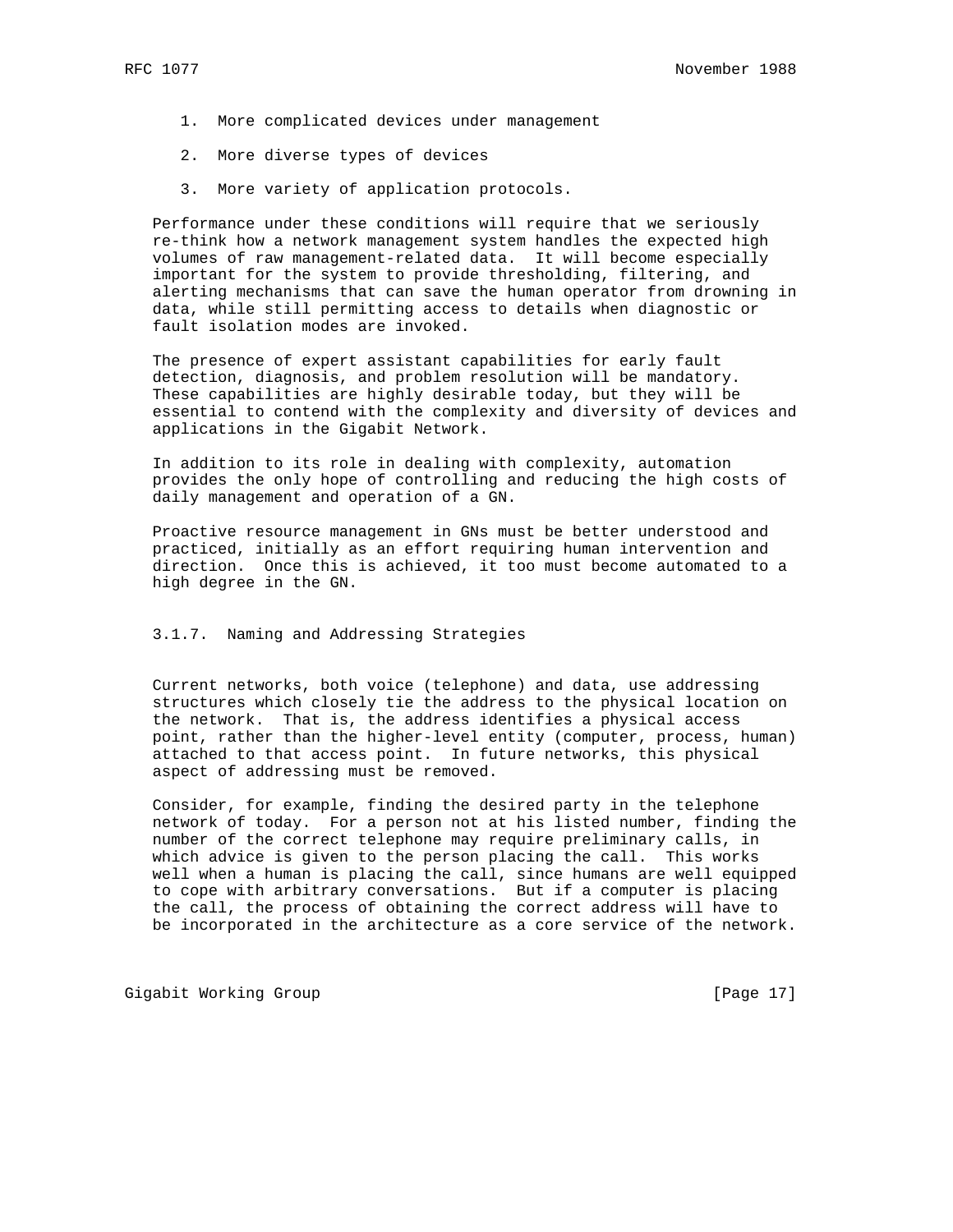Since it is reasonable to expect mobile hosts, hosts that are connected to multiple networks, and replicated hosts, the issue of mapping to the physical address must be properly resolved.

 To permit the network to maintain the dynamic mapping to current physical address, it is necessary that high-level entities have a name (or logical address) that identifies them independently of location. The name is maintained by the network, and mapped to the current physical location as a core network service. For example, mobile hosts, hosts that are connected to multiple networks, and replicated hosts would have static names whose mapping to physical addresses (many-to-one, in some cases) would change with time.

 Hosts are not the only entities whose physical location varies. Users' electronic mail addresses change. Within distributed systems, processes and files migrate from host to host. In a computing environment where robustness and survivability are important, entire applications may move about, or they may be redundant.

 The needed function must be considered in the context of the mobility and address resolution rates if all addresses in a global data network were of this sort. The distributed network directory discussed elsewhere in this report should be designed to provide the necessary flexibility, and responsiveness. The nature and administration of names must also be considered.

 Names that are arbitrary or unwieldy would be barely better than the addresses used now. The name space should be designed so that it can easily be partitioned among the agencies that will assign names. The structure of names should facilitate, rather than hinder, the mapping function. For example, it would be hard to optimize the mapping function if names were flat and unstructured.

### 3.2. High-Speed Switching

 The term "high-speed switching" refers to changing the switching at a high rate, rather than switching high-speed links, because the latter is not difficult at low speeds. (Consider, for example, manual switching of fiber connections). The switching regime chosen for the network determines various aspects of its performance, its charging policies, and even its effective capabilities. As an example of the latter, it is difficult to expect a circuit-switched network to provide strong multicast support.

 A major area of debate lies in the choice between packet switching and circuit switching. This is a key research issue for the GN,

Gigabit Working Group **by Example 2018** [Page 18]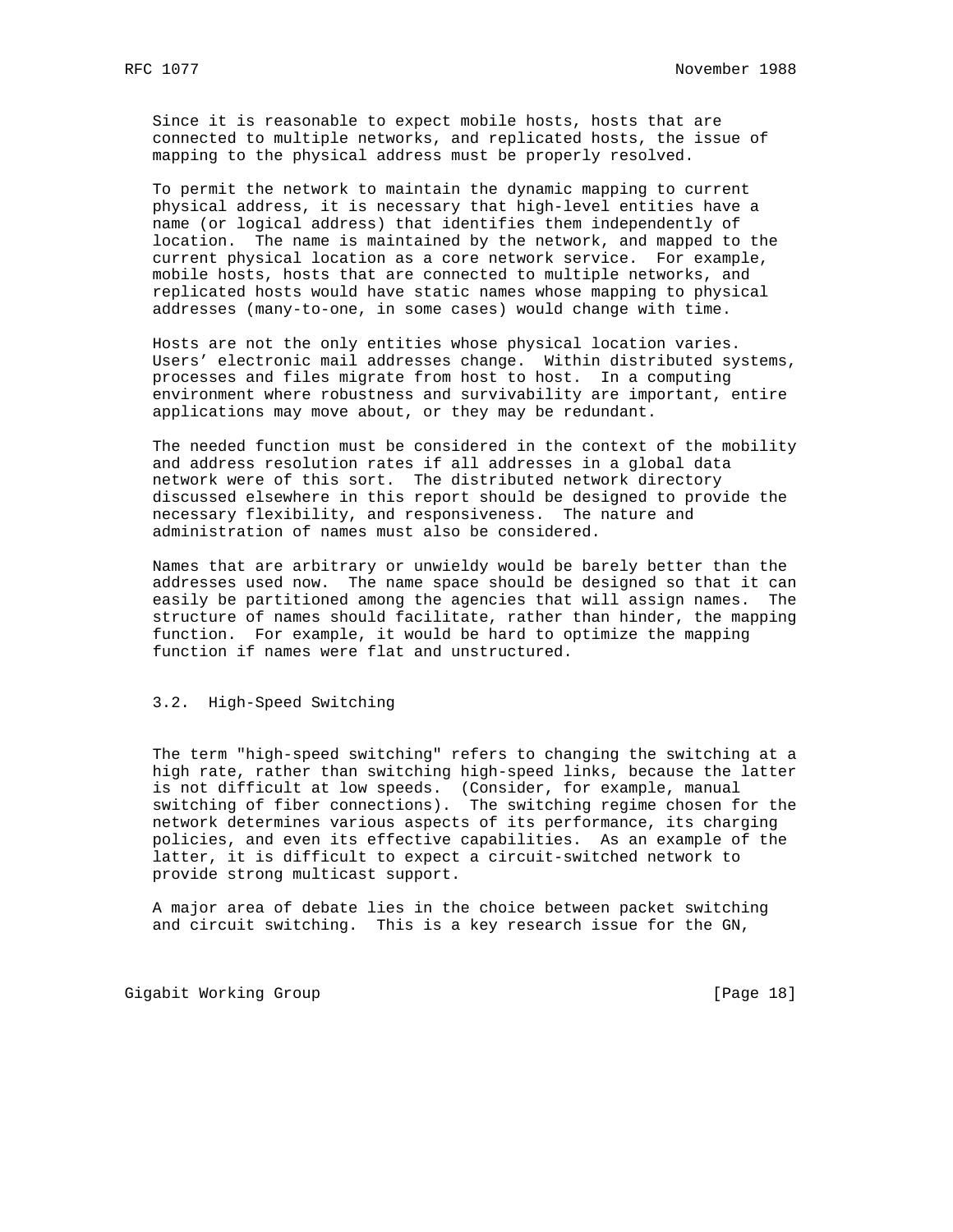considering also the possibility of there being combinations of the two approaches that are feasible.

3.2.1. Unit of Management vs. Multiplexing

 With very high data rates, either the unit of management and switching must be larger or the speed of the processor elements for management and switching must be faster. For example, at a gigabit, a 576 byte packet takes roughly 5 microseconds to be received so a packet switch must act extremely fast to avoid being the dominant delay in packet times. Moreover, the storage time for the packet in a conventional store and forward implementation also becomes a significant component of the delay. Thus, for packet switching to remain attractive in this environment, it appears necessary to increase the size of packets (or switch on packet groups), do so called virtual cut-through and use high-speed routing techniques, such as high-speed route caches and source routing.

 Alternatively, for circuit switching to be attractive, it must provide very fast circuit setup and tear-down to support the bursty nature of most computer communication. This problem is rendered difficult (and perhaps impossible for certain traffic loads) because the delay across the country is so large relative to the data rate. That is, even with techniques such as so-called fast select, bandwidth is reserved by the circuit along the path for almost twice the propagation time before being used.

 With gigabit circuit switching, because it is not feasible to physically switch channels, the low-level switching is likely doing FTDM on micro-packets, as is currently done in telephony. Performing FTDM at gigabit data rates is a challenging research problem if the skew introduced by wide-area communication is to be handled with reasonable overhead for spacing of this micro-packets. Given the lead and resources of the telephone companies, this area of investigation should, if pursued, be pursued cooperatively.

3.2.2. Bandwidth Reservation Algorithms

 Some applications, such as real-time video, require sustained high data rate streams over a significant period of time, such as minutes if not hours. Intuitively, it is appealing for such applications to pre-allocate the bandwidth they require to minimize the switching load on the network and guarantee that the required bandwidth is available. Research is required to determine the merits of bandwidth

Gigabit Working Group **by Example 2018** [Page 19]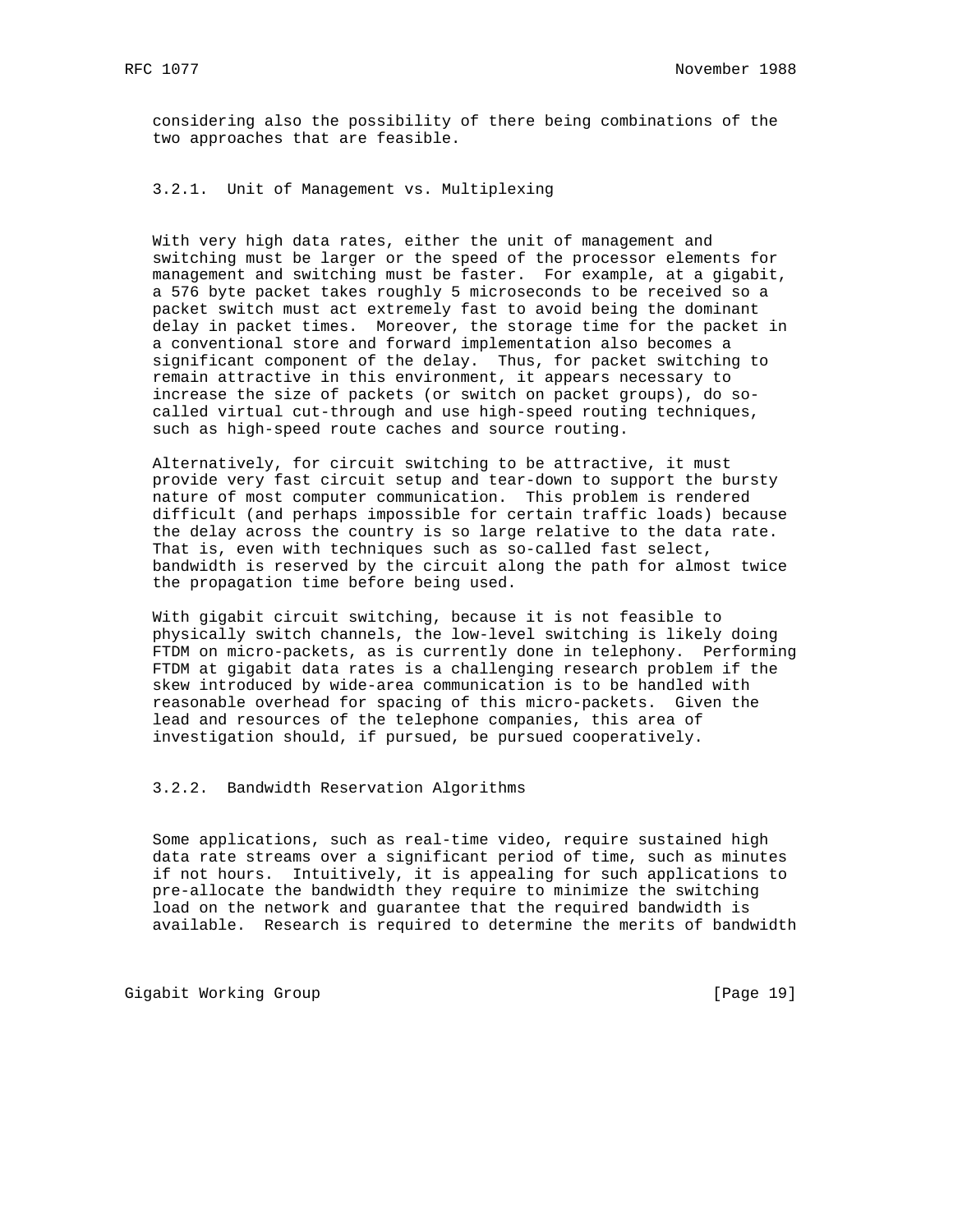reservation, particular in conjunction with the different switching technologies. There is some concern to raise that bandwidth reservation may require excessive intelligence in the network, reducing the performance and reliability of the network. In addition, bandwidth reservation opens a new option for denial of service by an intruder or malicious user. Thus, investigations in this area need to proceed in concert with work on switching technologies and capabilities and security and reliability requirements.

## 3.2.3. Multicast Capabilities

 It is now widely accepted that multicast should be provided as a user-level service, as described in RFC 1054 for IP, for example. However, further research is required to determine the best way to support this facility at the network layer and lower. It is fairly clear that the GN will be built from point-to-point fiber links that do not provide multicast/broadcast for free. At the most conservative extreme, one could provide no support and require that each host or gateway simulate multicast by sending multiple, individually addressed packets. However, there are significant advantages to providing very low level multicast support (besides the obvious performance advantages). For example, multicast routing in a flooding form provides the most fault-tolerant, lowest-delay form of delivery which, if reserved for very high priority messages, provides a good emergency facility for high-stress network applications. Multicast may also be useful as an approach to defeat traffic analysis.

 Another key issue arises with the distinction between so-called open group multicast and closed group multicast. In the former, any host can multicast to the group, whereas in the latter, only members of the group can multicast to it. The latter is easier to support and adequate for conferencing, for example. However, for more client server structured applications, such as using file/database server, computation servers, etc. as groups, open multicast is required. Research is needed to address both forms of multicast. In addition, security issues arise in controlling the membership of multicast groups. This issue should be addressed in concert with work on secure forms of routing in general.

Gigabit Working Group **by Communist Communist Communist Communist Communist Communist Communist Communist Communist Communist Communist Communist Communist Communist Communist Communist Communist Communist Communist Commun**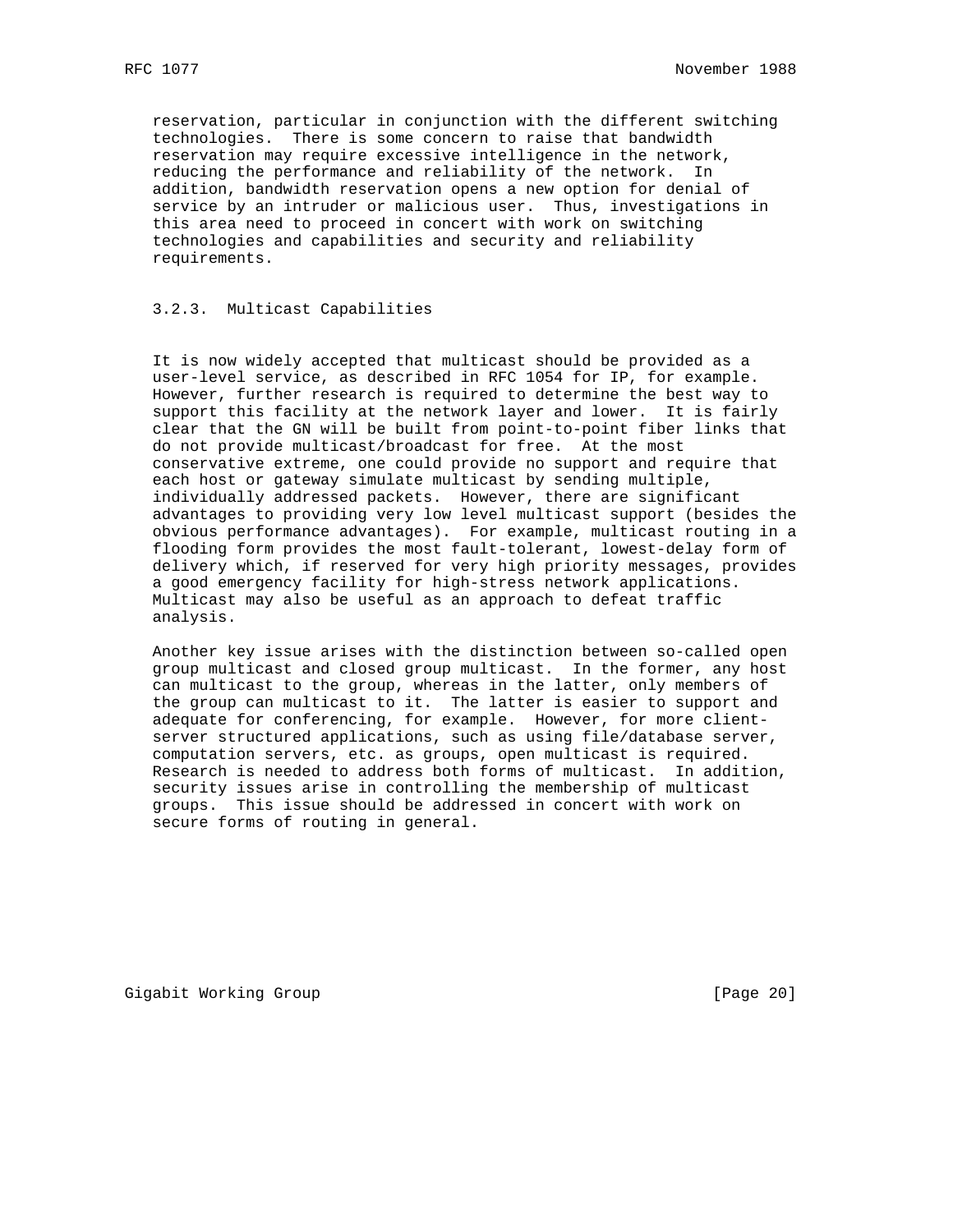## 3.2.4. Gateway Technologies

 With the wide-area interconnection of local networks by the GN, gateways are expected to become a significant performance bottleneck unless significant advances are made in gateway performance. In addition, many network management concerns suggest putting more functionality (such as access control) in the gateways, further increasing their load and the need for greater capacity. This would then raise the issue of the trade-off between general-purpose hardware and special-purpose hardware.

 On the general-purpose side, it may be feasible to use a general purpose multiprocessor based on high-end microprocessors (perhaps as exotic as the GaAs MIPS) in conjunction with a high-speed block transfer bus, as proposed as part of the FutureBus standard (which is extendible to higher speeds than currently commercially planned) and intelligent high-speed network adaptors. This would also allow the direct use of hardware, operating systems, and software tools developed as part of other DARPA programs, such as Strategic Computing. It also appears to make this gateway software more portable to commercial machines as they become available in this performance range.

 The specialized hardware approach is based on the assumption that general-purpose hardware, particularly the interconnection bus, cannot be fast enough to support the level of performance required. The expected emphasis is on various interconnection network techniques. These approaches appear to require greater expense, less commercial availability and more specialized software. They need to be critically evaluated with respect to the general-purpose gateway hardware approach, especially if the latter is using multiple buses for fault-tolerance as well as capacity extension (in the absence of failure).

 The same general-purpose vs. special-purpose contention is an issue with operating system software. Conventionally, gateways run specialized run-time executives that are designed specifically for the gateway and gateway functions. However, the growing sophistication of the gateway makes this approach less feasible. It appears important to investigate the feasibility of using a standard operating system foundation on the gateways that is known to provide the required security and reliability properties (as well as real time performance properties).

Gigabit Working Group **by Example 21** and the contract of  $[Page 21]$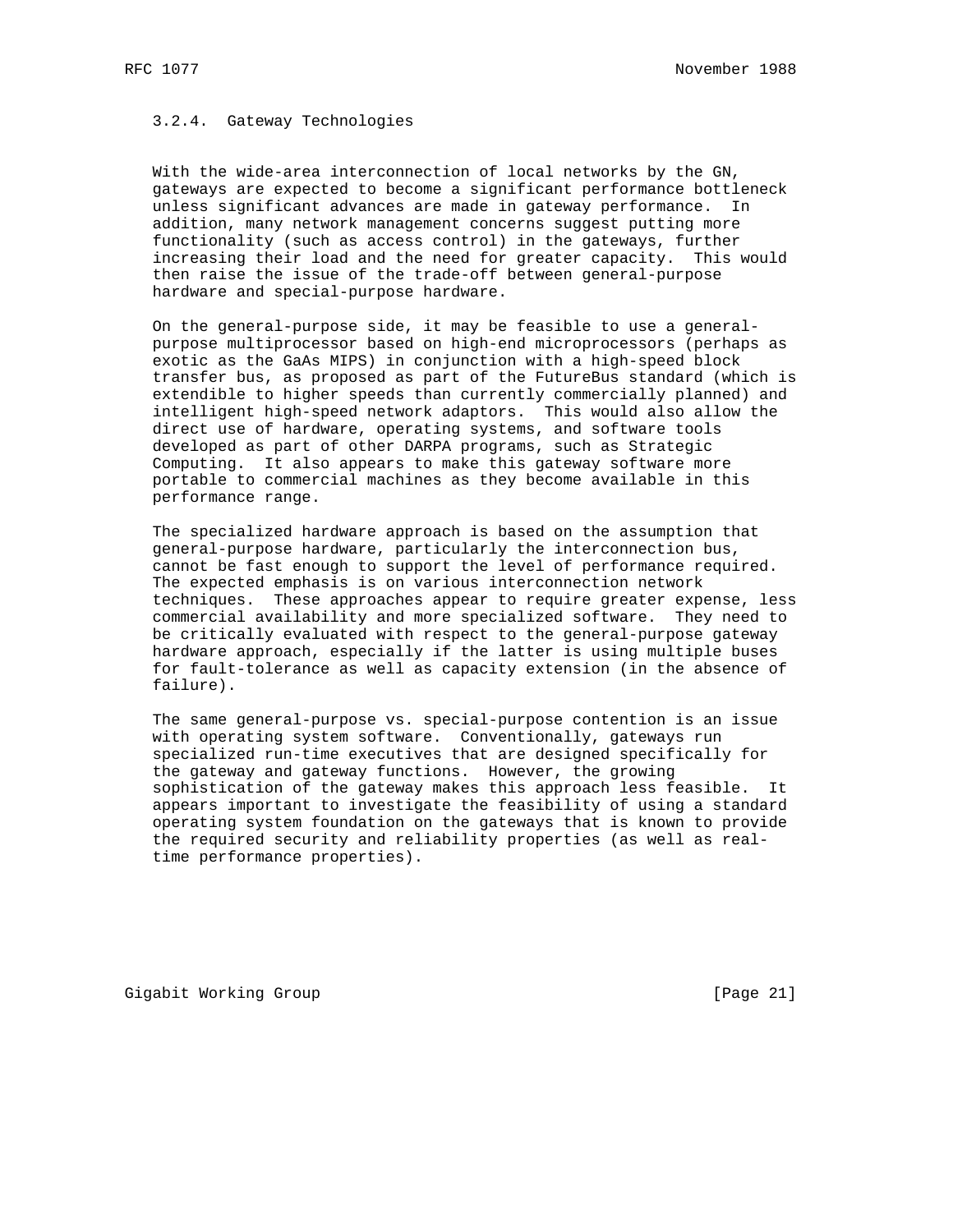3.2.5. VLSI and Optronics Implementations

 It appears fairly clear that gigabit communication will use fiber optics for at least the near future. Without major advances in optronics to allow effectively for optical computers, communication must cross the optical-electronic boundary two or more times. There are significant cost, performance, reliability, and security benefits for minimizing the number of such crossings. (As an example of a security benefit, optics is not prone to electronic surveillance or jamming while electronics clearly is, so replacing an optic electronic-optic node with a pure optic node eliminates that vulnerability point.)

 The benefits of improved technology in optronics is so great that its application here is purely another motivation for an already active research area (that deserves strong continued support). Therefore, we focus here in the issue of matching current (and near-term expected) optronics capabilities with network requirements.

 The first and perhaps greatest area of opportunity is to achieve totally (or largely) photonic switches in the network switching nodes. That is, most packets would be switched without crossing the optics-electronics boundary at all. For this to be feasible, the switch must use very simple switching logic, require very little storage and operate on packets of a significant size. The source routed packet switches with loopback on blockage of Blazenet illustrate the type of techniques that appear required to achieve this goal.

 Research is required to investigate the feasibility of optronic implementation of switches. It appears highly likely that networks will at some point in the future be totally photonically switched, having the impact on networking comparable to the effect of integrated circuits on processors and memories.

 A next level of focus is to achieve optical switching in the common case in gateways. One model is a multiprocessor with an optical interconnect. Packets associated with established paths through the gateway are optically switched and processed through the interconnect. Other packets are routed to the multiprocessor, crossing into the electronics domain. Research is required to marry the networking requirements and technology with optronics technology, pushing the state of the art in both areas in the process.

 Given the long-term presence of the optic-electronic boundary, improvements in technology in this area are also important. However, it appears that there is already enormous commercial research

Gigabit Working Group **by Example 22** and the contract of  $[Page 22]$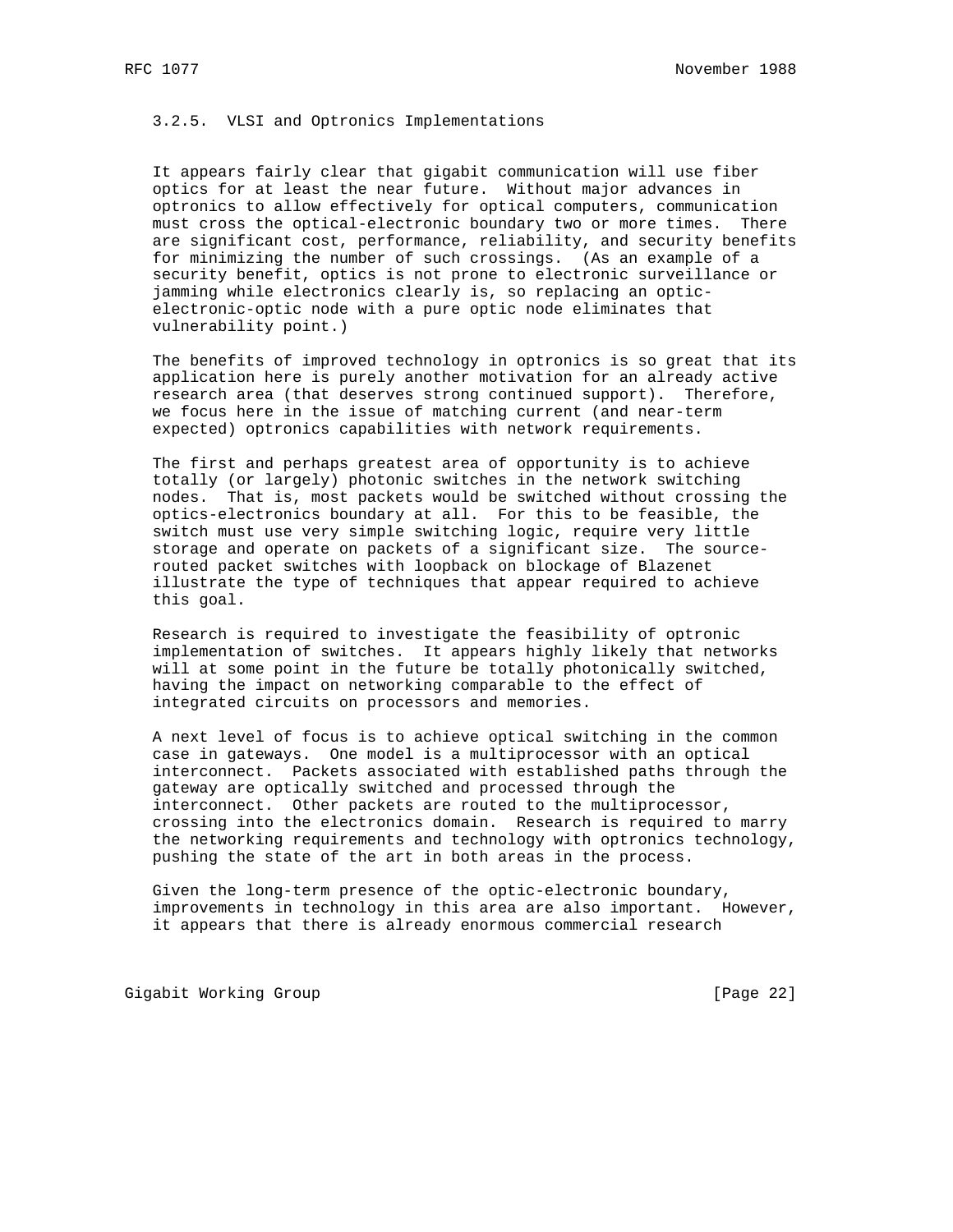activity in this area, particularly within the telephone companies. This is another area in which collaborative investigation appears far better than an new independent research effort.

 VLSI technology is an established technology with active research support. The GN effort does not appear to require major new initiatives in the VLSI area, yet one should be open to significant novel opportunities not identified here.

### 3.2.6. High-Speed Transfer Protocols

 To achieve the desired speeds, it will be necessary to rethink the form of protocols.

- 1. The simple idea of a stateless gateway must be replaced by a more complex model in which the gateway understands the desired function of the end point and applies suitable optimizations to the flow.
- 2. If multiplexing is done in the time domain, the elements of multiplexing are probably so small that no significant processing can be performed on each individually. They must be processed as an aggregate. This implies that the unit of multiplexing is not the same as the unit of processing.
- 3. The interfaces between the structural layers of the communication system must change from a simple command/response style to a richer system which includes indications and controls.
- 4. An approach must be developed that couples the memory management in the host and the structure of the transmitted data, to allow efficient transfers into host memory.

 The result of rethinking these problems will be a new style of communications and protocols, in which there is a much higher degree of shared responsibility among the components (hosts, switches, gateways). This may have little resemblance to previous work either in the DARPA or commercial communities.

#### 3.3. High-Speed Host Interfaces

 As networks get faster, the most significant bottleneck will turn out to be the packet processing overhead in the host. While this does

Gigabit Working Group **by Example 23** and Contract Contract Contract Contract Contract Contract Contract Contract Contract Contract Contract Contract Contract Contract Contract Contract Contract Contract Contract Contract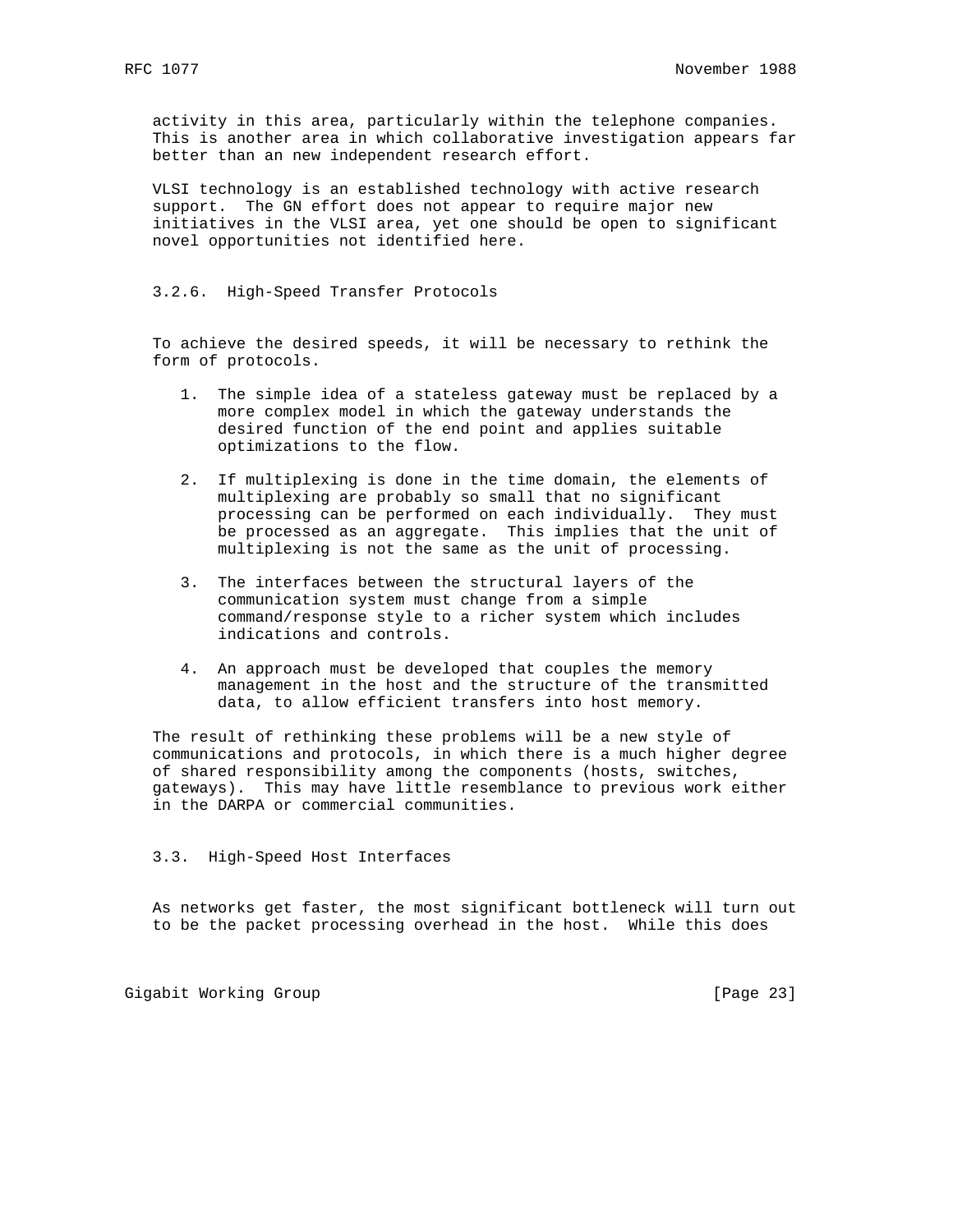not restrict the aggregate rates we can achieve over trunks, it prevents delivery of high data rate flows to the host-based applications, which will prevent the development of new applications needing high bandwidth. The host bottleneck is thus a serious impediment to networked use of supercomputers.

 To build a GN we need to create new ways for hosts and their high bandwidth peripherals to connect to networks. We believe that pursuing research in the ways to most effectively isolate host and LAN development paths from the GN is the most productive way to proceed. By decoupling the development paths, neither is restricted by the momentary performance of capability bottlenecks of the other. The best context in which to view this separation is with the notion of a network front end (NFE). The NFE can take the electronic input data at many data rates and transform it into gigabit light data appropriately packetized to traverse the GN. The NFE can accept inputs from many types of gateways, hosts, host peripherals, and LANS and provide arbitration and path set-up facilities as needed. Most importantly, the NFE can perform protocol arbitration to retain upward compatibility with the existing Internet protocols while enabling those sophisticated network input sources to execute GN specific high-throughput protocols. Of course, this introduces the need for research into high-speed NFEs to avoid the NFE becoming a bottleneck.

3.3.1. VLSI and Optronics Implementations

 In a host interface, unless the host is optical (an unlikely prospect in the near-term), the opportunities for optronic support are limited. In fact, with a serial-to-parallel conversion on reception stepping the clock rate down by a factor of 32 (assuming a 32-bit data path on the host interface), optronic speeds are not required in the immediate future.

 One exception may be for encryption. Current VLSI implementations of standard encryption algorithms run in the 10 Mbit/s range. Optronic implementation of these encryption techniques and encryption techniques specifically oriented to, or taking advantage of, optronic capabilities appears to be an area of some potential (and enormous benefit if achieved).

 The potential of targeted VLSI research in this area appears limited for similar reasons discussed above with its application in high speed switching. The major benefits will arise from work that is well-motivated by other research (such as high-performance parallelism) and by strong commercial interest. Again, we need to be

Gigabit Working Group **by Example 24** and Contract Contract Contract Contract Contract Contract Contract Contract Contract Contract Contract Contract Contract Contract Contract Contract Contract Contract Contract Contract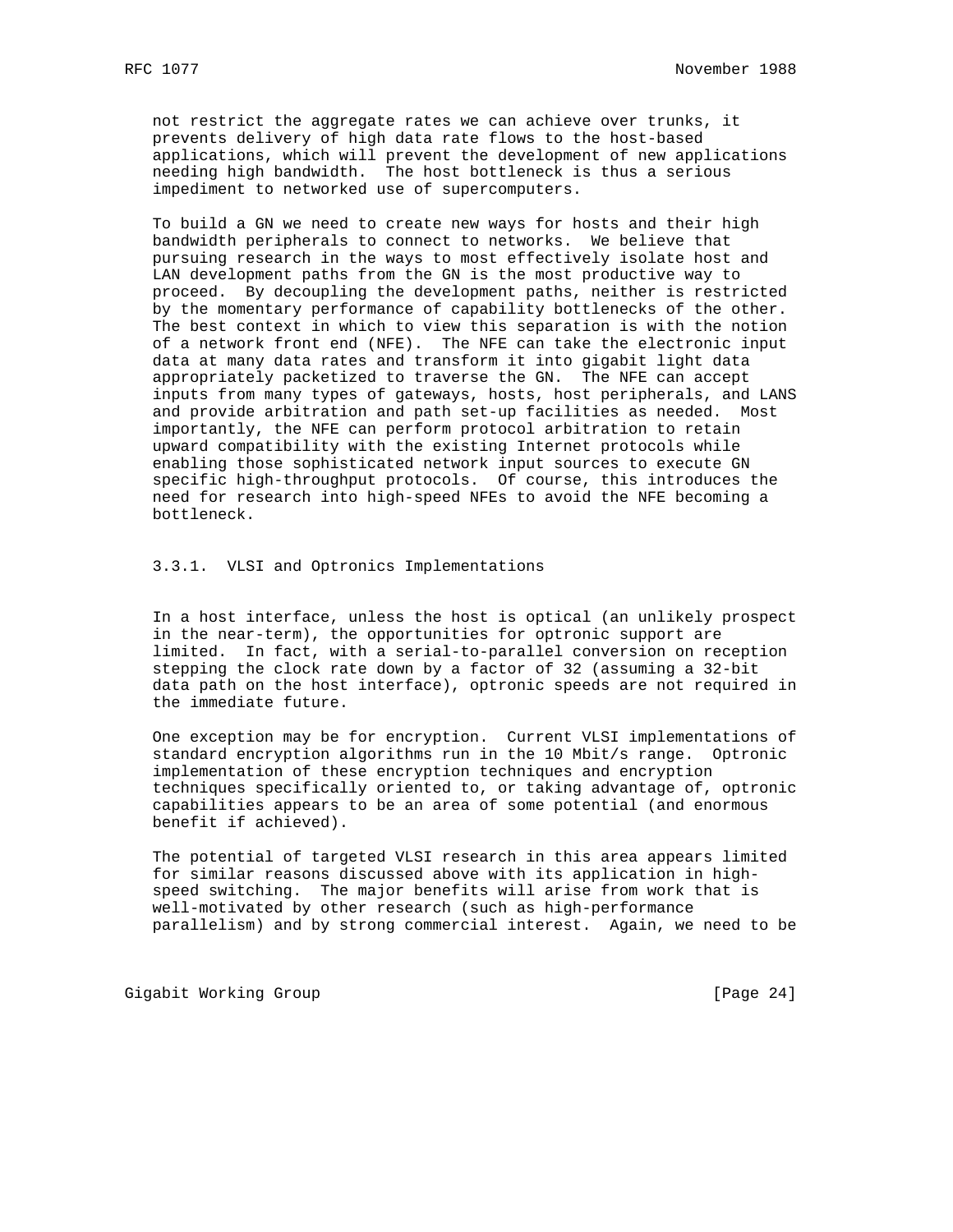open to imaginative opportunities not foreseen here while keeping ourselves from being diverted into low-impact research without further insights being put forward.

## 3.3.2. High-Performance Transport Protocols

 Current transport protocols exhibit some severe problems for maximal performance, especially for using hardware support. For example, TCP places the checksum in the packet header, forcing the packet to be formed and read fully before transmission begins. ISO TP4 is even worse, locating the checksum in a variable portion of the header at an indeterminate offset, making hardware implementation extremely difficult.

 The current Internet has thrived and grown due to the existence of TCP implementations for a wide variety of classes of host computers. These various TCP implementations achieve robust interoperability by a "least common denominator" approach to features and options. Some applications have arisen in the current Internet, and analogs can be envisioned for the GN environment, which need qualities of service not generally supported by the ubiquitous generic TCP, and therefore special purpose transport protocols have been developed. Examples include special purpose transport protocols such as UDP (user datagram protocol), RDP (reliable datagram protocol), LDP (loader/debugger protocol), NETBLT (high-speed block transfer protocol), NVP (network voice protocol) and PVP (packet video protocol). Efforts are also under way to develop a new generic transport protocol VMTP (versatile message transaction protocol) which will remedy some of deficiencies of TCP, without the need to resort to special purpose protocols for some applications. Research is needed in this area to understand how transport level protocols should be constructed for a GN which provide adequate qualities of service and ease of implementation.

 A new transport protocol of reasonable success can be expected to last for ten years more. Therefore, a new protocol should not be over optimized for current networks and must not ignore the functional deficiencies of current protocols. These deficiencies are essential to remedy before it is feasible to deploy even current distributed systems technology for military and commercial applications.

 Forward Error Correction (FEC) is a useful approach when the bandwidth/delay ratio of the physical medium is high, as can be expected in transcontinental photonic links. A degenerate form of FEC is to simply transmit multiple copies of the data; this allows

Gigabit Working Group **by Example 25** and Contract Contract Contract Contract Contract Contract Contract Contract Contract Contract Contract Contract Contract Contract Contract Contract Contract Contract Contract Contract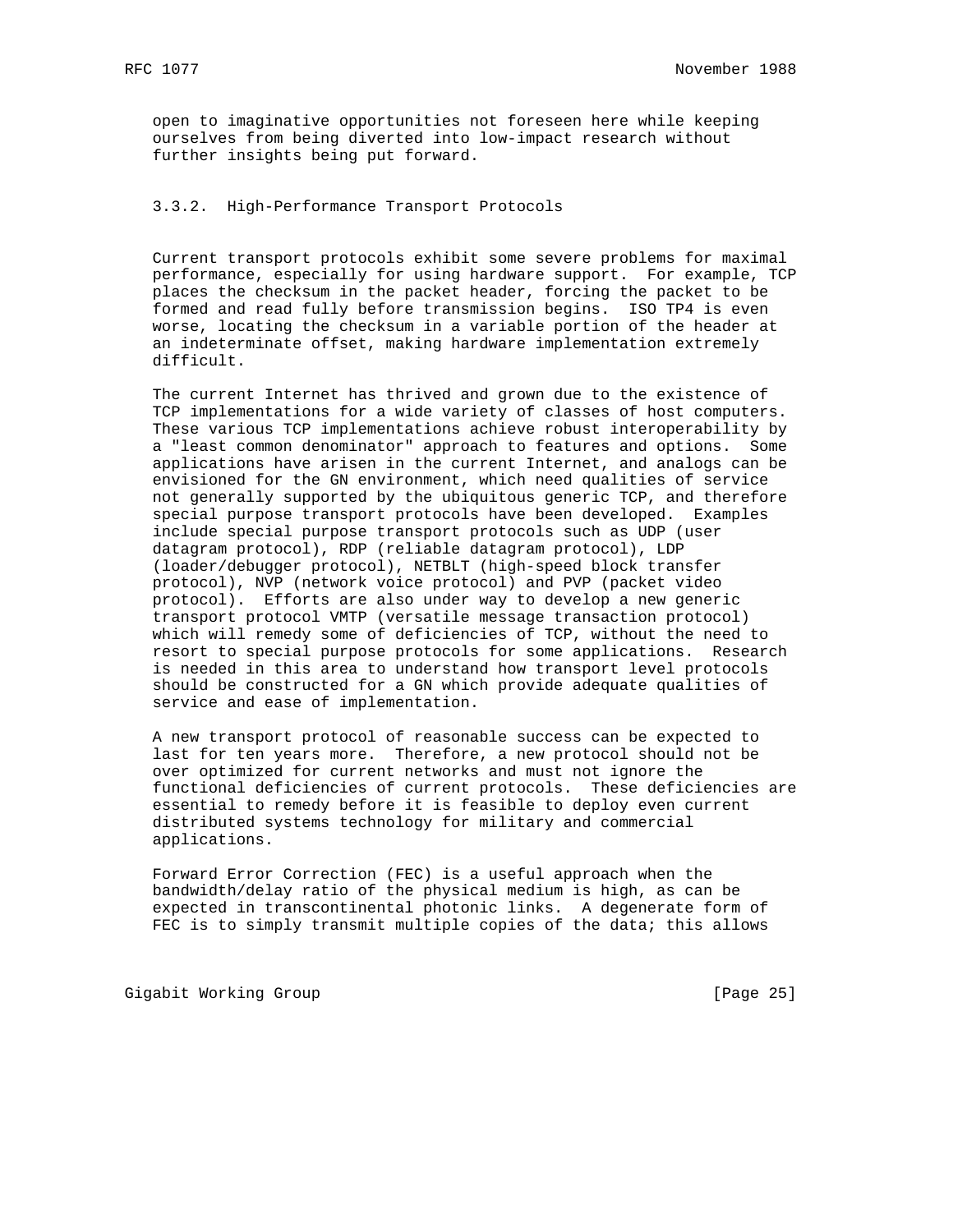one to trade bandwidth for delay and reliability, without requiring much intelligence. In fact, it is generally true that reliability, bandwidth, and delay are interrelated and an improvement in one generally comes at the expense of the others for a given technology. Research is required to find appropriate operating points in networks using transmission components which offer extremely high bandwidth with very good bit-error-rate performance.

### 3.3.3. Network Adaptors

 With the promised speed of networks, the future network adaptor must be viewed as a memory interconnect, tying the memory in one host to another, at least if the data rate and the low latency made possible by the network is to be realized at the host-to-host or process-to process level. The challenge is too great to be met by just implementing protocols in custom VLSI.

 Research is required to investigate the impact of network interconnection on a machine architecture and to define and evaluate new network adaptor architectures. Of key importance is integration of network adaptor into the operating system so that process-to process communications performance matches that offered by the network. In particular, we conjecture that the transport level will be implemented largely, if not entirely, in the network adaptor, providing the host with reliable memory-to-memory transfer at memory speeds with a minimum of interrupt processing bus overhead and packet processing.

 Drawing an analogy to RISC technology again, maximal performance requires a well-designed and coordinated protocol, software, and hardware (network adaptor) design. Current standard protocols are significantly flawed for hardware compatibility, suggesting a need for considerable further research on high-performance protocol design.

3.3.4. Host Operating System Software

 Conventionally, communication has been an add-on to an operating system. With the GN, the network may well become the fastest "peripheral" connected to most nodes. High-performance process-to process (or application to application) communication will not be achieved until the operating system is well designed for fast access to and from the network. For example, incorporating templates of the network packet header directly in the process descriptor may allow a

Gigabit Working Group **by Example 26** and Contract Contract Contract Contract Contract Contract Contract Contract Contract Contract Contract Contract Contract Contract Contract Contract Contract Contract Contract Contract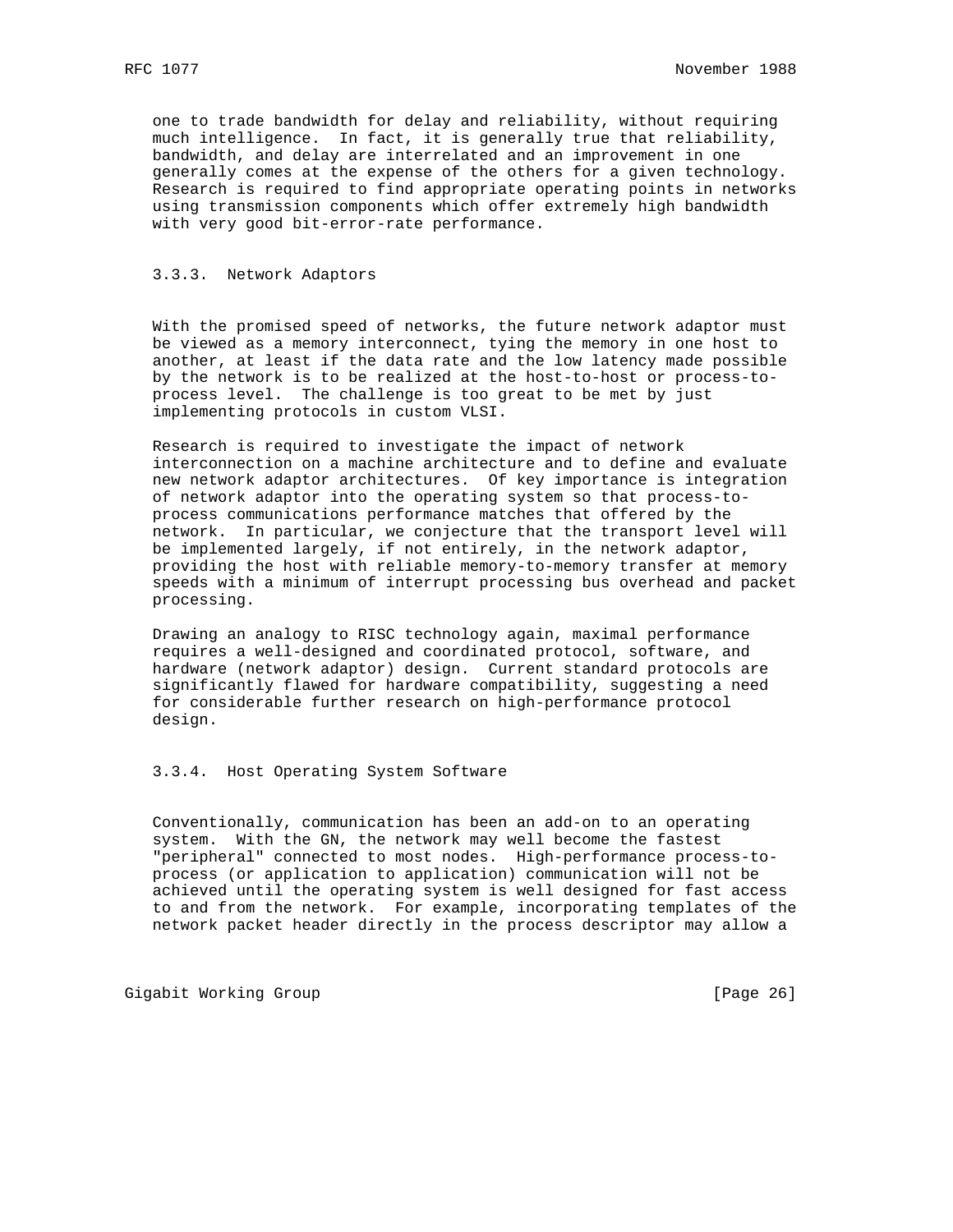process to initiate communications with minimal overhead. Similarly, memory mapping can be used to eliminate copies between data arriving from the network and it being delivered to the applications. With a GN, an extra copy forced by the operating system may easily double the perceived transfer time for a packet between applications.

 Besides matching data transfer mechanisms, operating systems must be well-matched in security design to that supported by the host interface and network as well. Otherwise, all but the most trivial additional security actions by the operating system in common case communication can easily eliminate the performance benefits of the GN. For example, if the host has to do further encryption or decryption, the throughput is likely to be at least halved and the latency doubled.

 Research effort is required to further refine operating systems for the level of performance offered by the GN. This effort may well be best realized with coupling existing efforts in distributed systems with the GN activities, as opposed to starting new separate efforts.

## 3.4. Advanced Network Management Algorithms

 An important emphasis for research into network management should be on decentralized approaches. The ratio of propagation delay across the country to data rates in a GN appear to be too great to deal effectively with resource management centrally when traffic load is bursty and unstable (and if it is not, one might argue there is no problem). In addition, important principles of fault containment and minimal privilege for reliability and security suggest that a centralized management approach is infeasible. In particular, compromising the security of one portion of the network should not compromise the security of the whole network. Similarly, a failure or fault should affect at most a local region of the network.

 The challenge is clearly to provide decentralized management techniques that lead to good global behavior in the normal case and acceptable behavior in expected worst-case failures, traffic variations and security intrusions.

#### 3.4.1. Control Flow vs. Data Flow

 Network operational communications can be separated into flow of user data and flow of management/control data. However, the user data must contain some amount of control data. One question that needs to

Gigabit Working Group **by Example 27** and the contract of  $[Page 27]$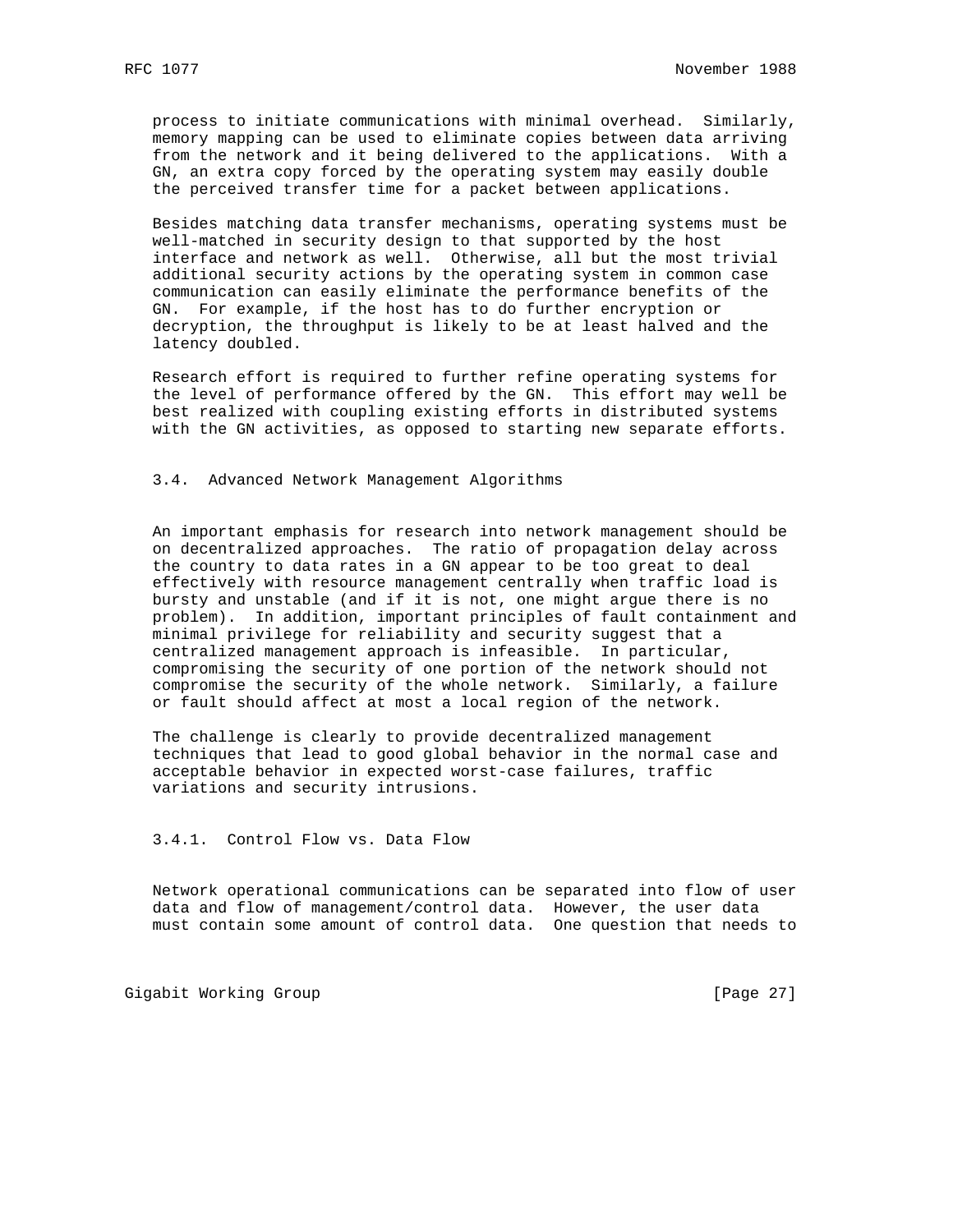be explored in light of changes in communications and computing costs and performance is the trade-off between these two flows. An example of a potential approach is to use data units which contain predefined path indicators. The switch can perform a simple table look-up which maps the path indicator onto the preferred outbound link and transmits the packet immediately. There is a path set-up packet which fills in the appropriate tables. Path set-up occurs before the first data packet flows and then, while data is flowing, to improve the routes during the lifetime of the connection. This concept has been discussed in the Internet engineering group under the name of soft connections.

 We note that separating the data flow from the control flow in the GN has security and reliability advantages as well. We could encrypt most of the packet header to provide confidentiality within the GN and to limit the ability of intruders to perform traffic analysis. And, by separating the control flow, we can encrypt all the control exchanges between switches and the host front ends thereby offering confidentiality and integrity. No unauthorized entity will be able to alter or examine the control traffic. By employing a path set-up procedure, we can assure that the GN NFE-to-NFE path is functioning and also include user-specific requirements in the route. For example, we could request a certain bandwidth allocation and simplify the job of the switches in handling flow control. We could also set up backup paths in case the output link will be busy for so many microseconds that the packet cannot be stored until the link is freed.

3.4.2. Resource Management Algorithms

 Most current networks deliver one quality of service. X.25 networks deliver a reliable byte-stream. Most LANs deliver a best-effort unreliable service. There are few networks today that can support multiple types of service, and allocate their resources among them. Indeed, for many networks, such as best-effort unreliable service, there is little management of resources at all. The next generation of network will require a much more controlled allocation of resources.

 There will be a much wider range of desired types of service, with current services such as remote procedure call mixing with new services such as video streams. Unless these are separately recognized and controlled, there is little reason to believe that effective service can be delivered unless the network is very lightly loaded.

Gigabit Working Group **by Communist Communist Communist Communist Communist Communist Communist Communist Communist Communist Communist Communist Communist Communist Communist Communist Communist Communist Communist Commun**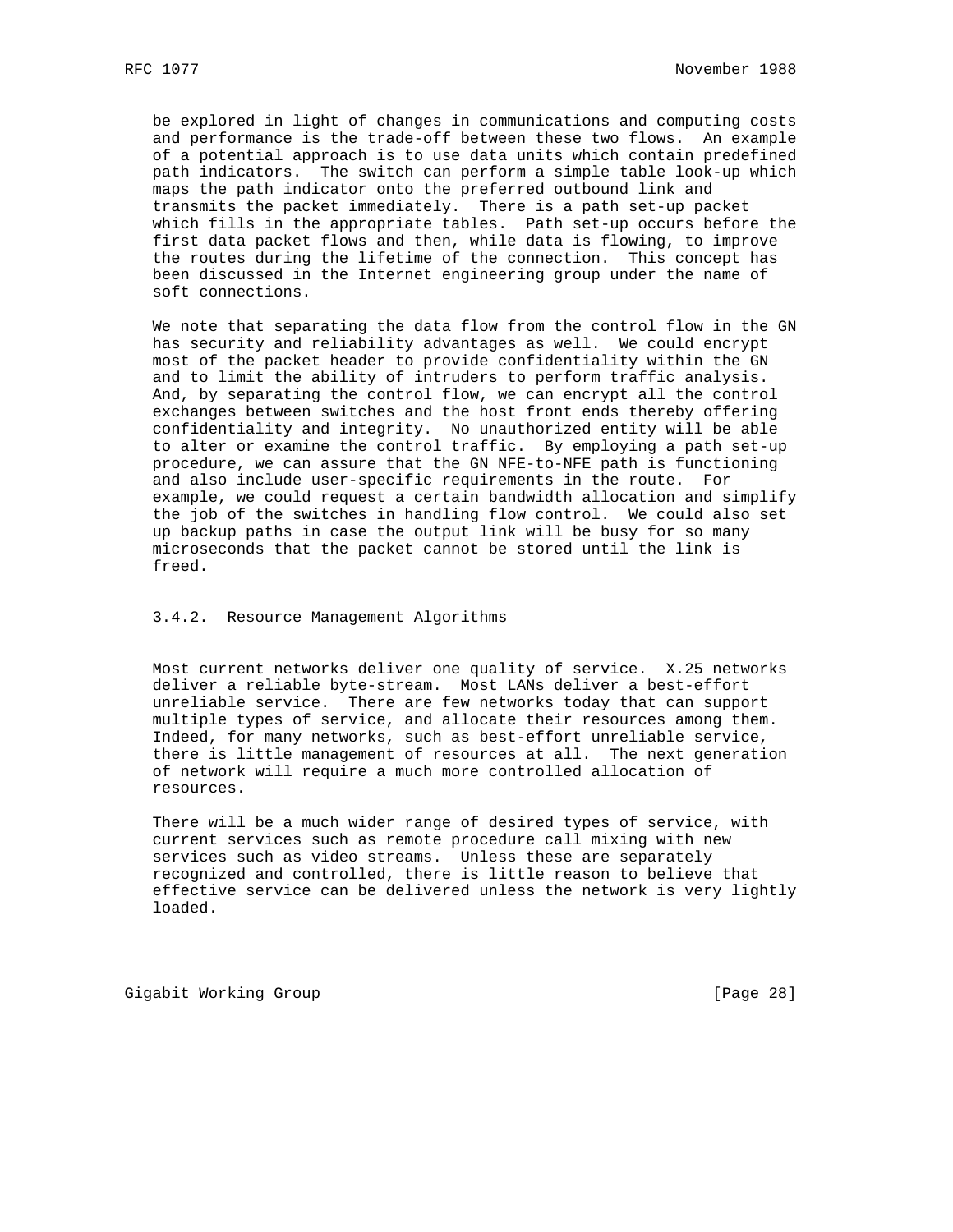In order to support multiple types of service, two things must happen, both a change from current practice. First, the application must describe to the network what type of service is required. Second, the network must use this information to make resource allocation decisions. Both of these practices present difficulties.

 Past experience suggests that application code is not prepared to know or specify what service it needs. By custom, operating systems provide a virtual world, and the applications in this world are unaware of the relation between this and the reality of time and space. Resource requests must be in real terms. Allocation of resources in the network is difficult, because it requires that decisions be made in the network, but as network packet throughput increases, there is less time for decisions.

 The resolution of this latter conflict is to observe that decisions must be made on larger units than the unit of multiplexing such as the packet. This in turn implies that packets must be visible to the network as being part of a sequence, as opposed to the pure datagram model previously exploited. As suggested earlier in this report, research is required to support this more complex form of switch without compromising robustness.

 To permit the application to specify the service it needs, it will be necessary to propose some abstraction of service class. By clever design of this abstraction, it should be possible to allow the application to describe its needs effectively. For example, an application such as file transfer or mail has two modes of operation; bulk data transfer and remote procedure call. The application may not be able to predict when it will be in which mode, but if it just describes both of them, the system may be able to adapt by observing its current operation.

 Experimentation needs to be done to determine a suitable service specification interface. This experimentation could be done in the context of the current protocols, and could thus be undertaken at once.

3.4.3. Adaptive Protocols

 Network operating conditions can vary quickly and over a wide range. This is true of the current Internet, and is likely to affect the GN too. Protocols that can adapt to changing circumstances would provide more even and robust service than is currently possible. For example, when error rates increased, a protocol implementation might decide to use smaller packets, thus reducing the burden caused by

Gigabit Working Group **by Communist Communist Communist Communist Communist Communist Communist Communist Communist Communist Communist Communist Communist Communist Communist Communist Communist Communist Communist Commun**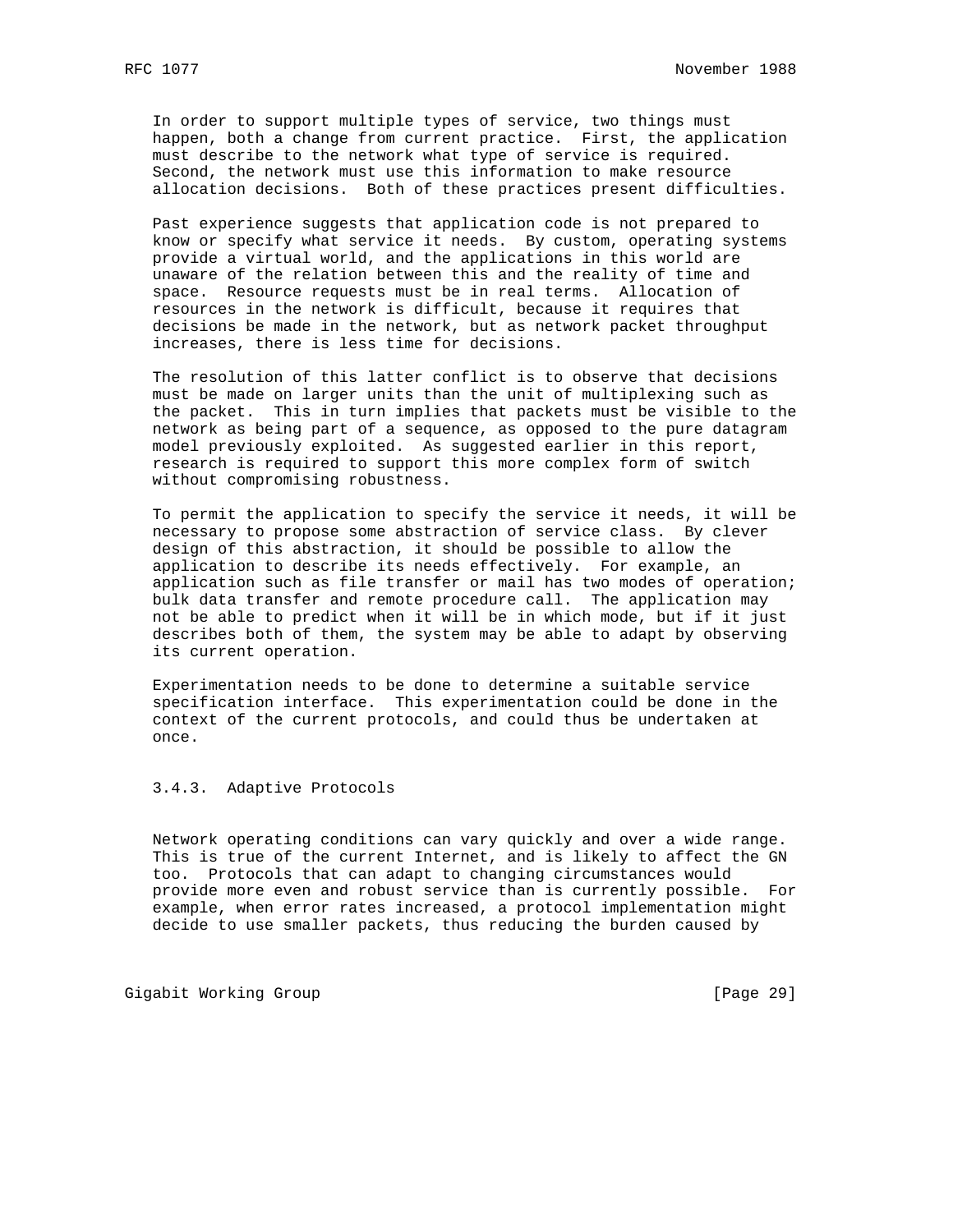retransmissions.

 The environment in which a protocol operates can be described in terms of the service it is getting from the next lower layer. A protocol implementation can adapt to changes in that service by tuning its internal mechanisms (time-outs, retransmission strategies, etc.). Therefore, to design adaptive protocols, we must understand the interaction between protocol layers and the mechanisms used within them. There has been some work done in this area. For example, the SATNET measurement task force has looked at the interactions between the protocol used by the SIMP, IP, and TCP. What is needed is a more complete characterization of the interactions at various layer boundaries, and the development of appropriate protocol designs and mechanisms to provide for necessary adaptations and renegotiations.

3.4.4. Error Recovery Mechanisms

 Being large and complex, GNs will experience a variety of faults such as link or nodal failure, excessive buffer overflow due to faulty flow and congestion control, and partial failure of switching fabric. These failures, which also exist in today's networks, will have a stronger effect in GNs where a large amount of data will be "stored" in transit and, to expedite the switching, nodes will apply only minimal processing to the packets traversing them. In source routing, for example, a link failure may cause the loss of all packets sent until the source is notified about the change in topology. The longer is the delay in recovering from failures, the higher is the degradation in performance observed by the users.

 To minimize the effects of failures, GNs will need to employ error recovery mechanisms whereby the network detects failures and error conditions, reconfigures itself to adapt to the new network state, and notifies peripheral devices of the new configuration. Such protocols, which have to be developed, will respond quickly, will be decentralized or distributed to minimize the possibility of fatal failures, and will complement, rather than replicate, the error correction mechanisms of the end-to-end protocols, and the two must operate in coordinated manner. To this end, the peripheral devices will have to be knowledgeable about the intranet recovery mechanisms and interact continuously with them to minimize the effect on the connections they manage.

Gigabit Working Group **by Example 2018** [Page 30]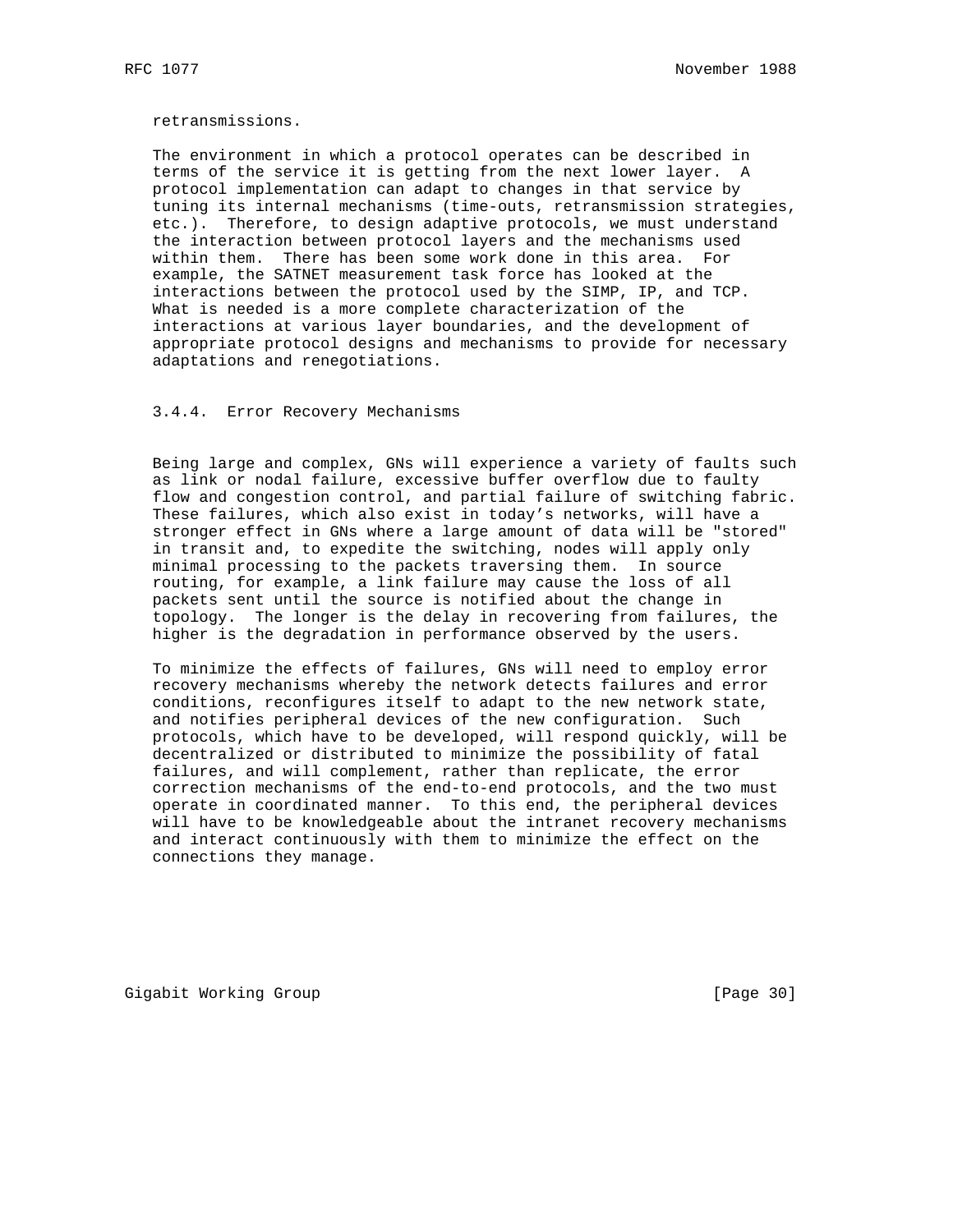3.4.5. Flow Control

 As networks become faster, two related problems arise. First, existing flow control mechanisms such as windows do not work well, because the window must be opened to such an extent to achieve desired bandwidth that effective flow control cannot be achieved. Second, especially for long-haul networks, the larger number of bits in transit at one time becomes so large that most computer messages will fit into one window. This means that traditional congestion control schemes will cease to work well.

 What is needed is a combination of two approaches, both new. First, for messages that are small (most messages generated by computers today will be small, since they will fit into one round-trip time of future networks), open-loop controls on flow and congestion are needed. For longer messages (voice or video streams, for example), some explicit resource commitment will be required.

3.4.6. Latency Control and Real-Time Operations

 Currently, there are several distinct approaches to latency control. First, there are some networks which are physically short, more like multiprocessor buses. Applications in these networks are built assuming that delays will be short.

 Second, there are networks where the physical length is not constrained by the design and may differ by orders of magnitude, depending on the scope of the network. Most general purpose networks fall in this category. In these networks, one of two things happens. Either the application takes special steps to deal with variable latency, such as echo suppression in voice networks, or these applications are not supported.

 For most applications today, the latency in the network is not an obvious issue so long as the network is not overloaded (which leads to losses and long queues), because the protocol overhead masks the variation in the network latency. This balance will change. The latency due to the speed of light will obviously remain the same, but the overhead will drop (of necessity if we are to achieve high performance) which will leave speed of light and queueing as the most critical sources of delay.

 This conclusion implies that if queueing delay can be controlled, it will be possible to build networks with stable and controlled latency. If applications exist that require this class of service,

Gigabit Working Group **by Communist Communist Communist Communist Communist Communist Communist Communist Communist Communist Communist Communist Communist Communist Communist Communist Communist Communist Communist Commun**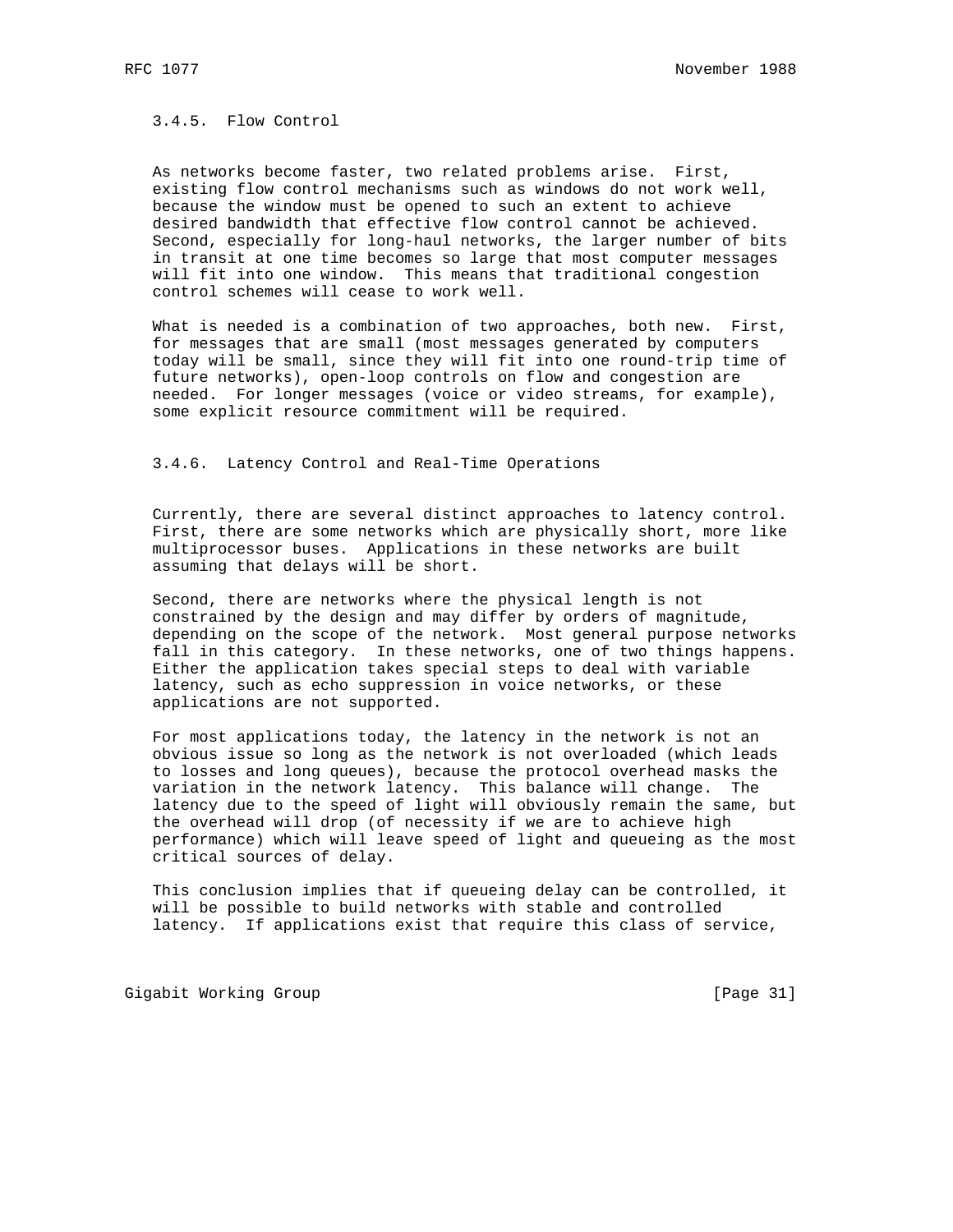it can be supported. Either the network must be underloaded, so that queues do not develop at all, or a specific class of service must be supported in which resources are allocated to stabilize the delay.

 If this service is provided, it will still leave the application with delays that can vary by several orders of magnitude, depending on the physical size of the network. Research at the application level will be required to see how applications can be designed to cope with this variation.

3.4.7. High-Speed Internetworking and Administrational Domains

 Internetworking recognized that the value of communication services increases significantly with wider interconnection but ignored management and the role of administrations. As a consequence we see that:

- 1. The Internet is more or less unmanageable, as evidenced by performance, reliability, and security problems.
- 2. The Internet is being stressed by administrators that are building networks to match their organization rather than the geography. An example is a set of Ethernets at different company locations operating as a single Internet network but geographically dispersed and connected by satellite or leased lines.

 The next generation of internetworking must focus on administration and management. Internetworking must support cohesion within an administration and a healthy separation between administrations. To illustrate by analogy, the American and Soviet embassies in Mexico City are geographically closer to each other than to their respective home countries but further in administrational distance, including security, accounting, etc. The emerging revolution in WANs makes this issue that much more critical. The amount of communication to exchange the state of systems is bound to increase enormously. The potential cost of failures and security violations is frightening.

 A promising approach appears to be high-level gateways that guard between administrations and require negotiations to set up access paths between administrations. These paths are set up, and labeled with agreements on authorization, security, accounting, and possible resource limits. These administrative virtual circuits provide transparency to the physical and geographical interconnection, but need not support more than datagram packet delivery. One view is that of communication contracts with high-level gateways acting as

Gigabit Working Group **by Example 2018** [Page 32]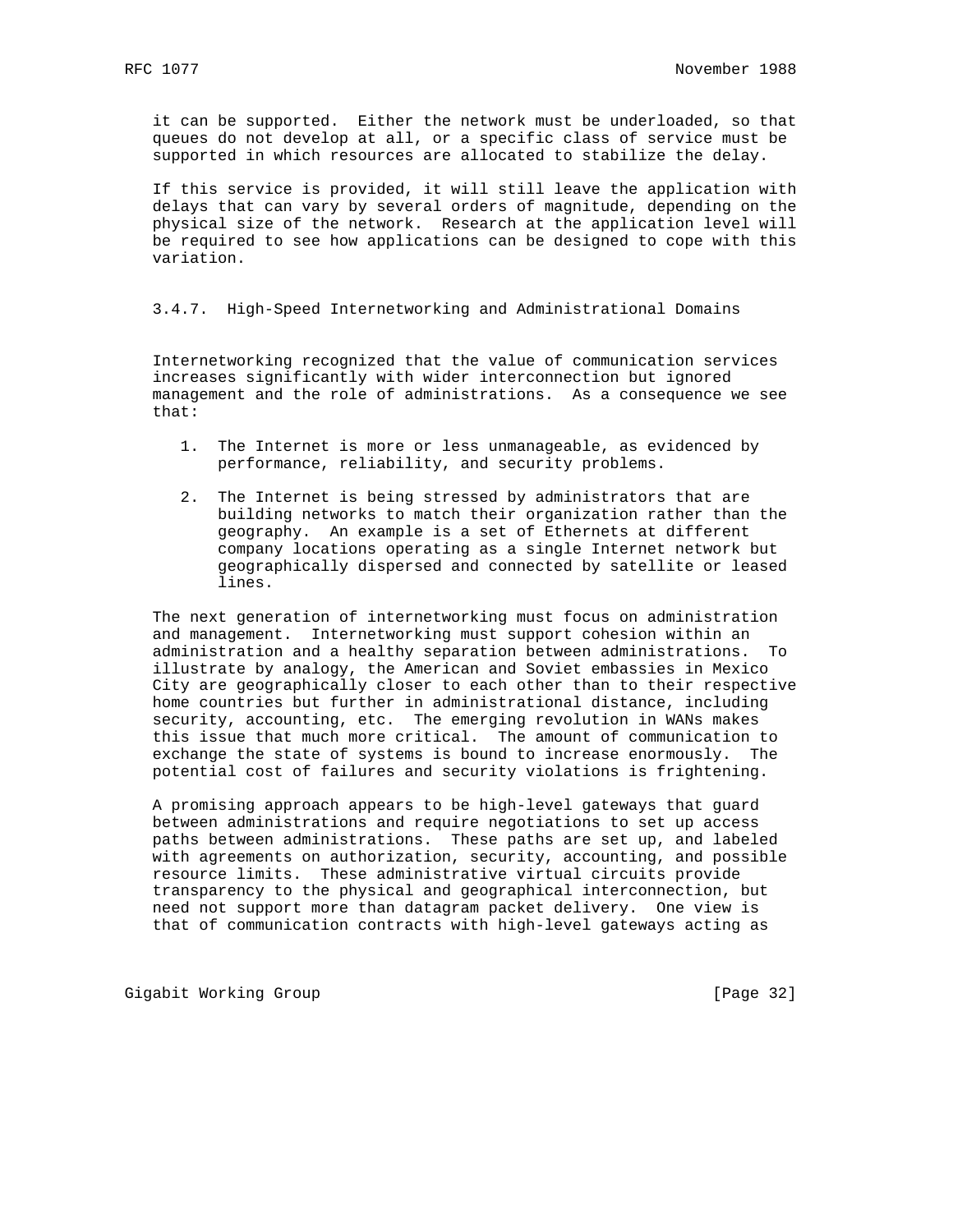contract monitors at each end. The key is the focus on controlled interadministrational connectivity, not the conventional protocol concerns.

 Focus is required on developing an (inter)network management architecture and the specifics of high-level gateways. The structures of such gateways will have to take advantage of advances in multi-processor architectures to handle the processing load. Moreover, a key issue is being able to optimize communication between administrations once the contract is in place, but without losing control. Related is the issue of allowing high-speed interconnection within a single administration, although geographical dispersed. Another issue is fault-tolerance. High-level gateways contain state information whose loss typically disrupts communication. How does one minimize this problem?

 A key goal of these administrational gateways has to be failure containment: How to protect against external (to administration) problems and how to prevent local problems imposing liability on others. A particular area of concern is the self-organizing problems of large-scale systems, observed by Van Jacobson in the Internet. Gateways must serve to damp out oscillations and control wide load swings. Rate control appears to be a key area to investigate as a basis for buffer management and for congestion control, as well as to control offered load.

 Given the speed of new networks, and the sophistication of the gateways suggested above, another key area to investigate is the provision of high-speed network interface adaptors.

## 3.4.8. Policy-Based Algorithms

 Networks of today generally select routes based on minimizing some measure such as delay. However, in the real world, route selection will commonly be constrained at the global level by policy issues, such as access rights to resources and accounting and billing for usage.

 It is difficult for connectionless protocols such as Internet to deal with policy controls, because a lack of state in the gateway implies that a separate policy decision must be made for each packet in isolation. As networks get faster, the cost of this processing will be intolerable. One possible approach, discussed above, is to move to a more sophisticated model in which there is knowledge in the gateways of the ongoing flows. Alternatively, it may be possible to design gateways that simply cache recent policy evaluations and apply

Gigabit Working Group **by Example 2018** [Page 33]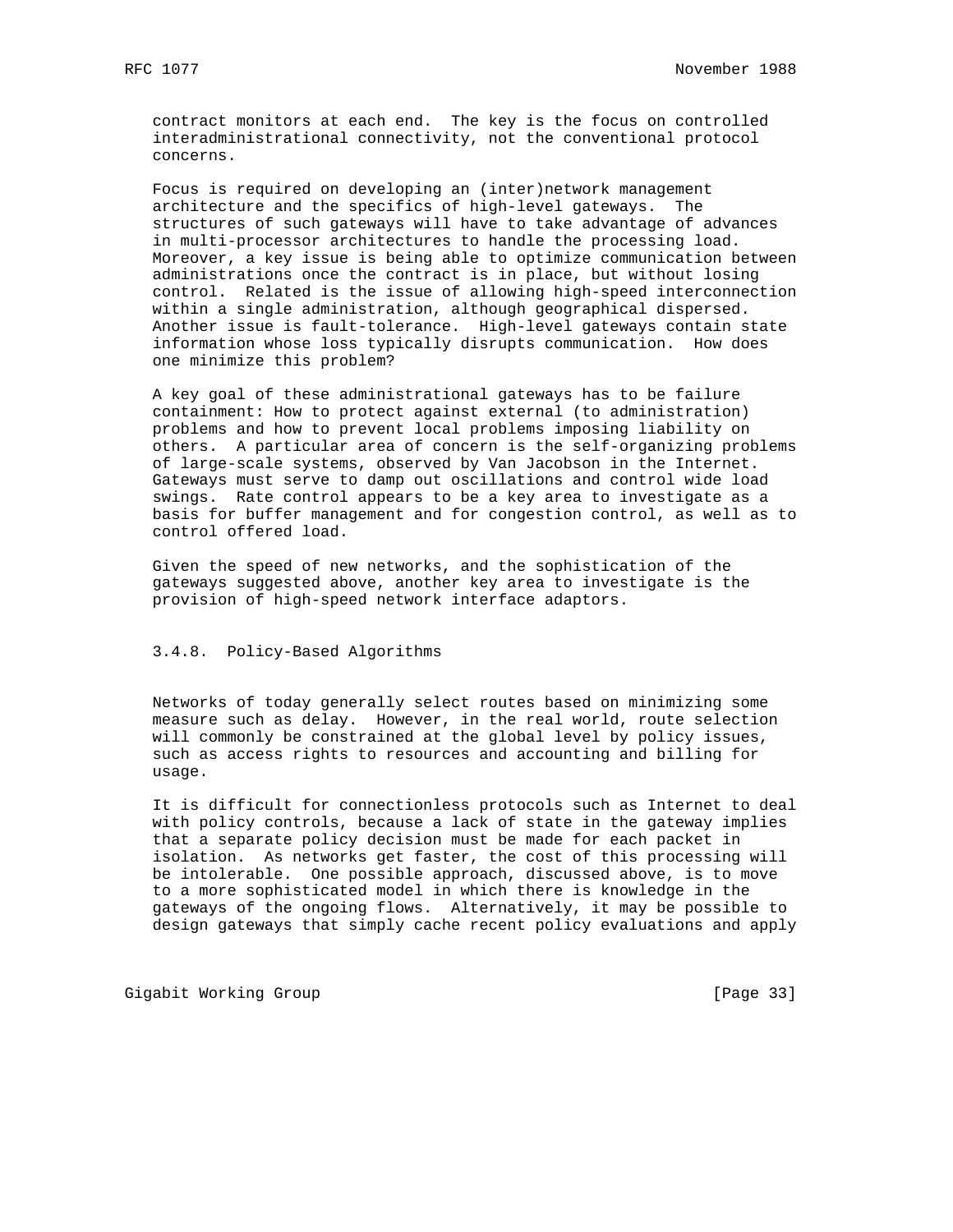them to successive packets.

 Routing based on policy is particularly difficult because a route must be globally consistent to be useful; otherwise it may loop. This implies that the every policy decision must be propagated globally. Since there can be expected to be a large number of policies, this global passing of information might easily lead to an information explosion.

 There are at least two solutions. One is to restrict the possible classes of policy. Another is to use some form of source route, so that the route consistent with some set of policies is computed at one point only, and then attached to the packet. Both of these approaches have problems. A two-pronged research program is needed, in which mechanisms are proposed, and at the same time the needed policies are defined.

 The same trade-off can be seen for accounting and billing. A single accounting metric, such as "bytes times distance", could be proposed. This might be somewhat simple to implement, but would not permit the definition of individual billing policies, as is now done in the parts of the telephone system. The current connectionless transport architectures such as TCP/IP or the connectionless ISO configuration using TP4 do not have good tools for accounting for traffic, or for restricting traffic from certain resources. Building these tools is difficult in a connectionless environment, because an accounting or control facility must deal with each packet in isolation, which implies a significant processing burden as part of packet forwarding. This burden is an increasing problem as switches are expected to operate faster.

 The lack of these tools is proving a significant problem for network design. Not only are accounting and control needed to support management requirements, they are needed as a building block to support enforcement of such things as multiple qualities of service, as discussed above.

 Network accounting is generally considered to be simply a step that leads to billing, and thus is often evaluated in terms of how simple or difficult it will be to implement. Yet an accounting and billing procedure is a mechanism for implementing a policy considered to be desirable for reasons beyond the scope of accounting per se. For example, a policy might be established either to encourage or discourage network use, while fully recovering operational cost. A policy of encouraging use could be implemented by a relatively high monthly attachment charge and a relatively low per-packet charge. A policy of discouraging use could be implemented by a low monthly charge and a high per-packet charge.

Gigabit Working Group **by Example 2018** [Page 34]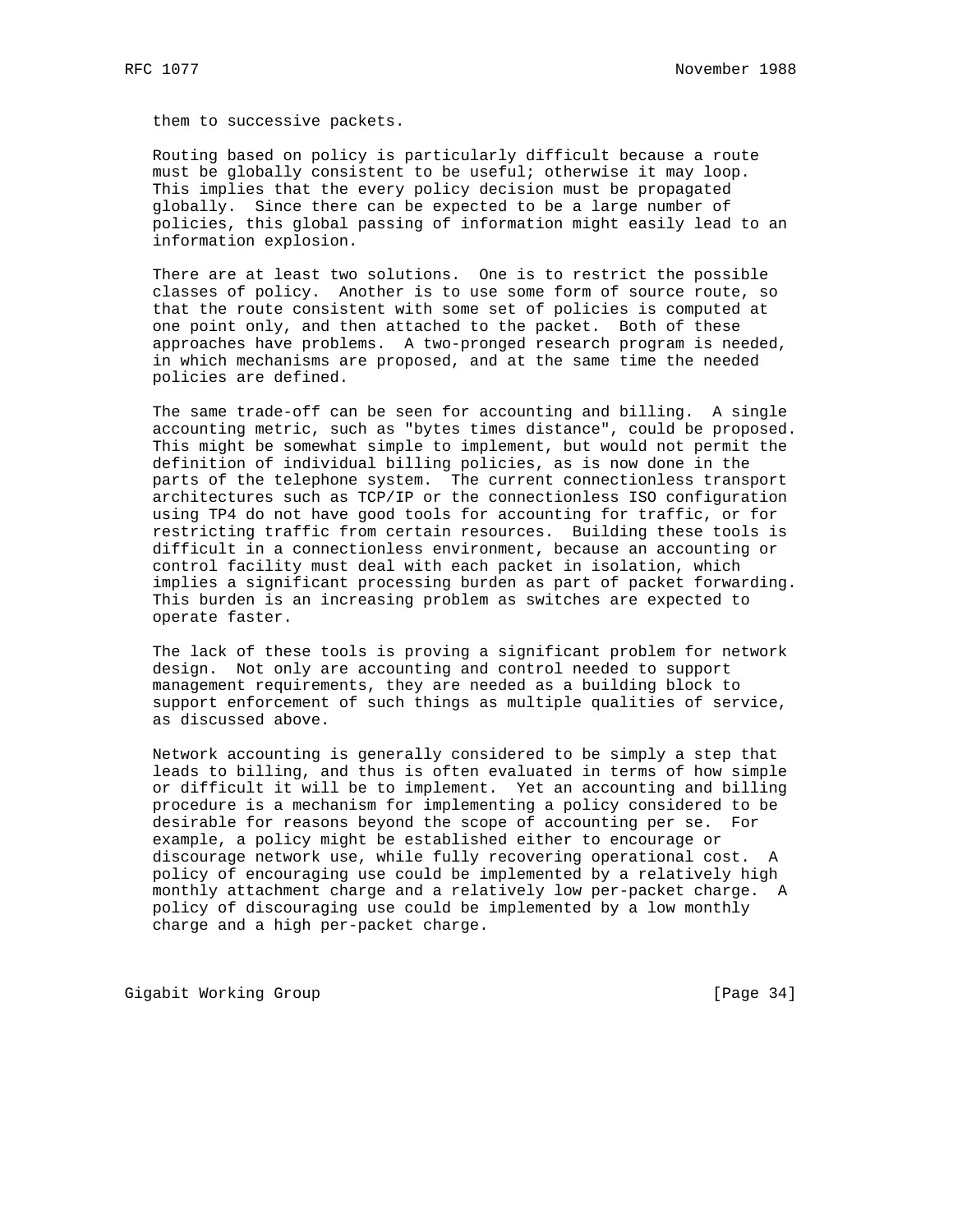Network administrators have a relatively small number of variables with which to implement policy objectives. Nevertheless, these variables can be combined in a number of innovative ways. Some of the possibilities include:

- 1. Classes of users (e.g., large or small institutions, for profit or non-profit).
- 2. Classes of service.
- 3. Time varying (e.g., peak and off-peak).
- 4. Volume (e.g., volume discounts, or volume surcharges).
- 5. Access charges (e.g., per port, or port \* [bandwidth of port]).
- 6. Distance (e.g., circuit-miles, airline miles, number of hops).

 Generally, an accounting procedure can be developed to support voluntary user cooperation with almost any single policy objective. Difficulties most often arise when there are multiple competing policy objectives, or when there is no clear policy at all.

 Another aspect of accounting and billing procedures which must be carefully considered is the cost of accumulating and processing the data on which billing is based. Of particular concern is collection of detailed data on a per-packet basis. As network circuit data rates increase, the number of instructions which must be executed on a per-packet basis can become the limiting factor in system throughput. Thus, it may be appropriate to prefer accounting and billing policies and procedures which minimize the difficulty of collecting data, even if this approach requires a compromise of other objectives. Similarly, node memory required for data collection and any network bandwidth required for transmission of the data to administrative headquarters are factors which must be traded off against the need to process user packets.

3.4.9. Priority and Preemption

 The GN should support multiple levels of priority for traffic and the preemption of network resources for higher priority use. Network control traffic should be given the highest priority to ensure that it is able to pass through the network unimpeded by congestion caused by user-level traffic. There may be additional military uses for multiple levels of priority which correspond to rank or level of

Gigabit Working Group **by Example 2012** [Page 35]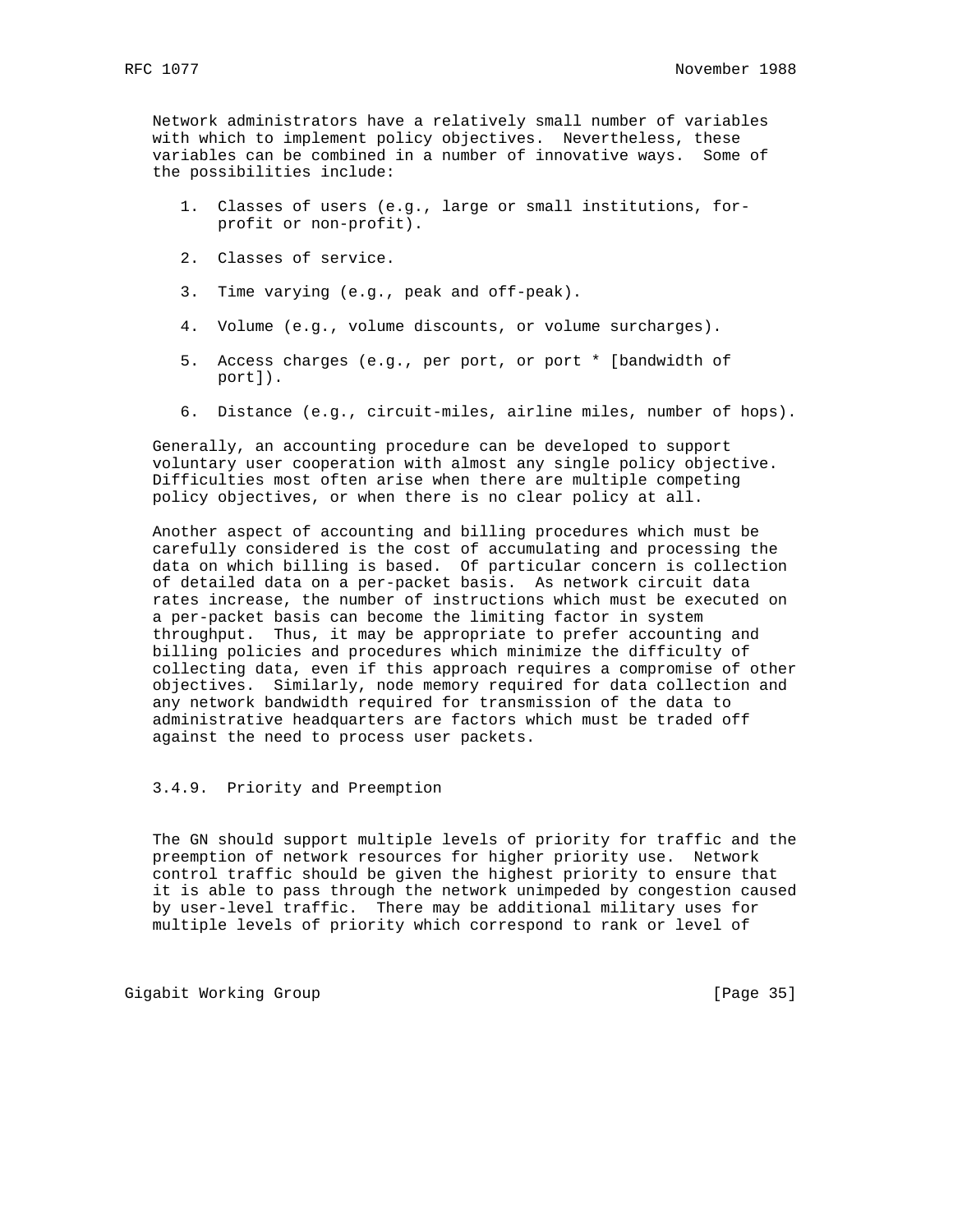importance of a user or the mission criticality of some particular data.

 The use of and existence of priority levels may be different for different types of traffic. For example, datagram traffic may not have multiple priority levels. Because the network's transmission speed is so high and traffic bursts may be short, it may not make sense to do any processing in the switches to deal with different priority levels. Priority will be more important for flow- (or soft-connection-) oriented data or hard connections in terms of permitting higher priority connections to be set up ahead of lower priority connections. Preemption will permit requests for high priority connections to reclaim network resources currently in use by lower priority traffic.

 Networks such as the Wideband Satellite Network, which supports datagram and stream traffic, implement four priority levels for traffic with the highest reserved for network control functions and the other three for user traffic. The Wideband Network supports preemption of lower priority stream allocations by higher priority requests. An important component of the use of priority and preemption is the ability to notify users when requests for service have been denied, or allocations have been modified or disrupted. Such mechanisms have been implemented in the Wideband Network for streams and dynamic multicast groups.

 Priority and preemption mechanisms for a GN will have to be implemented in an extremely simple way so that they can take effect very quickly. It is likely that they will have to built into the hardware of the switch fabric.

3.5. User and Network Services

 As discussed in Section 2 above, there will need to be certain services provided as part of the network operation to the users (people) themselves and to the machines that connect to the network. These services, which include such capabilities as white and yellow pages (allowing users to determine what the appropriate network identification is for other users and for network-available computing resources) and distributed fault identification and isolation, are needed in current networks and will continue to be required in the networks of the future. The speed of the GN will serve to accentuate this requirement, but at the same time will allow for new architectures to be put in place for such services. For example, Ethernet speeds in the local environment have allowed for more usable services to be provided.

Gigabit Working Group **by Example 2012** [Page 36]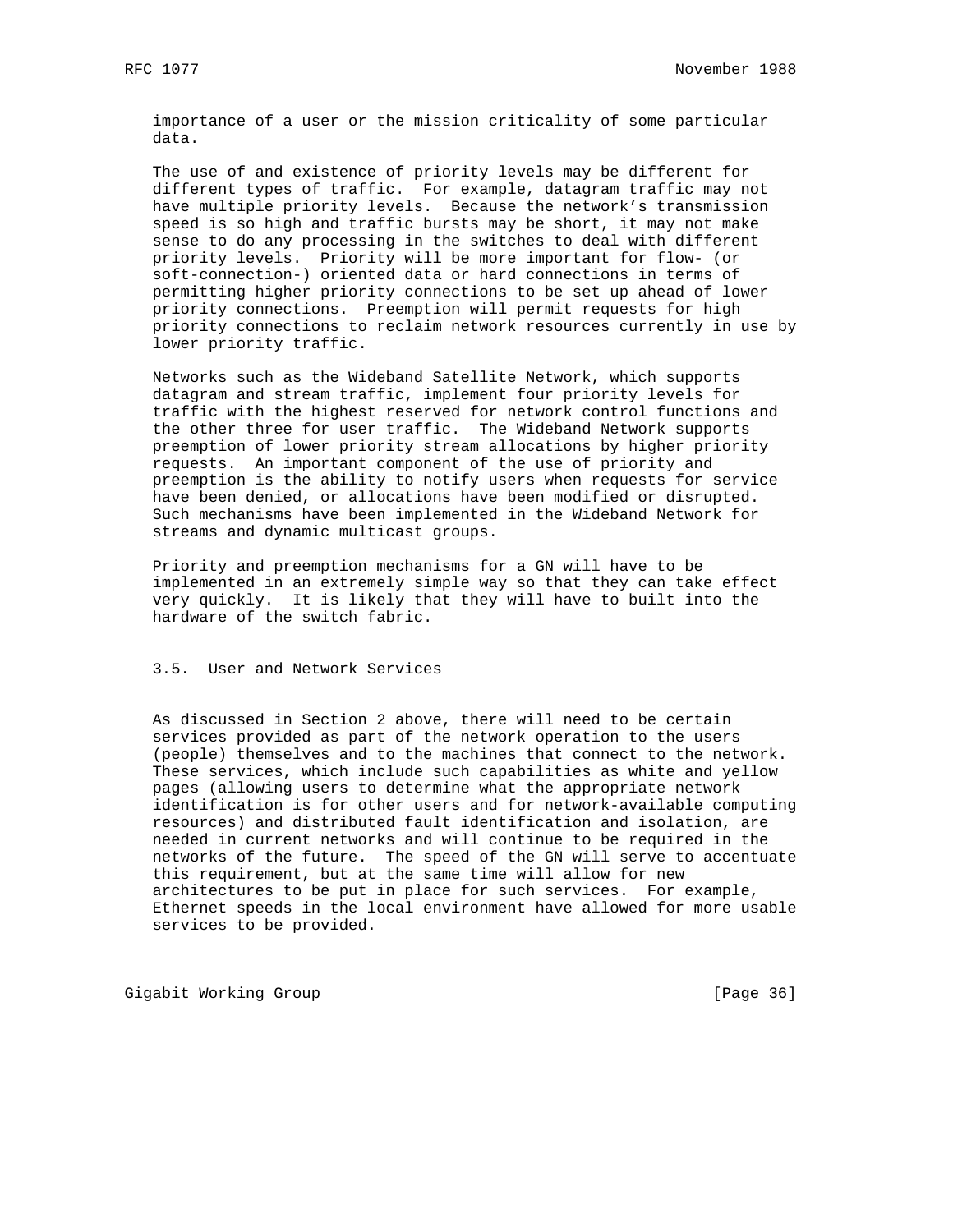3.5.1. Impact of High Bandwidth

 One issue that will need to be addressed is the impact on the user of such high-bandwidth capabilities. Users are already becoming saturated by information in the modern information-rich environment. (Many of us receive more than 50 electronic mail messages each day, each requiring some degree of human attention.) Methods will be needed to allow users to cope with this ever-expanding access to data, or we will run the risk of users turning back to the relative peace and quiet of the isolated office.

### 3.5.2. Distributed Network Directory

 A distributed network directory can support the user-level directory services and the lower-level name-to-address mapping services described elsewhere in this report. It can also support distributed systems and network management facilities by storing additional information about named objects. For example, the network directory might store node configurations or security levels.

 Distributing the directory eases and decentralizes the administrative burdens and provides a more robust and survivable implementation.

 One approach toward implementing a distributed network directory would be to base it upon the CCITT X.500/ISO DIS 9594 standard. This avoids starting from ground zero and has the advantage of facilitating interoperability with other communications networks. However, research and development will be required even if this path is chosen.

 One area in which research and development are required is in the services supplied by the distributed network directory. The X.500 standard is very general and powerful, but so far specific provisions have been made only for storing information about network users and applications. As mentioned elsewhere, multilevel security is not addressed by X.500, and the approach taken toward authentication must be carefully considered in view of DoD requirements. Also, X.500 assumes that administration of the directory will be done locally and without the need for standardization; this may not be true of GN or the larger national research network.

 The model and algorithms used by a distributed network directory constitute a second area of research. The model specified by X.500 must be extended into a framework that provides the necessary flexibility in terms of services, responsiveness, data management

Gigabit Working Group **by Example 2018** [Page 37]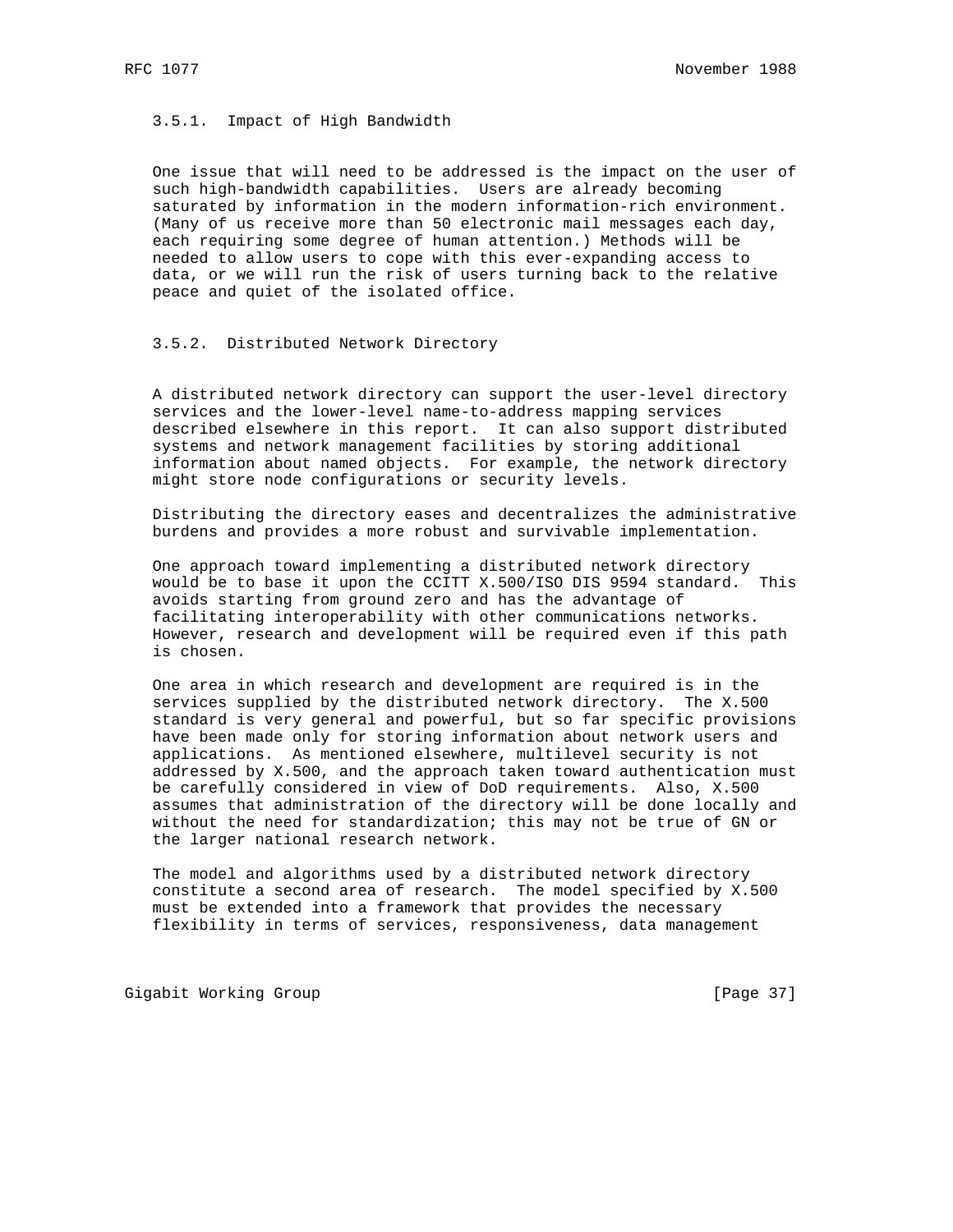policies, and protocol layer utilization. Furthermore, the internal algorithms and mechanisms of X.500 must be extended in a number of areas; for example, to support redundancy of the X.500 database, internal consistency checking, fuller sharing of information about the distribution of data, and defined access-control mechanisms.

#### 4. Avenues of Approach

 Ongoing research and commercial activities provide an opportunity for more rapidly attacking some of the above research issues. At the same time, there needs to be attention paid to the overall technical approach used to allow multiple potential solutions to be explored and allow issues to be attacked in parallel.

4.1. Small Prototype vs. Nationwide Network

 The central question is how far to jump, and how far can the current approaches get. That is, how far will connectionless network service get us, how far will packet switching get us, and how far do we want to go. If our goal is a Gbit/s net, then that is what we should build. Building a 100 Mbit/s network to achieve a GN is analogous to climbing a tree to get to the moon. It may get you closer, but it will never get you there.

 There are currently some network designs which can serve as the basis for a GN prototype. The next step is some work by experts in photonics and possibly high-speed electronics to explore ease of implementation. Developing a prototype 3-5 node network at a Gbit/s data rate is realistic at this point and would demonstrate wide-area (40 km or more) Gbit/s networking.

 DARPA should consider installing a Gbit/s cross-country set of connected links analogous to the NSF backbone in 2 years. A Gbit/s link between the east and west coasts would open up a whole new generation of (C3I), distributed computing, and parallel computing research possibilities and would reestablish DARPA as the premier network research funding agency in the country. This will require getting "dark" fiber from one or more of the common carriers and some collaboration with these organizations on repeaters, etc. With this collaboration, the time to a commercial network in the Gbit/s range would be substantially reduced, and the resulting nationwide GN would give the United States an enormous technical and economic advantage over countries without it.

Gigabit Working Group **by Example 2018** [Page 38]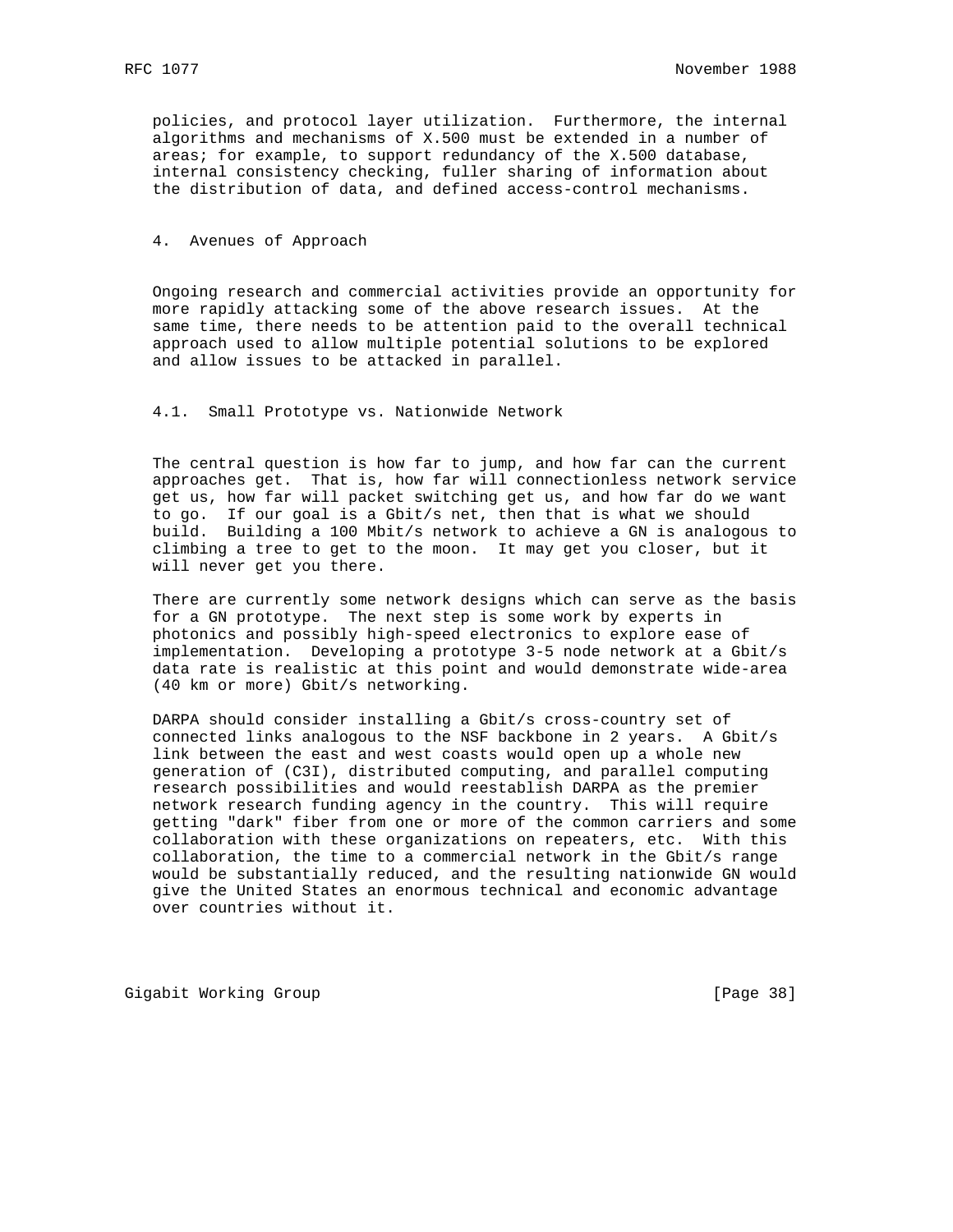Demonstrating a high-bandwidth WAN is not enough, however. As one can see from the many research issues identified above, it will be necessary to pursue via study and experiment the issues involved in interconnecting high-bandwidth networks into a high-bandwidth internet. These experiments can be done through use of a new generation of internet, even if it requires starting at lower speeds (e.g., T1 through 100 Mbit/s). Appropriate care must be given, however, to assure that the capabilities that are demonstrated are applicable to the higher bandwidths (Gbit/s) as they emerge.

### 4.2. Need for Parallel Efforts/Approaches

 Parallel efforts will therefore be required for two major reasons. First is the need to pursue alternative approaches (e.g., different strategies for high-bandwidth switching, different addressing techniques, etc). This is the case for most research programs, but it is made more difficult here by the costs of prototyping. Thus, it is necessary that appropriate review take place in the decisions as to which efforts are supported through prototyping.

 In addition, it will be necessary to pursue the different aspects of the program in parallel. It will not be possible to wait until the high-bandwidth network is available before starting on prototyping the high-bandwidth internet. Thus, a phased and evolutionary approach will be needed.

### 4.3. Collaboration with Common Carriers

 Computer communication networks in the United States today practically ignore the STN (the Switched Telephone Network), except for buying raw bandwidth through it. However, advances in network performance are based on improvements in the underlying communication media, including satellite communication, fiber optics, and photonic switching.

 In the past we used "their" transmission under "our" switching. An alternative approach is to utilize the common-carrier switching capabilities as an integral part of the networking architecture. We must take an objective scientific and economic look and reevaluate this question.

 Another place for cooperation with the common carriers is in the area of network addressing. Their addressing scheme ("numbering plan") has a few advantages such as proven service to 300 million users [4].

Gigabit Working Group **by Example 2018** [Page 39]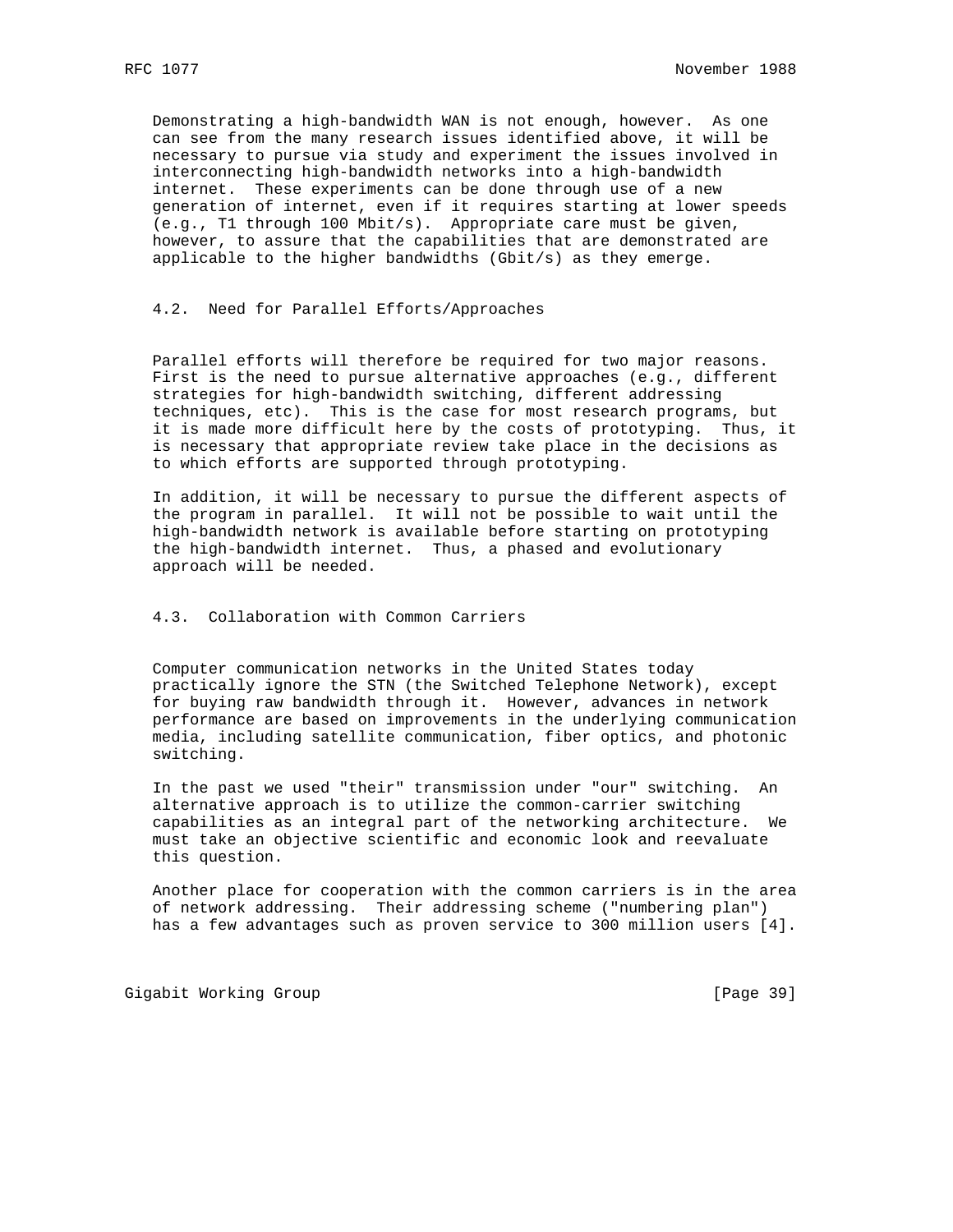On the other hand, the common carriers have far fewer administrative domains (area codes) than the current plethora of locally administered local area networks in the internet system.

 It is likely that future networks will eventually be managed and operated by commercial communications providers. A way to maximize technology transfer from the research discussed here to the marketplace is to involve the potential carriers from the start. However, it is not clear that the goals of commercial communications providers, who have typically been most interested in meeting the needs of 90+ percent of the user base, will be compatible with the goals of the research described here. Thus, while we recommend that the research program involve an appropriate amalgam of academia and industry, paying particular attention to involvement of the potential system developers and operators, we also caution that the specific and unique goals of the DARPA program must be retained.

## 4.4. Technology Transfer

 As we said above, it is our belief that future networks will ultimately be managed and operated by commercial communications providers. (Note that this may not be the common carriers as we know them today, but may be value-added networks using common carrier facilities.) The way to assure technology transfer, in our belief, is to involve the potential system developers from the start. We therefore believe that the research program would benefit from an appropriate amalgam of university and industry, with provision for close involvement of the potential system developers and operators.

## 4.5. Standards

 The Internet program was a tremendous success in influencing national and international standards. While there were changes to the protocols, the underlying technology and approaches used by CCITT and ISO in the standardization of packet-switched networks clearly had its roots in the DARPA internet. Nevertheless, this has had some negative impact on the research program, as the evolution of the standards led to pressure to adopt them in the research environment.

 Thus, it appears that there is a "catch-22" here. It is desirable for the technology base developed in the research program to have maximal impact on the standards activities. This is expedited by doing the research in the context of the standards environment. However, standards by their very nature will always lag behind the

Gigabit Working Group **by Communist Communist Communist Communist Communist Communist Communist Communist Communist Communist Communist Communist Communist Communist Communist Communist Communist Communist Communist Commun**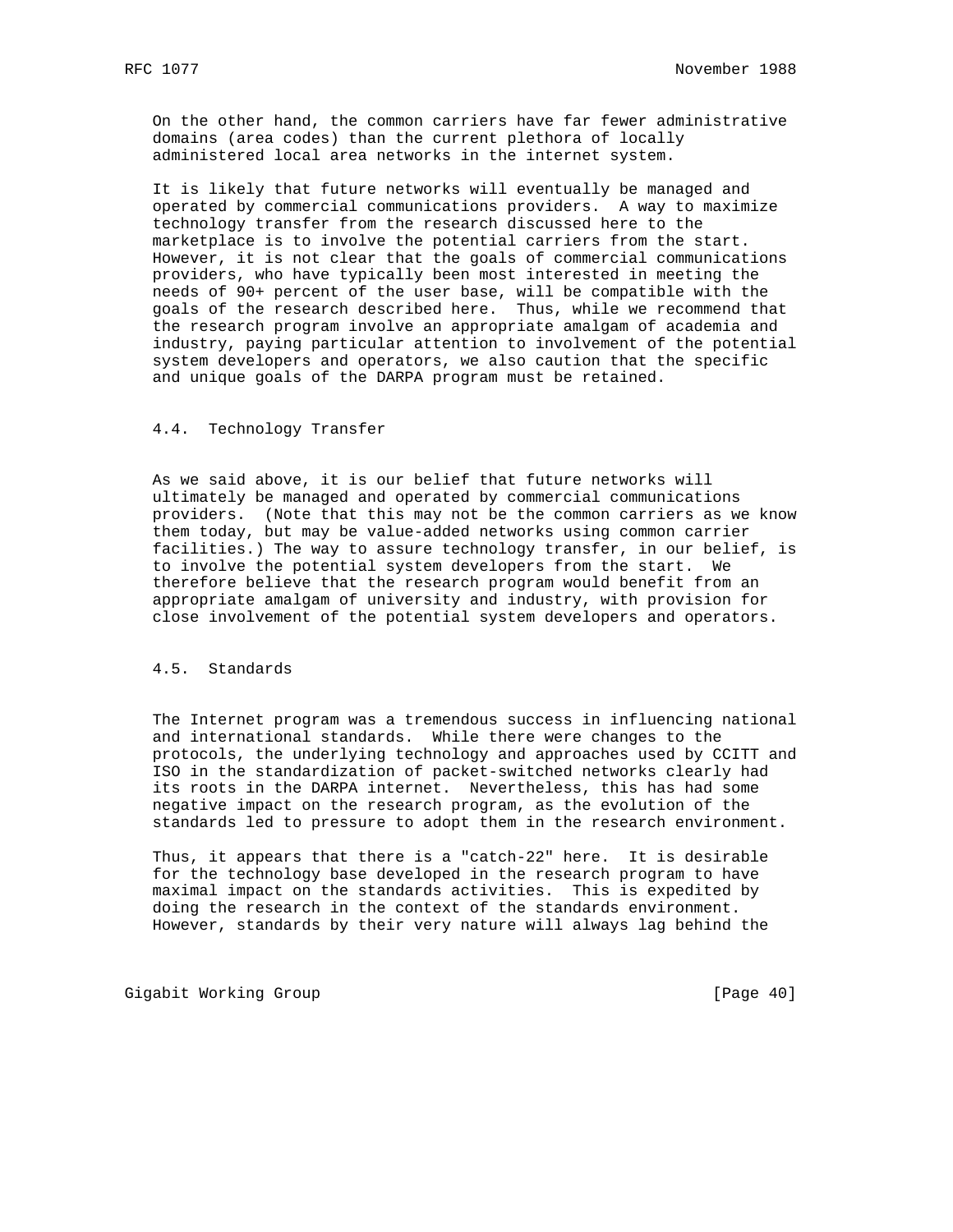research environment.

 The only reasonable approach, therefore, appears to be an occasional "checkpointing" of the research environment, where the required conversions take place to allow a new plateau of standards to be used for future evolution and research. A good example is conducting future research in mail using X.400 and X.500 where possible.

### 5. Conclusions

 We hope that this document has provided a useful compendium of those research issues critical to achieving the FCCSET phase III recommendations. These problems interact in a complex way. If the only goal of a new network architecture was high speed, reasonable solutions would not be difficult to propose. But if one must achieve higher speeds while supporting multiple services, and at the same time support the establishment of these services across administrative boundaries, so that policy concerns (e.g., access control) must be enforced, the interactions become complex.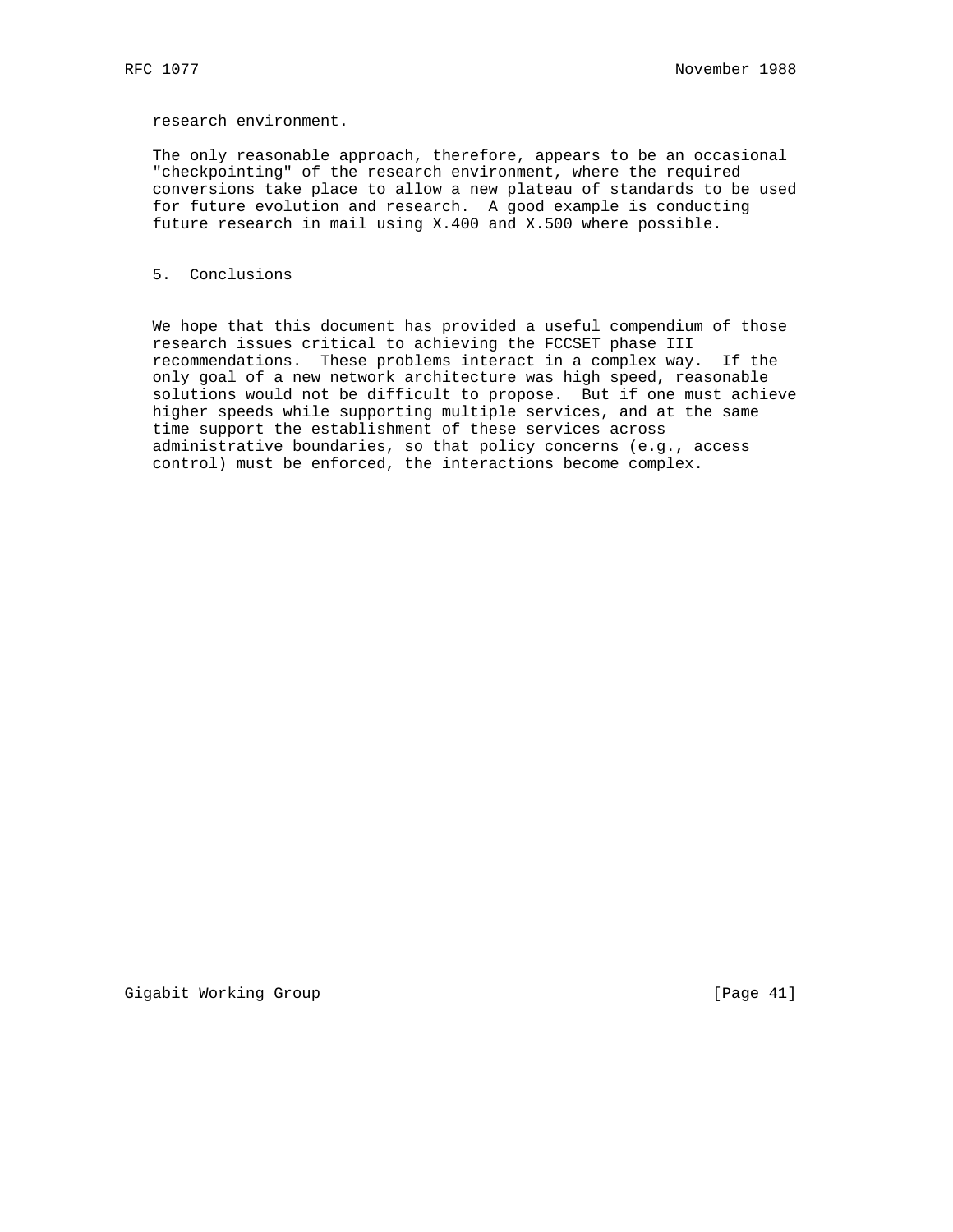# APPENDIX

A. Current R and D Activities

 In this appendix, we provide pointers to some ongoing activities in the research and development community of which the group was aware relevant to the goal of achieving the GN. In some cases, a short abstract is provided of the research. Neither the order of the listing (which is random) nor the amount of detail provided is meant to indicate in any way the significance of the activity. We hope that this set of pointers will be useful to anyone who chooses to pursue the research issues discussed in this report.

- 1. Grumman (at Bethpage) is working on a three-year DARPA contract, started in January 1988 to develop a 1.6 Gbit/s LAN, for use on a plane or ship, or as a "building block". It is really raw transport capacity running on two fibers in a token-ring like mode. First milestone (after one year?) is to be a 100 Mbit/s demonstration.
- 2. BBN Laboratories, as part of its current three-year DARPA Network-Oriented Systems contract, has proposed design concepts for a 10-100 Gbit/s wide area network. Work under this effort will include wavelength division multiplexing, photonic switching, self-routing packets, and protocol design.
- 3. Cheriton (Stanford) research on Blazenet, a high-bandwidth network using photonic switching.
- 4. Acampora (Bell Labs) research on the use of wavelength division multiplexing for building a shared optical network.
- 5. Yeh is reserching a VLSI approach to building high-bandwidth parallel processing packet switch.
- 6. Bell Labs is working on a Metropolitan Area Network called "Manhattan Street Net." This work, under Dr. Maxemchuck, is similar to Blazenet. It is in the prototype stage for a small number of street intersections; ultimately it is meant to be city-wide. Like Blazenet, is uses photonic switching 2 x 2 lithium niobate block switches.
- 7. Ultra Network Technologies is a Silicon Valley company which has a (prototype) Gbit/s fiber link which connects backplanes. This is based on the ISO-TP4 transport protocol.
- 8. Jonathan Turner, Washington University, is working on a Batcher-Banyan Multicast Net, based on the "SONET" concept,

Gigabit Working Group **by Example 2018** [Page 42]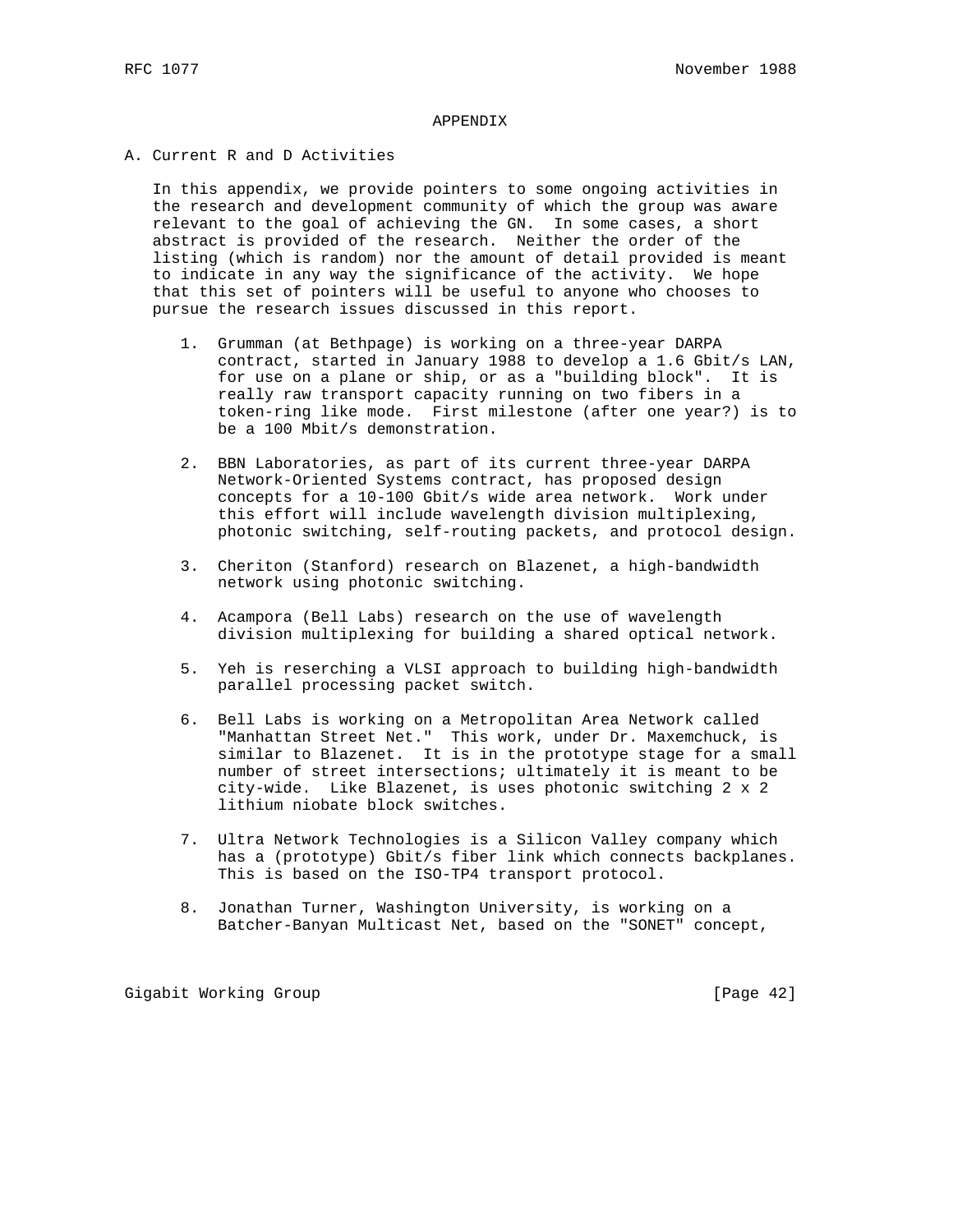which provides 150 Mbit/s per pipe.

- 9. David Sincowskie, Bellcore, is working with Batcher-Banyan design and has working 32x32 switches.
- 10. Stratacom has a commercial product which is really a T1 voice switch implemented internally by a packet switch, where the packet is 192 bits (T1 frame). This switch can pass 10,000 packets per second.
- 11. Stanford NAB provides 30-50 Mbit/s throughput on 100 Mbit/s connection using Versatile Message Transaction Protocol (VMTP) [see RFC 1045]
- 12. The December issue of IEEE Journal on Selected Areas in Communications, provides much detail concerning interconnects.
- 13. Ultranet Technology has a 480 Mbit/s connection using modified ISO TP4.
- 14. At MIT, Dave Clark has an architecture proposal of interest.
- 15. At CMU, the work of Eric Cooper is relevant.
- 16. At Protocol Engines, Inc., Greg Chesson is working on an XTP based system.
- 17. Larry Landweber at Wisconsin University is doing relevant work.
- 18. Honeywell is doing relevant work for NASA.
- 19. Kung at CMU is working on a system called "Nectar" based on a STARLAN on fiber connecting dissimilar processors.
- 20. Burroughs (now Unisys) has some relevant work within the IEEE 802.6 committee.
- 21. Bellcore work in "Switched Multimedia Datanet Service" (SMDS) is relevant (see paper supplied by Dave Clark).
- 22. FDDI-2, a scheme for making TDMA channel allocations at 200 Mbit/s.
- 23. NRI, Kahn-Farber Proposal to NSF, is a paper design for high bandwidth network.
- 24. Barry Goldstein work, IBM-Yorktown.

Gigabit Working Group **by Example 2018** [Page 43]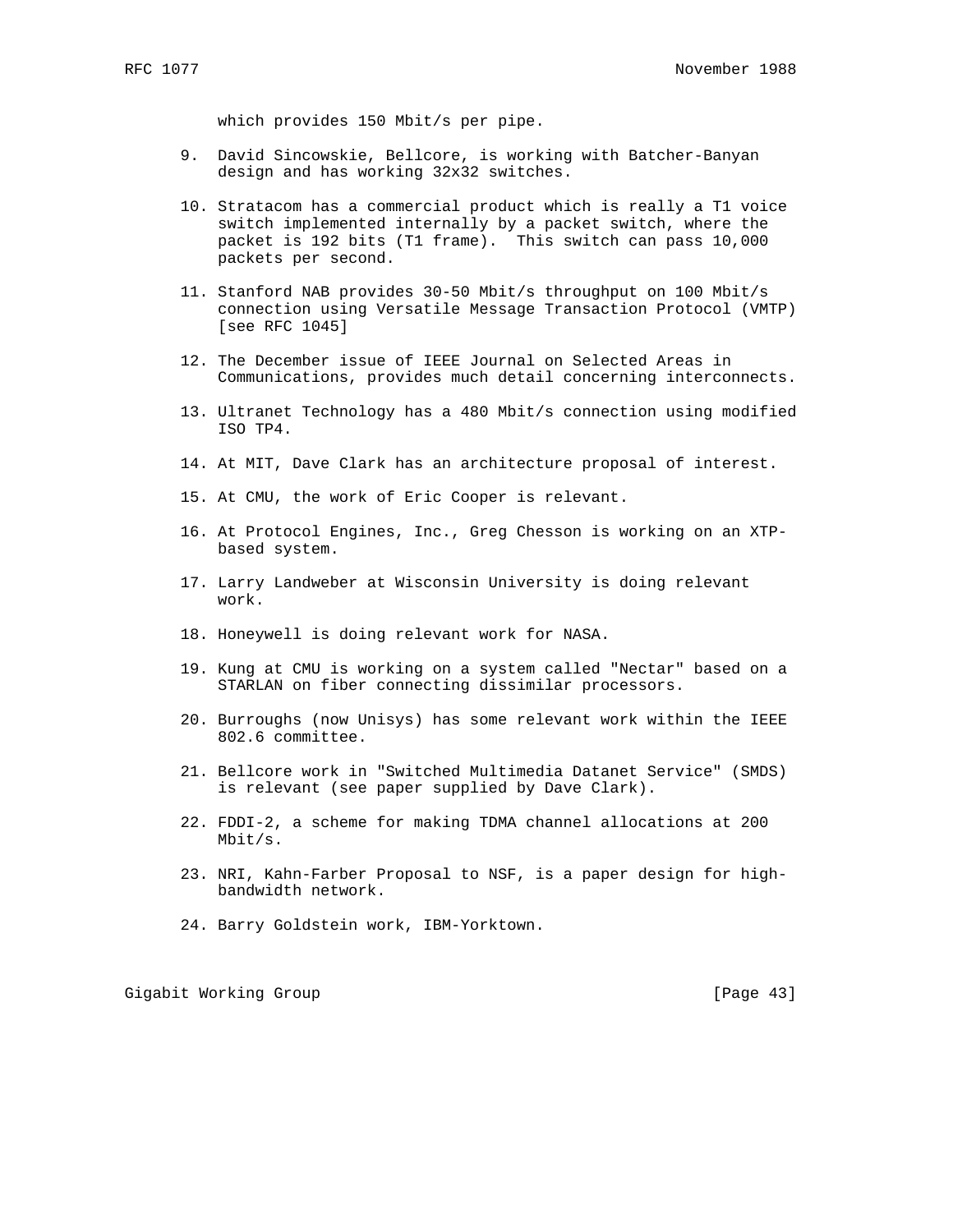- 25. Bell Labs S-Net, 1280 Mbit/s prototype.
- 26. Fiber-LAN owned by Bell South and SECOR, a pre-prototype 575 Mbit/s Metro Area Net.
- 27. Bellcore chip implementation of FASTNET (1.2 Gbit/s).
- 28. Scientific Computer Systems, San Diego, 1.4 Gbit/s prototype.
- 29. BBN Monarch Switch, Space Division pre-prototype, chips being fabricated, 64 Mbit/s per path.
- 30. Proteon, 80 Mbit/s token ring.
- 31. Toronto University, 150 Mbit/s "tree"--- really a LAN.
- 32. NSC Hyperchannel II, reputedly available at 250 Mbit/s.
- 33. Tobagi at Stanford working on EXPRESSNET; not commercially available.
- 34. Columbia MAGNET-- 150 Mbit/s.
- 35. Versatile Message Transaction Protocol (VMTP).
- 36. ST integrated with IP.
- 37. XTP (Chesson).
- 38. Stanford Transport Gateway.
- 39. X.25/X.75.
- 40. Work of the Internet Activities Board.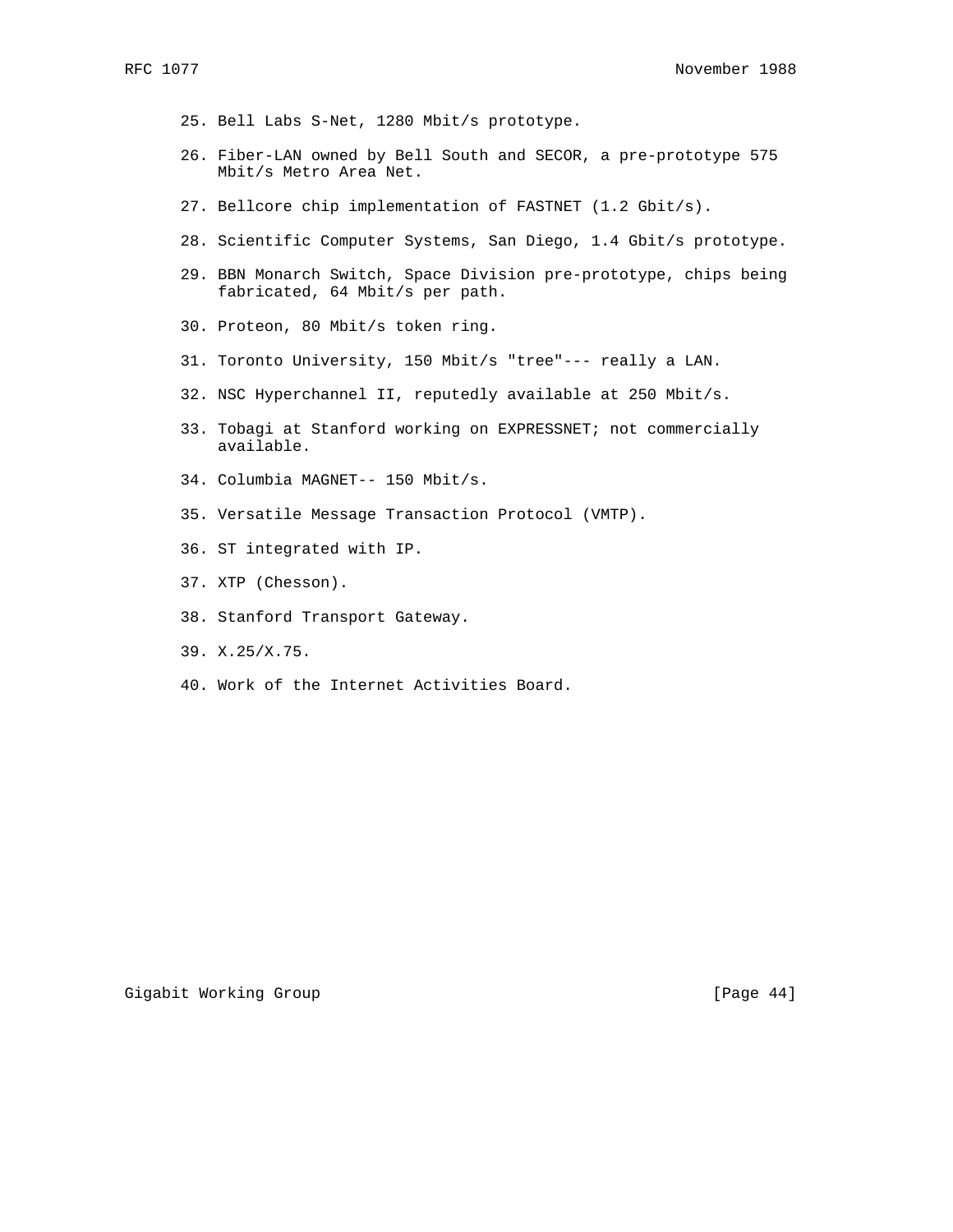# B. Gigabit Working Group Members

#### Member **Affiliation**

Gordon Bell **Ardent Computers** Steve Blumenthal BBN Laboratories Vint Cerf Corporation for National Research Initiatives David Cheriton Stanford University David Clark Massachusetts Institute of Technology Barry Leiner (Chairman) Research Institute for Advanced Computer Science Robert Lyons Defense Communication Agency Richard Metzger Rome Air Development Center David Mills University of Delaware Kevin Mills National Bureau of Standards Chris Perry MITRE Jon Postel USC Information Sciences Institute Nachum Shacham SRI International Fouad Tobagi Stanford University